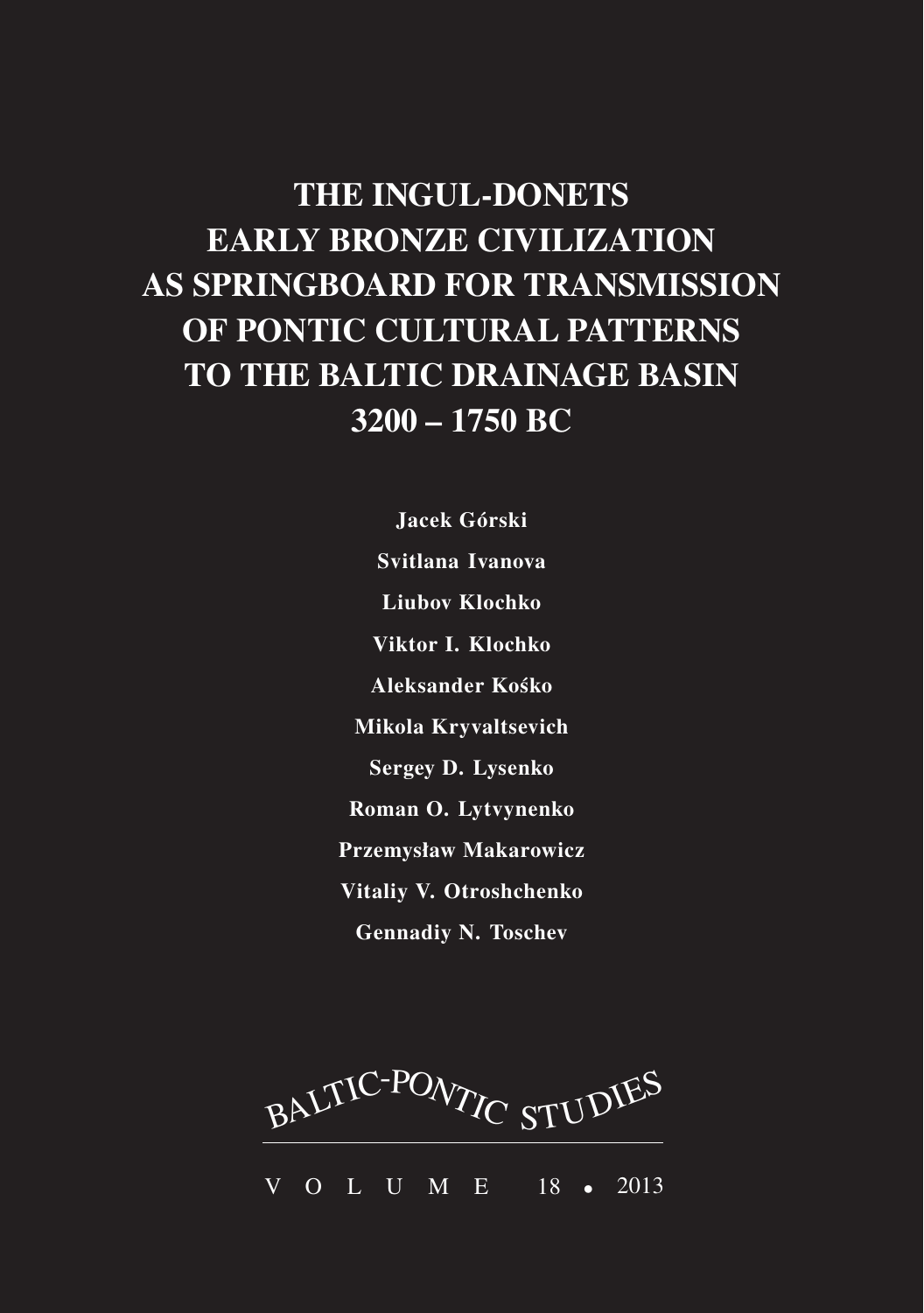BALTIC-PONTIC STUDIES 61-809 Poznań (Poland) Św. Marcin 78 Tel. 618294799, Fax 618294788 E-mail: antokol@amu.edu.pl

# EDITOR

# Aleksander Kośko

# EDITOR OF VOLUME Aleksander Kośko Viktor I. Klochko

#### EDITORIAL COMMITEE

Sophia S. Berezanskaya (Kiev), Aleksandra Cofta-Broniewska (Poznań), Mikhail Charniauski (Minsk), Lucyna Domańska (Łódź), Elena G. Kalechyts (Minsk), Viktor I. Klochko (Kiev), Mykola N. Kryvaltsevich (Minsk), Roman Litvinenko (Donieck), Jan Machnik (Kraków), Przemysław Makarowicz (Poznań), Vitaliy V. Otroshchenko (Kiev), Marzena Szmyt (Poznań), Petro Tolochko (Kiev)

> SECRETARY Marzena Szmyt

# SECRETARY OF VOLUME Karolina Harat Danuta Żurkiewicz

# ADAM MICKIEWICZ UNIVERSITY INSTITUTE OF EASTERN STUDIES INSTITUTE OF PREHISTORY Poznań 2013 ISBN 83-86094-18-4 ISSN 1231-0344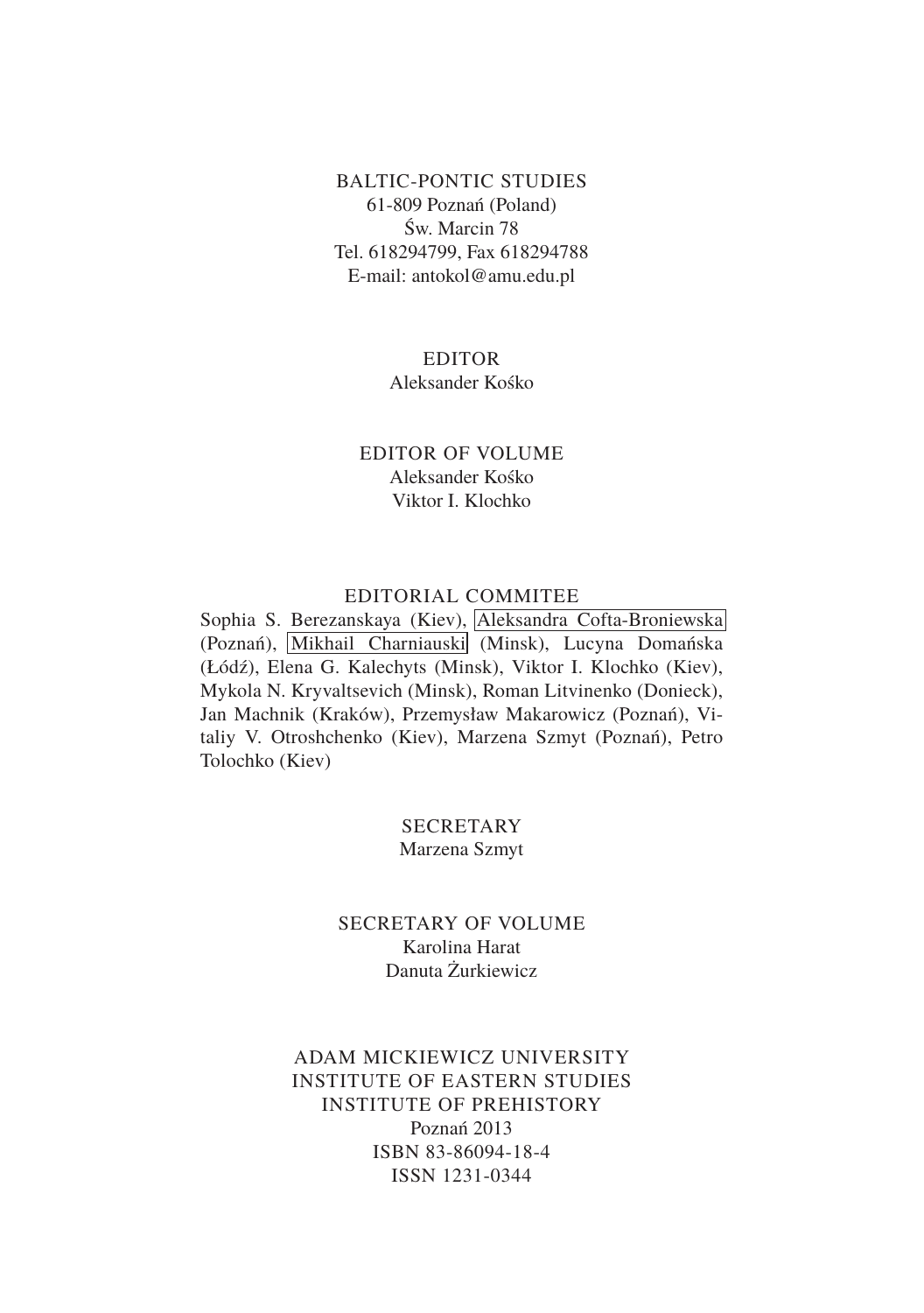# **THE INGUL-DONETS EARLY BRONZE CIVILIZATION AS SPRINGBOARD FOR TRANSMISSION OF PONTIC CULTURAL PATTERNS TO THE BALTIC DRAINAGE BASIN 3200 – 1750 BC**

**Jacek Górski Svitlana Ivanova Liubov Klochko Viktor I. Klochko Aleksander Kośko Mikola Kryvaltsevich Sergey D. Lysenko Roman O. Lytvynenko Przemysław Makarowicz Vitaliy V. Otroshchenko Gennadiy N. Toschev**

BALTIC-PONTIC STUDIES VOLUME 18 **•** 2013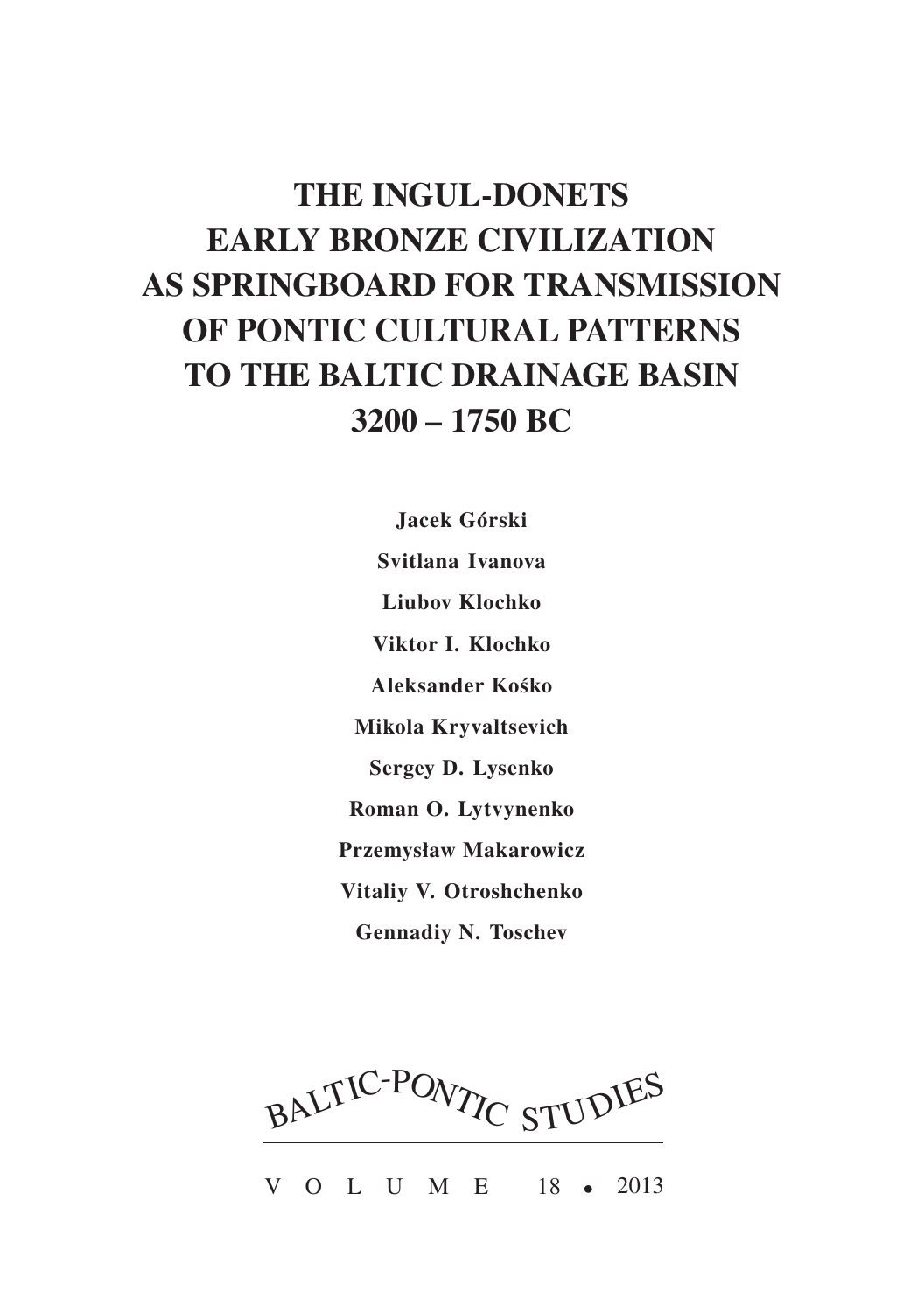© Copyright by BPS and Authors All rights reserved

Cover Design: Eugeniusz Skorwider

Linguistic consultation: Ryszard J. Reisner

Printed in Poland

Computer typeset by PSO Sp. z o.o. w Poznaniu

Printing: Zakłady Poligraficzne TMDRUK in Poznań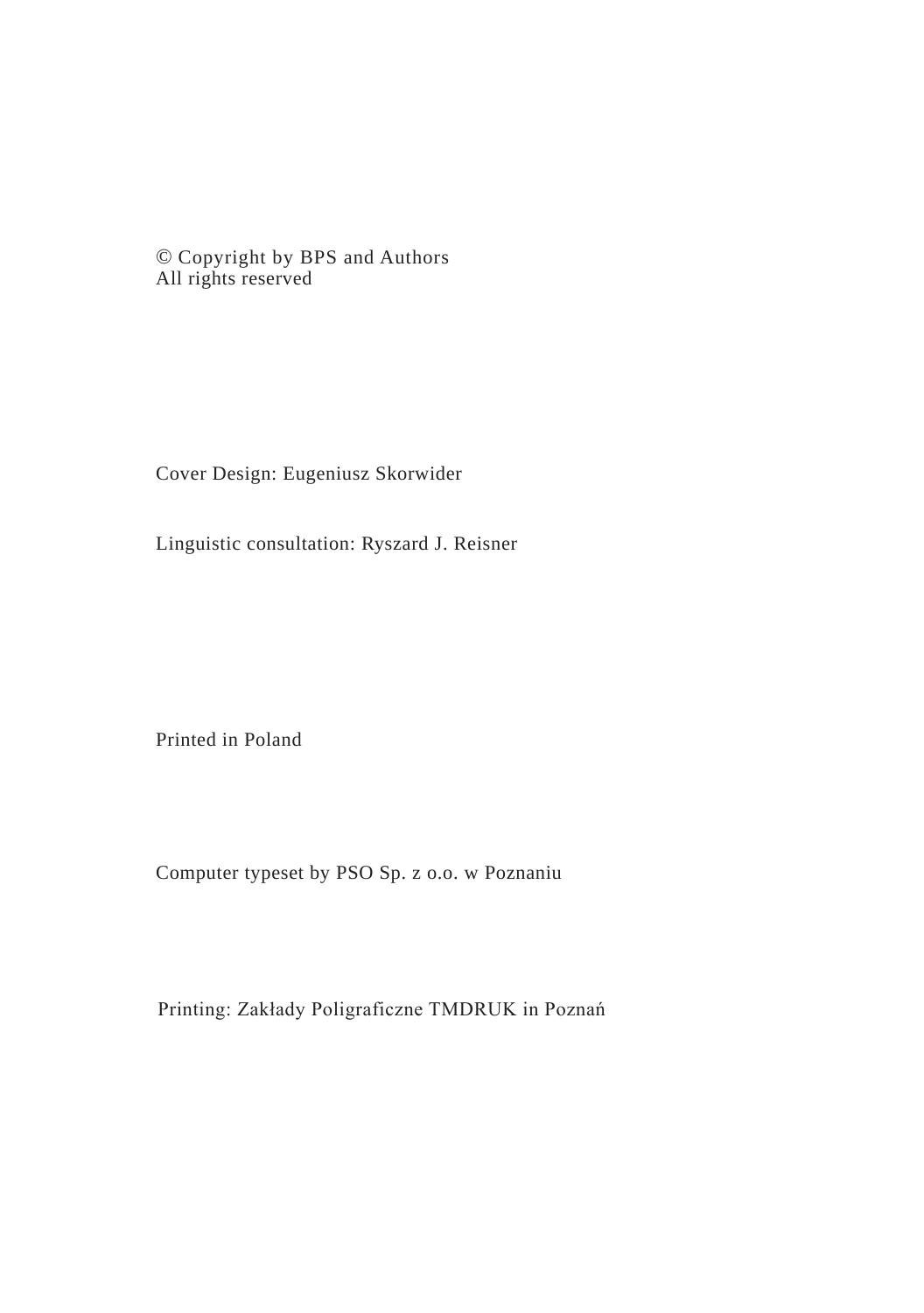

# THIS VOLUME IS DEDICATED TO THE MEMORY OF

PROFESSOR ALEKSANDRA COFTA-BRONIEWSKA (13 JANUARY 1926 – 12 MAY 2013)

AND

PROFESSOR MIKHAILO CHARNIAUSKI (7 MARCH 1938 – 20 JANUARY 2013)

EDITORIAL COMMITTEE, BALTIC-PONTIC STUDIES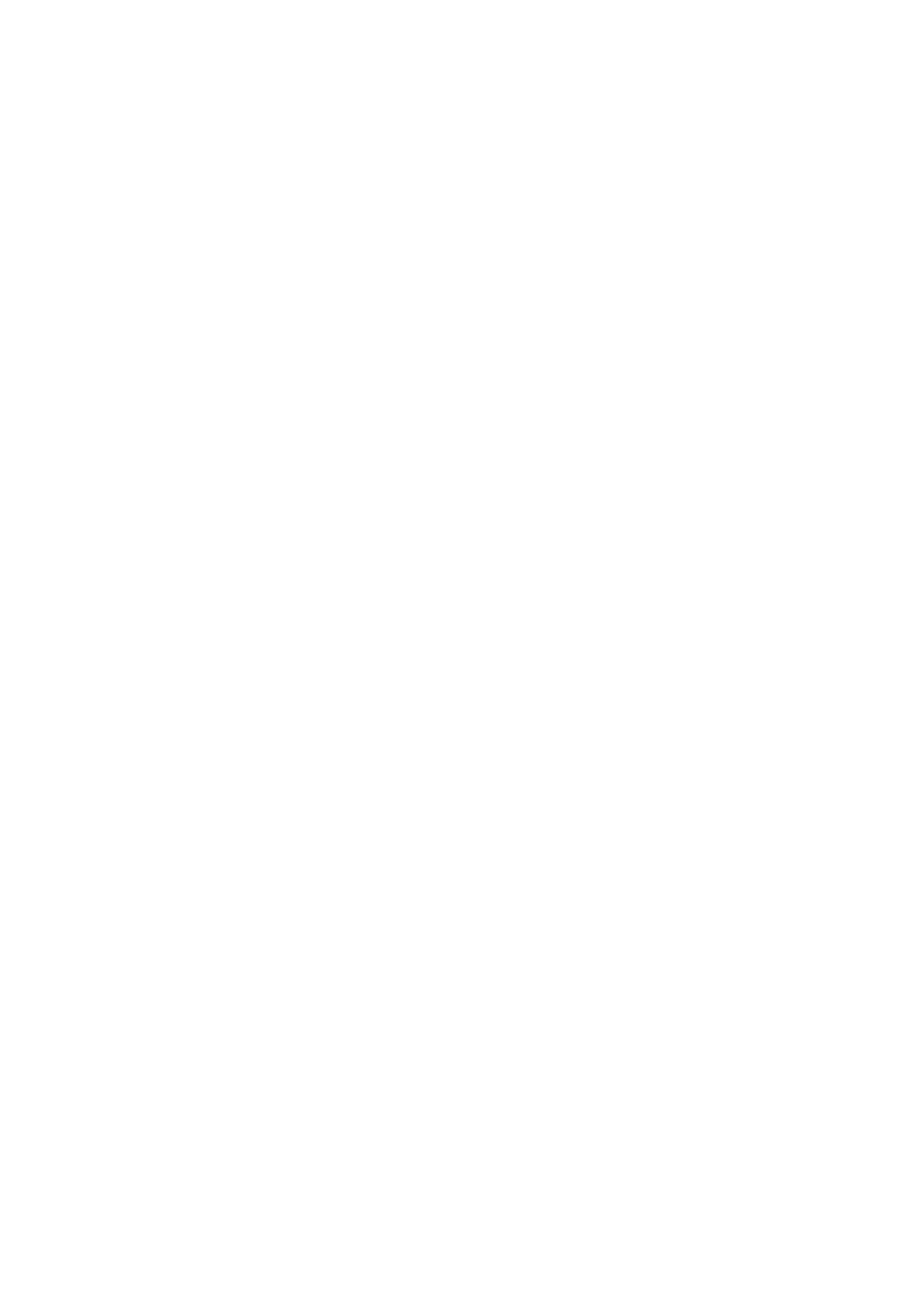# **CONTENTS**

| Viktor I. Klochko, Aleksander Kośko, THE BALTIC DRAINAGE<br>BASIN IN THE RECONSTRUCTION OF THE MENTAL MAP OF CENTRAL<br>EUROPE HELD IN COMMON BY NORTHERN-PONTIC EARLY-BRONZE<br>CIVILIZATION COMMUNITIES: 3200-1600 BC. AN OUTLINE OF |
|----------------------------------------------------------------------------------------------------------------------------------------------------------------------------------------------------------------------------------------|
| PART 1 - CENTRES OF EARLY BRONZE AGE CIVILISATION (COMPOSITE<br>BRONZE METALLURGY) IN THE NORTHERN BLACK SEA DRAINAGE<br>BASIN: TURN OF THE 4TH/3RD MILLENNIUM BC TO CLOSE OF                                                          |
| Vitaliy V. Otroshchenko, THE CATACOMB CULTURE PHENOMENON  21                                                                                                                                                                           |
| Viktor I. Klochko, Liubov Klochko, COMPLEX OF METAL GOODS BETWEEN<br>THE VISTULA AND DNIEPER RIVERS AT THE TURN OF THE 4TH/3RD<br>TO THE 3RD MILLENNIUM BC. CONCEPT OF THE CARPATHIAN -                                                |
| PART 2 - THE BALTIC PERSPECTIVE (CENTRAL EUROPEAN) IN THE SYSTEM OF<br>EXOGENOUS CONTACTS OF EARLY BRONZE AGE NORTHERN PONTIC CENTRES:<br>3RD MILLENNIUM BC TO TURN OF THE 3RD/2ND MILLENNIUM BC  72                                   |
| Gennadiy N. Toschev, IN THE WEST OF THE CATACOMB AREA  72                                                                                                                                                                              |
| Svitlana Ivanova, CONNECTIONS BEWTEEN THE BUDZHAK CULTURE<br>AND CENTRAL EUROPEAN GROUPS OF THE CORDED WARE CULTURE  86                                                                                                                |
| Roman O. Lytvynenko, CENTRAL EUROPEAN PARALLELS TO THE DNIEPER -                                                                                                                                                                       |
| Mikola Kryvaltsevich, BABYNO-TYPE CERAMICS IN THE EASTERN POLESSIYE. . 139                                                                                                                                                             |
| Przemysław Makarowicz, Jacek Górski, Sergey D. Lysenko, PONTIC AND<br>TRANSCARPATHIAN CULTURAL PATTERNS IN THE TRZCINIEC CIRCLE                                                                                                        |
|                                                                                                                                                                                                                                        |
|                                                                                                                                                                                                                                        |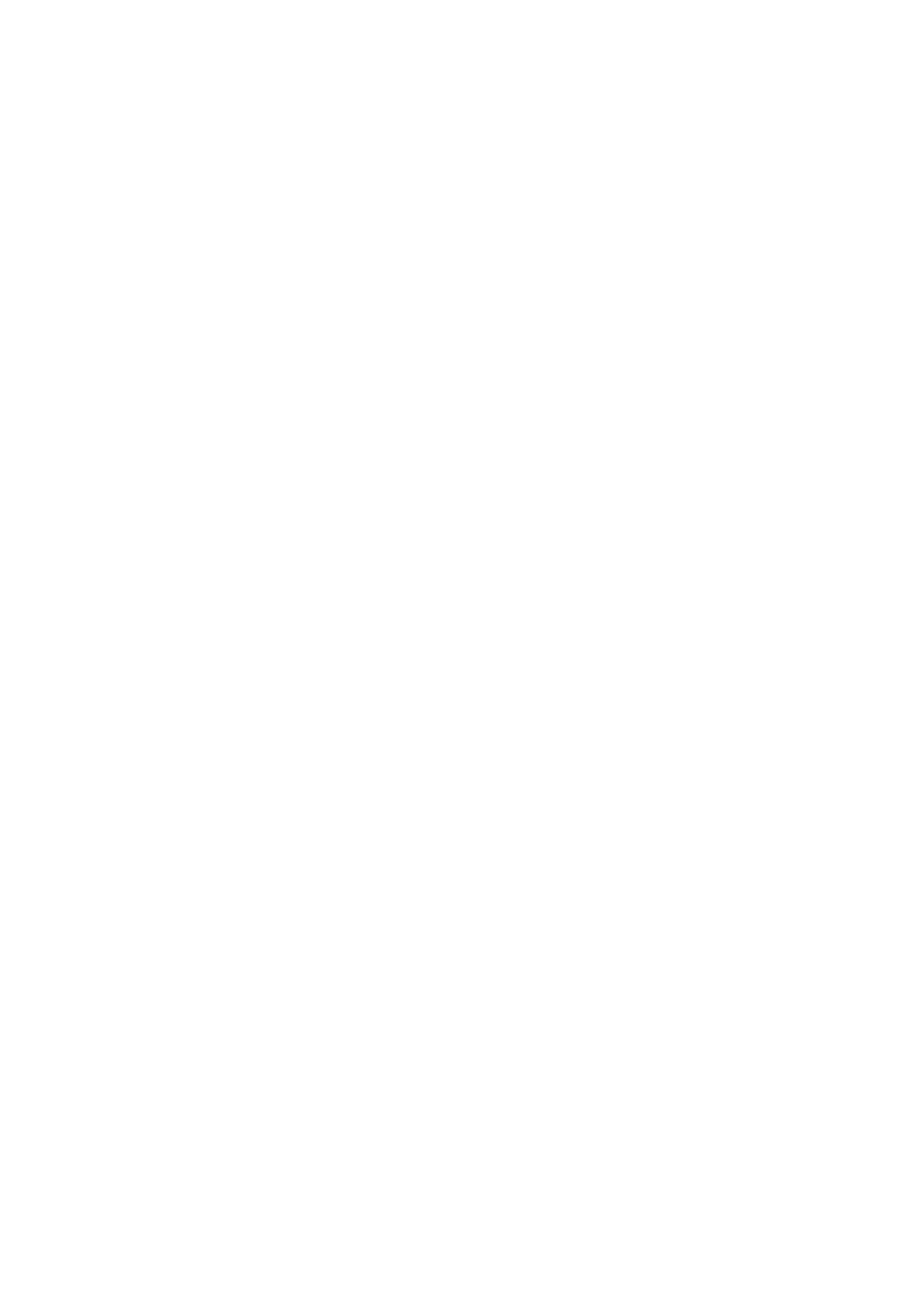Editor's Foreword

In 2009, the 14th volume of Baltic-Pontic Studies (*BPS*) ran a series of papers summing up the state of research at that time into the routes between the Baltic and Black seas between the 4th and 1st mill. BC. They are an expression of an early reflection prompted by the need to look more closely at the impact Pontic cultural environments – where composite metallurgy was practised, designated as Early Bronze in this volume – had on the Decline Neolithic and Proto-Bronze settlement centres in the Baltic drainage basin. It is to this question that successive volumes of the *BPS* shall be devoted.

Specifically, according to the research programme aims mentioned above (initial fruits being the papers included in *BPS*, vol. 18) the environments of Northern Pontic cultures – Yamnaya, Catacomb and Babyno – and the Trzciniec cultural circle were identified as generators of the Ingul-Donets Early Bronze Civilization or their immediate neighbours. In proposing this modification of the gamut of phenomena making up the prologue to the European Bronze Age, we intend to suggest the need for a more integrated ('extra-taxonomic') and at the same time, territorially wide-ranging reading of Northern Pontic civilization environments and its cultural interaction in the period from the 3rd to the first half of the 2nd mill. BC.

More arguments in favour of the above opinion can be found in the introductory paper: *The Baltic Drainage Basin in the Reconstruction of the Mental Map of Central Europe Held in Common by Northern-Pontic Early-Bronze Civilization Communities; 3200 – 1600 BC, An outline of research programme.*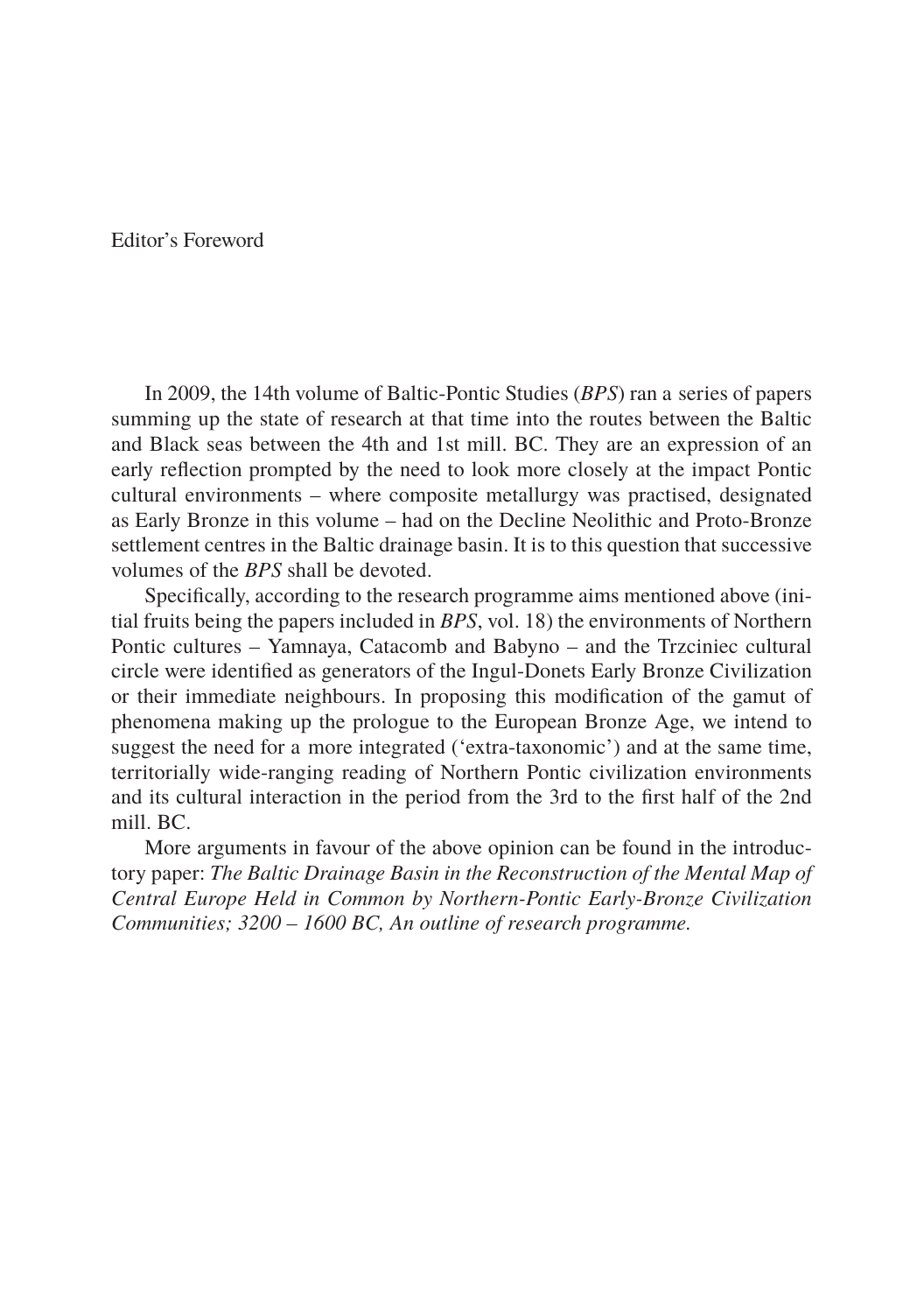Editorial comment

- 1. All dates in the B-PS are calibrated [BC; see: Radiocarbon vol. 28, 1986, and the next volumes]. Deviations from this rule will be point out in notes  $[bc]$ .
- 2. The names of the archaelogical cultures and sites are standarized to the English literature on the subject (e.g. M. Gimbutas, J.P. Mallory). In the case of a new term, the author's original name has been retained.
- 3. The spelling of names of localities having the rank of administrative centres follows official, state, English language cartographic publications (e.g. *Ukraine, scale 1 : 2 000 000*, Kyiv: Mapa LTD, edition of 1996; *Rèspublika BELARUS', REVIEW-TOPOGRAPHIC MAP*, scale 1:1 000 000, Minsk: *BYELORUSSIAN CARTOGRAPHIC AN GEODETIC ENTERPISE*, edition 1993).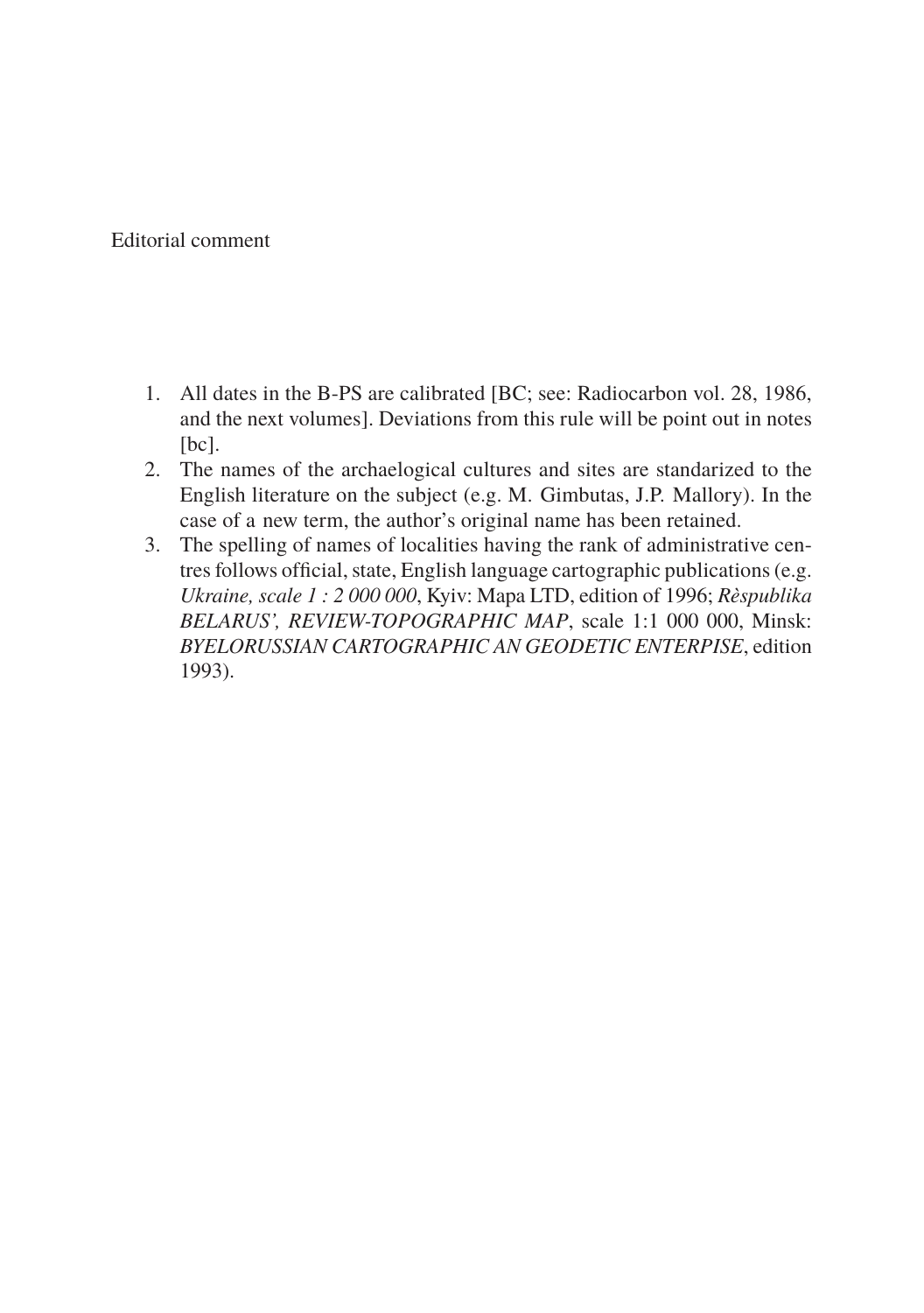Baltic-Pontic Studies vol. 18: 2013, 21-38 PL ISSN 1231-0344

#### **Vitaliy V. Otroshchenko**

# THE CATACOMB CULTURES PHENOMENON

The Catacomb community (2800 – 2000 BC) was common throughout the steppe and forest-steppe area from the Urals and the Northern Caucasus to the Lower Danube and represented by numerous burial sites, settlements and occasional hoards of bronze items. The community emerged with the help of an intensive cultural impulse from the Northern Caucasus, which occurred in the period of the close and mid-3rd mill. BC. According to Stanislav Bratchenko, the Catacomb rite proliferated from the Northern and Eastern banks of the Azov Sea [Bratchenko 2001: 194, Fig. 120]. The core of the Catacomb area was located in the steppes between the Don and Dnieper Rivers and in the Caspian – Black Sea steppes, where multiple monuments of the Early Catacomb culture can be observed. At the second stage of development, a number of cultures and local variations occur, united within the community by the predominant burial rite (burial in a catacomb). As far as other aspects of material and spiritual culture are concerned, those formations differed significantly from each other, including by anthropological characteristics of the population. The author relies on this perspective of the Catacomb community and its individual cultures in the further narrative.

There are alternative views on the genesis and periods of ancient catacombs. For instance, Katarzyna Ślusarska identifies two genetic centres (provinces) of the Catacomb community: the Western (Ingul-Dnieper) and Eastern (Donets) [Ślusarska 2006: 154-156, Fig. 35]. Serhiy Pustovalov has an original vision on the issue: he synchronizes all Catacomb cultures and the Yamnaya communities into a Yamnaya-Catacomb society [Pustovalov 1998: 63-64]. Serhiy Sanzharov argues that the Decline Catacomb culture (monuments) should be identified as separate due to the early complexes of the Dnieper – Don Babyno culture [Sanzharov 2010: 383-406]. It is worthy of note that the population of the so-called Decline Catacomb culture no longer practiced the catacomb burial rite, the basic distinguishing feature of the Catacomb cultures.

Gorodtsov identified the Catacomb culture in early 1900s in the middle part of the Siversky Donets [Gorodtsov 1905]. Further on, the study of the ancient Cata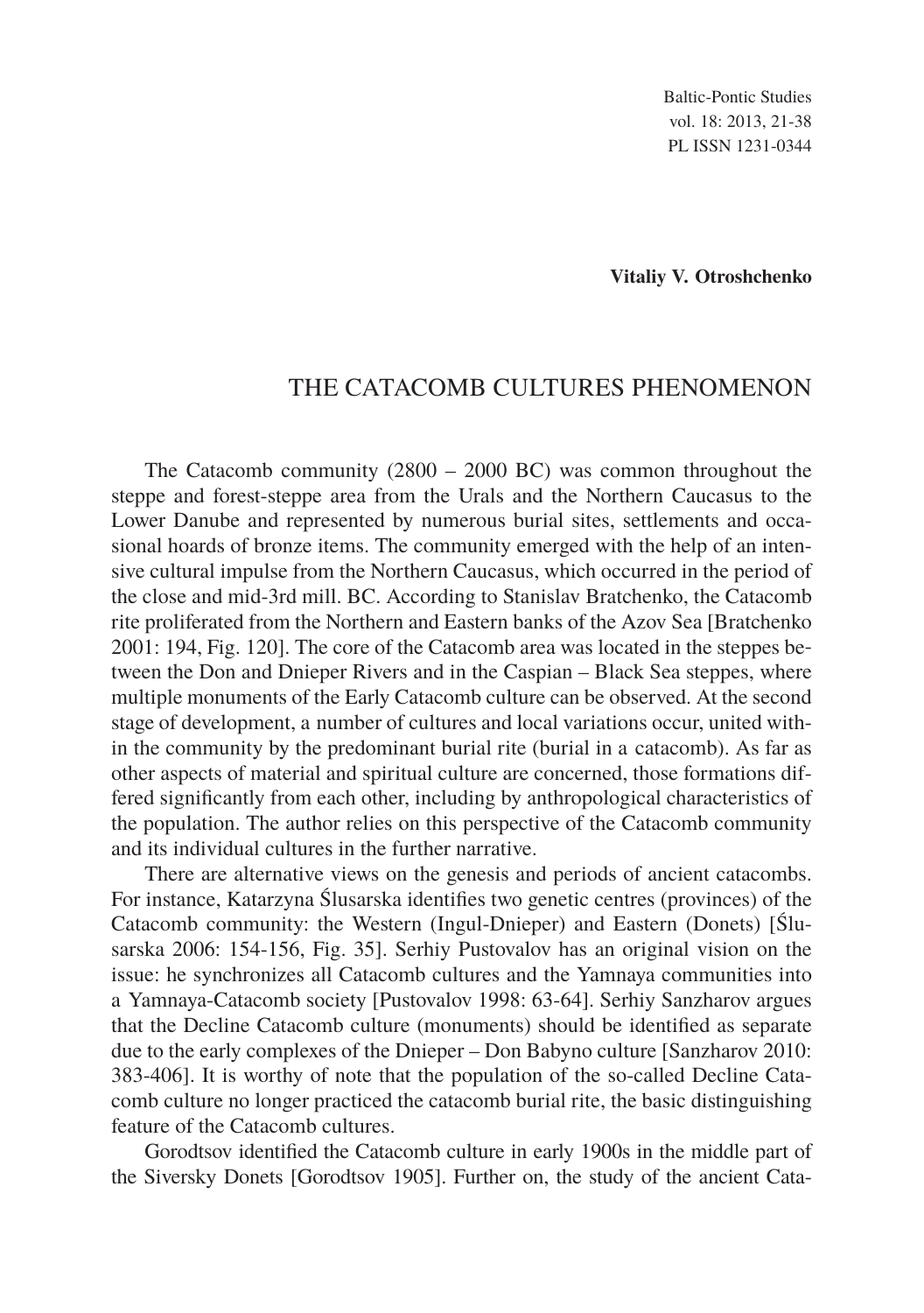comb monuments was shaped by Russian scholars such as Latynin, Popova, Klein, Fesenko, Safronov, Nikolayeva, Kiyashko, and Kiyashko, Yuri Matveyev, Smirnov and others. The Ukrainian school of Catacomb experts was formed only after World War II. Its representatives included Shaposhnikov, Bratchenko, Kovalyova, Pustovalov, Sanzharov, Toschev, Chernykh, Berestnev, Feshchenko and others. The Catacomb issue area received significant attention of German archaeologists Alexander Heusler and Elke Kaiser, and Polish researcher Katarzyna Ślusarska. The process of identification of Catacomb cultures proved to take a long time. It was launched in the 1930s by Latynin with the identification of local variations of the Catacomb culture. Unfortunately, the scholar was repressed (by the Stalin regime  $-$  tr.). His ideas were further developed by Tatyana Popova in her monograph "Plemena katakombnoy kultury" ("Tribes of the Catacomb culture") [Popova 1955: 67-92]. In the 1960s, Leo Klein proposed a concept of the Catacomb cultures, having identified the Donets Catacomb culture as an etalon [Klein 1962]. Since then Catacomb cultures have been regarded within a system of the Catacomb cultural – historical community (region).

Further on, Klein spoke about "a Catacomb cultures circle", within which he indentified a "Ukrainian Catacomb province (or culture?) that comprised the Donets, Pryazovie and Nikopol Catacomb cultures [Klein 1970: 178]. It is worthy of note that only Russian researchers could afford using the component "Ukrainian" in archaeological taxonomy. As an example, the taxon "Ukrainian local version of the Srubnaya culture" was used to denote monuments that contained multi-cordoned ware, proposed by the re-habilitated Boris Latynin [Latynin 1964: 70]. In the 1970s, Ukrainian researchers could face serious problems and "conversations" with KGB agents for such "subversive" ideas.

The most recent innovation in the field of taxonomy introduced the notion of the "Catacomb culture circle", used by Melnyk at the round table discussion on "The Catacomb Cultural – Historic Community/Region: Structure, Nomenclature and Dynamics of Genesis" Moscow, April 2007. The title of his presentation was "The Issue of Levels of the Catacomb culture Circle Community" [Melnyk 2012: 10-15]. Yet, the "culture circle" is missing among the key words of the paper and the "cultural – historical community" continues to be used instead. As this author noted before, the use of the notion of "historical" is irrelevant for the pre-historic age [Otroshchenko 2011: 160]. Therefore, this author prefers to refer to a "Catacomb community", while keeping in mind that the "culture circle" taxon is becoming increasingly widely used in the Ukrainian archaeological literature: "the Babyno culture circle", according to Roman Litvinenko [2008: 342-348], the "Trziniec culture circle", according to Serhiy Lysenko [Lysenko 2007: 341].

In the humble opinion of this author, it is incorrect to apply the term "civilization" to the Catacomb community (circle) or its individual cultures, for civilizations open the history of the mankind, while the present-day "fashion" to refer to so-called prehistoric "civilizations" dilutes that boundary factor. Hence, it is argued that the phrase "civilizations of prehistory" is meaningless. Ukrainian researchers have de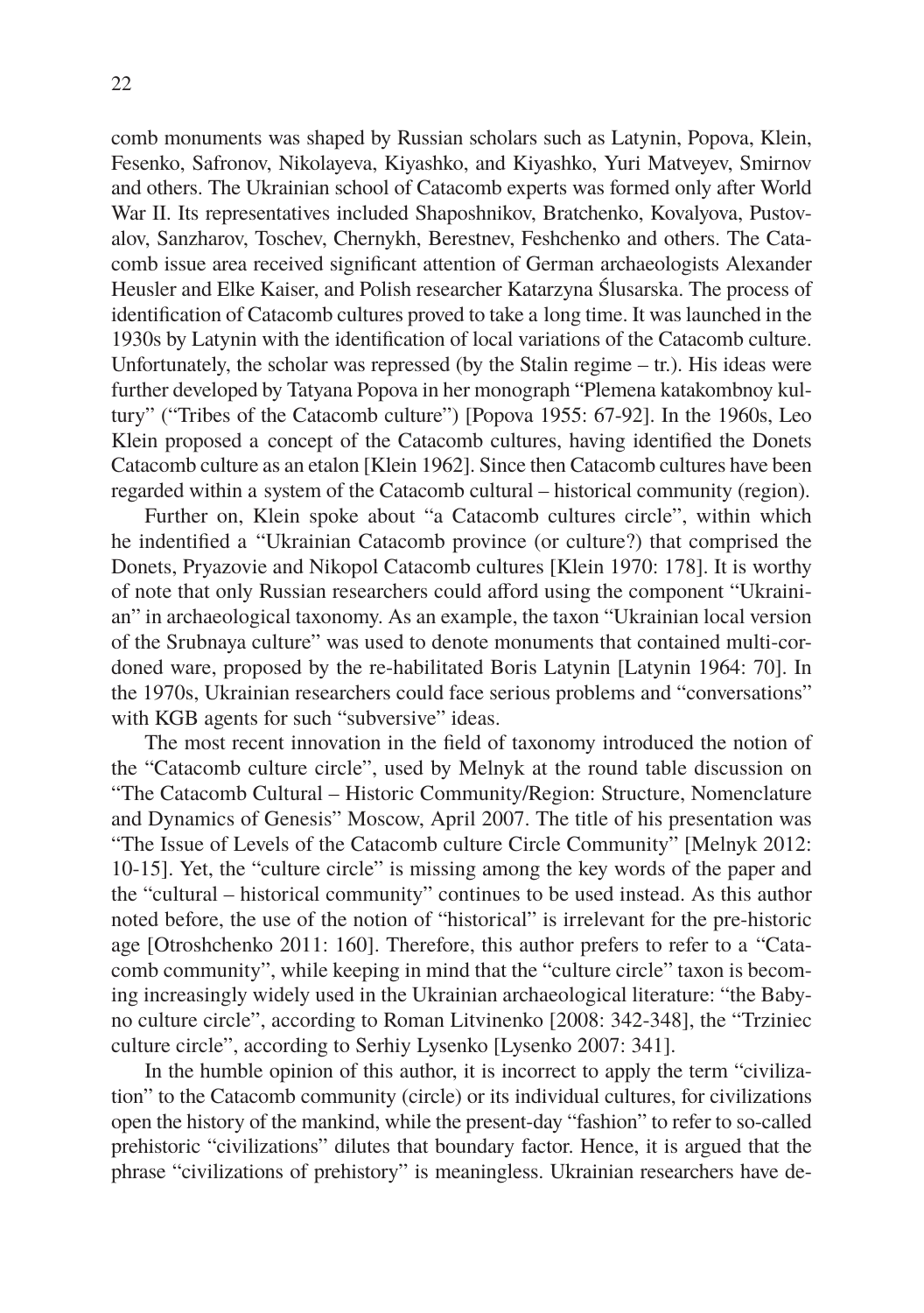bated for almost 20 years about the so-called "Tripolye civilization", largely because of the increasingly speculative nature of that taxon [Diachenko 2007: 84-90].

Therefore, to characterize such a particularly worthy of note phenomenon of prehistory as, no doubt, the one represented by the Catacomb cultural community, it is more appropriate to speak about a "phenomenon", as included in the title of this paper. It was rightly used by Katarzyna Ślusarska before, as the "Catacomb entity phenomena" [Ślusarska 2006: 44-47]. The analysis of cultures will be provided within the Ukrainian Catacomb province, since the process of identifying new and segmentation of old Catacomb cultures and types of monuments is still under way in the adjacent Russian Catacomb province [Gey 2011: 4-7]. However, the cultural content of the Ukrainian Catacomb province has rather changed since the publication of the above papers by Klein. The identification of a separate Nikopol Catacomb culture was not supported by specialists, while the Pryazovie Catacomb culture began to be viewed within the system of Pre-Donets, i.e., Early Catacomb antiques [Gey 2011: 4-5]. In the late 1970s, the Ingul Catacomb culture was identified [Shaposhnikova 1978: 6-8]. By the mid-1980s, the Donets, Kharkiv – Voronezh, Dnieper – Azov and Ingul Catacomb cultures were identified on the territory of Ukraine [Bratchenko, Shaposhnikova 1985: 405-417]. After some time, it became clear that the Dnieper – Azov culture is a mechanical combination of complexes of the Early Catacomb and the Ingul Catacomb cultures [Otroshchenko 2001: 19-40]. Differences between those cultures were registered not only in terms of the barrow stratigraphy, the comparison of burial rituals and material complexes, but also in terms of anthropological types of their populations [Kruts 1977: 11-13].

Summarizing the features of the Catacomb cultures phenomenon, it is worth noting their exclusiveness compared to previous or subsequent cultural entities (circles). Shishlina describes the Catacomb world as the era of change, contrary to the "era of stability of the Yamnaya culture" [2013: 134-136]. The pervasive destruction of the Catacomb cultures at the end of the 3rd mill. BC has been perceived by researchers of the Babyno circle as a kind of "Yamnaya" renaissance. However, it also failed to bring the sought-after stability that is a feature of stagnation.

In order to evaluate the phenomenon of a specific Catacomb culture, it is important to know its relative (see above) and absolute chronology. Having used the improved calibrated date methodology 14C, Kaiser identified the age of the "Early Catacomb culture", according to her terminology, within 2800-2500 BC, assuming its coexistence with the late complexes of the Yamnaya entity [Kaiser 2012: 20-24]. The dates of the Ingul and its synchronous Catacomb cultures fall within the second half of the 3rd mill. BC. Importantly, a clear time difference between burials of the Yamnaya entity and the Ingul culture was identified [Kaiser 2012: 24-25].

The massive excavations of barrows in the 1970s-1980s allowed dividing the Catacomb antiques into stratigraphic horizons and find out that differences between them were not only of chronological, but also cultural nature. The Catacomb world has become increasingly diverse and differentiated in time within the confines of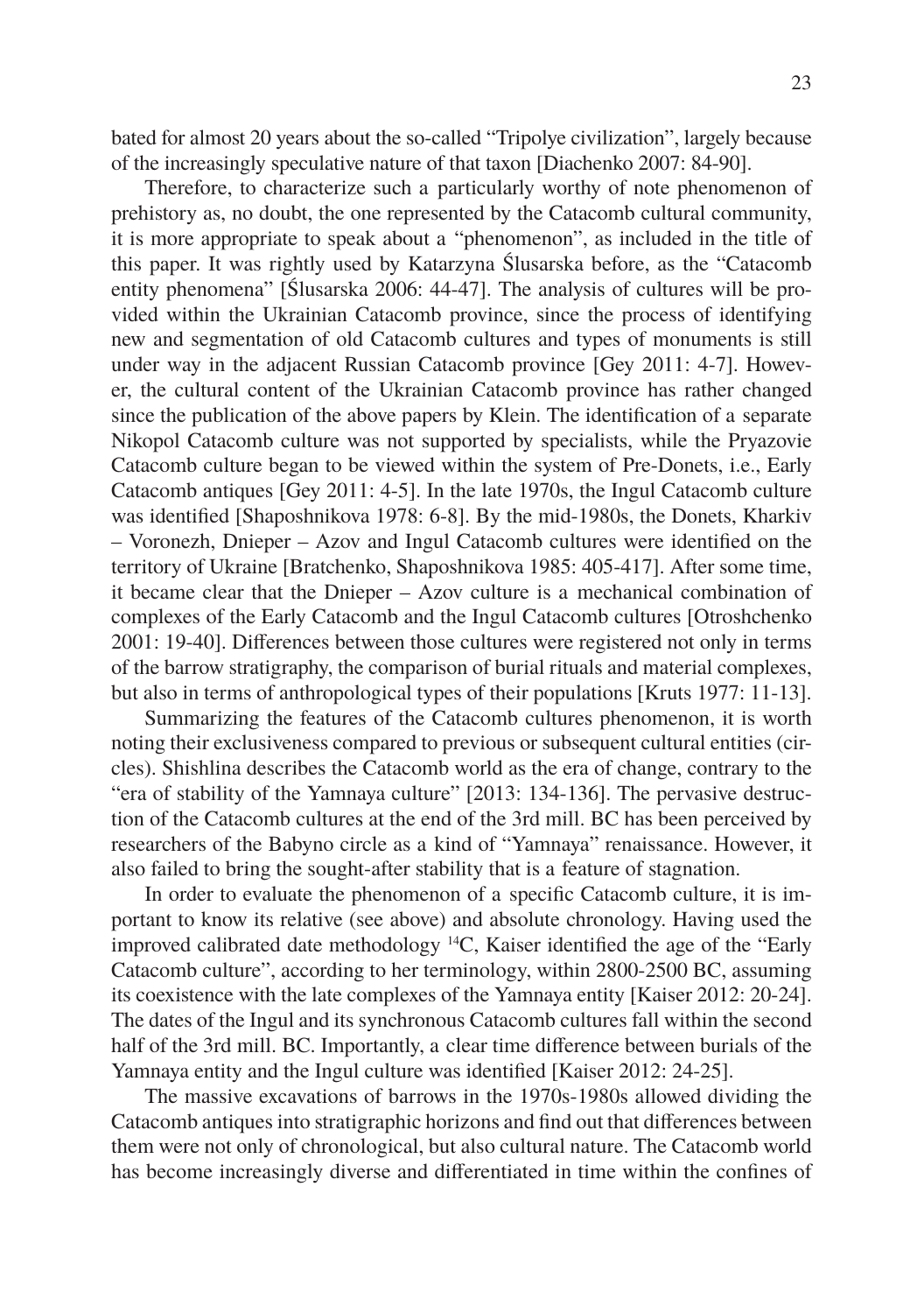

Fig. 1. Materials of the Early Catacomb culture: 1, 2, 53 – Kamyanka-Dniprovska, barrow 11, grave 9; 3, 7, 24 – Kalynivka, barrow 2, grave 6; 4, 50 – Kalynivka, barrow 1, grave 8; 5, 26-33 – Ogorodne, barrow 3, grave 6; 6, 38 – Novoselivka, barrow 6, grave 6; 8-16 – Kuybysheve, barrow 1, grave 22; 17 – Novotroitske, grave 3, barrow 3, grave 9; 18, 21, 22, 35-37 – Oleksandrivsk, barrow 9, grave 25; 20, 25 – Mariupol, grave Vynohradnyky, barrow 1, grave 5; 34, 41 – Mariupol, grave Vynohradnyky, barrow 1, grave 8; 39, 42, 47 – Shevchenko, grave 1, barrow 13, grave 4; 40, 43 -Orlovske, barrow 1, grave 13; 44 – Mariupol 1930 p.; 45 – Novoselivka, barrow 3, grave 2; 46 – Mykolayivka, barrow 2, grave 2; 48 – Volonterivka, barrow 1, grave 8; 49 – Ohorodne, barrow 1, grave 9; 51 – Orlovske, barrow 1, grave 3; 52 – Ohorodne, barrow 3, grave 2. 1 – plan and sections of a catacomb; 2 – wood; 3-17, 19-25, 53 – bronze; 18, 34 – flint; 26, 27 – animal teeth; 28, 29 – sea shells; 30-33, 39, 40 – bone, horn; 35-38, 41 – stone; 42-52 – ceramics. [*after* 1, 2, 53 – Chernykh 1991; Korpusova, Lyashko 1990; 17, 52 – Sanzharov 2001; 18, 21, 22, 35-37 – Bratchenko, Balonov, Gershkovich 2004]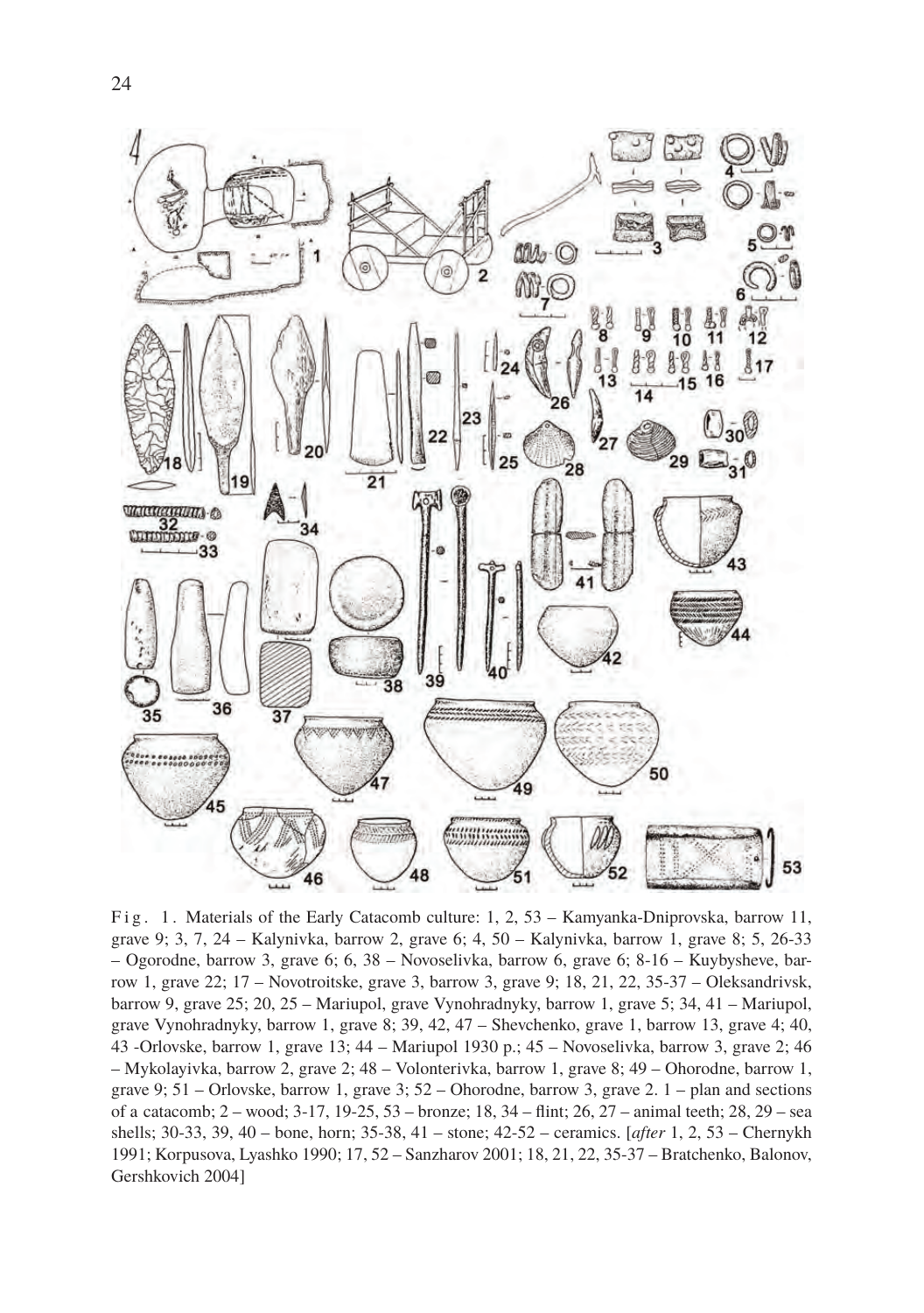the Middle Bronze Age, according to the chronological scale of the southern part of Eastern Europe.

#### 1. The Early Catacomb culture

The Early Catacomb culture is a notion that gradually makes its way to the vocabulary of researchers of the Catacomb entity [Sanzharov 2001: 138, Tab. 19; Otroshchenko 2005: 157-159, Fig. 16; Kaiser 2012: 24]. As mentioned above, the early catacombs are located around the Azov Sea, where their concentration was as high as 30-40% [Bratchenko 2001: 194, Fig. 120]. Kiyashko narrows down the area of origin of that culture to the Lower Don [Kiyashko 1999]. Subsequently, the ritual of inhumation in catacombs spread to the "Yamnaya" environment along large and small Rivers towards the east, north and west of the Azov Sea. The substitution of the Yamnaya culture with the Early Catacomb initially, was not accompanied with a change in population. This is indicated by the conclusions of anthropologists [Kruts 1984: 90-91] and the nature of the material culture, still filled with "Yamnaya" features. It could be traced how the "Yamnaya" population gradually moved to the ritual of inhumation in catacombs, following the change of the ideological (religious) paradigm. For that period (the second quarter to middle 3rd mill. BC) we can speak about a certain coexistence of the late Yamnaya and the Early Catacomb traditions, while the latter's bearers steadily pushed their predecessors to the periphery of the "Yamnaya" territory.

The idea of a catacomb, most probably, was brought to the steppe environment either in a ready-made form or as an interpretation of a megalithic dolmen, which is semantically identical to a catacomb. Both a dolmen and a catacomb symbolized the (female) Mother-Earth's womb, which took the deceased into herself. The underground part of the construction was not filled with soil. The entrance to such a chamber was closed with wooden poles of stone boulders (stellae) and the entrance shaft was filled with soil. The catacombs were dropped into burials of the Yamnaya entity, with subsequent topping up of existing mounds. Early catacombs were built T-shaped, with the burial chamber located across the elongated entrance pit (Fig. 1:1).

The bodies were placed in a curled (foetal) position, on the back or on the side, with unstable orientation. The latter can be explained by the location of catacombs at the barrow's periphery in a circle, with their chambers oriented towards the imaginary centre of the mound. The bodies' heads and extremities were painted with ochre. The grave goods included round- or flat-bottomed pots, decorated with scratches with a toothed stamp or impressions of a cord along the body and shoulders; bronze belt buckles, decorated with poinçon; horn ham-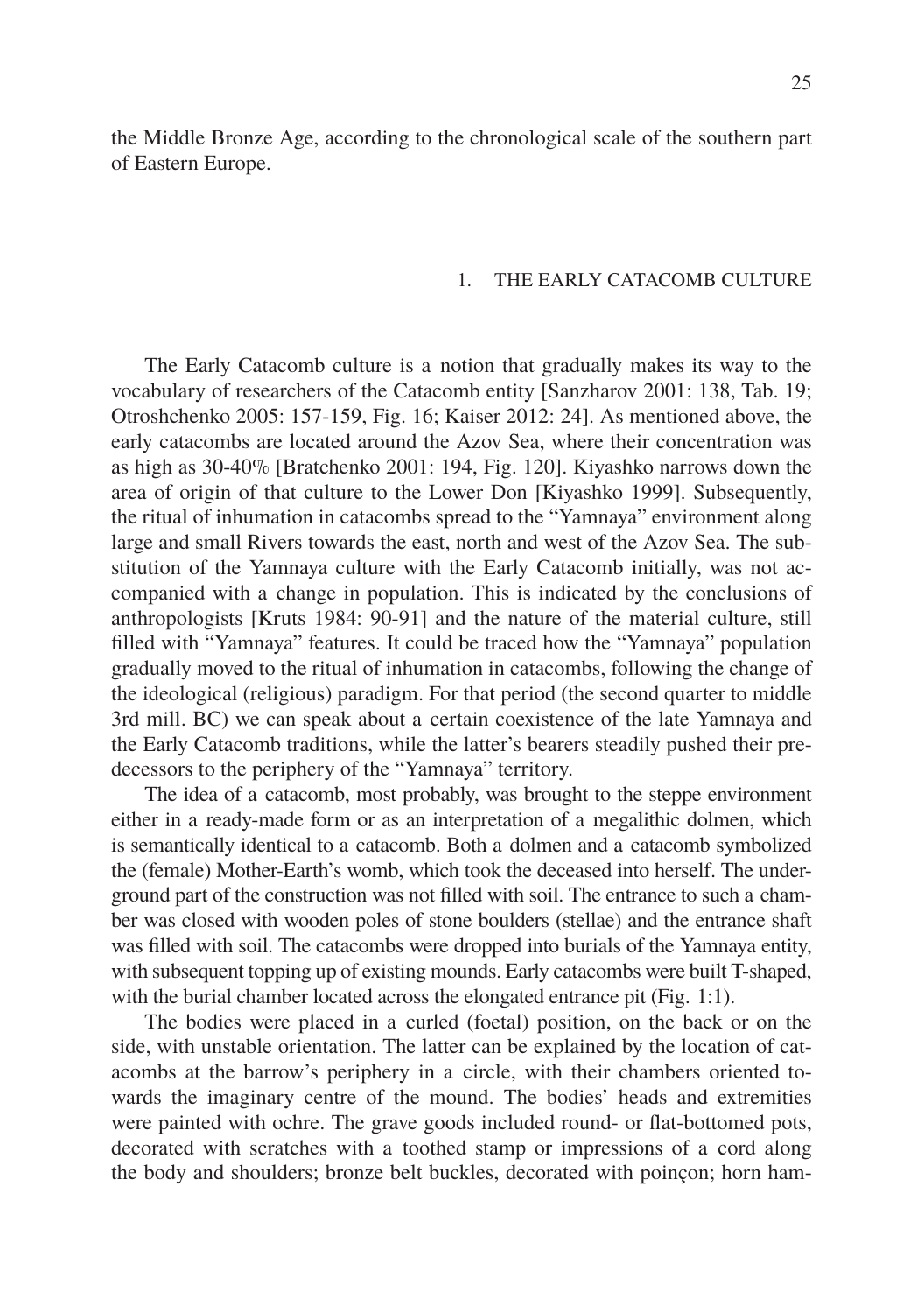

Fig. 2. Materials of the Donets Catacomb culture: 1-2 – Svatove, barrow 18, grave 6; 3 – Svatove, barrow 18, grave 7; 4 – Zhovtneve, barrow 12, grave 2; 5, 10, 11 – Zholobok, barrow 3, grave 6; 6 – Kamyanka, grave II, barrow 4, grave 5; 7, 9 – Petrovske, barrow 3, grave 4; 8 – Mariupol 1932 p.; 12-18 – Svatove, barrow 12, grave 2; 19, 26 – Donetsk, barrow 4, grave 4; 20 – Osypenko, barrow 2, grave 1; 21, 31 – Pokrovske, barrow 205, grave 6; 22, 25, 28-30 – Zymohirya, barrow 1, grave 7;  $27 -$  Voitove, grave III, barrow 4, grave 10. 1, 12,  $28 -$  plans and sections of the catacombs;  $2-4$ , 6, 7-9, 13, 14, 20, 29, 30 – ceramics; 5, 27 – flint; 10, 11, 19, 22, 26, 31– bronze; 15, 21, 23-25 – stone; 15, 22 – wood; 16-18 – bone. [*after* 3, 12-18 – Bratchenko 2004; 4, 8, 21, 31 – Sanzharov 2001; 5, 10, 11, 27 – Sanzharov 2008; 22, 25, 28-30 – Bratchenko 2001]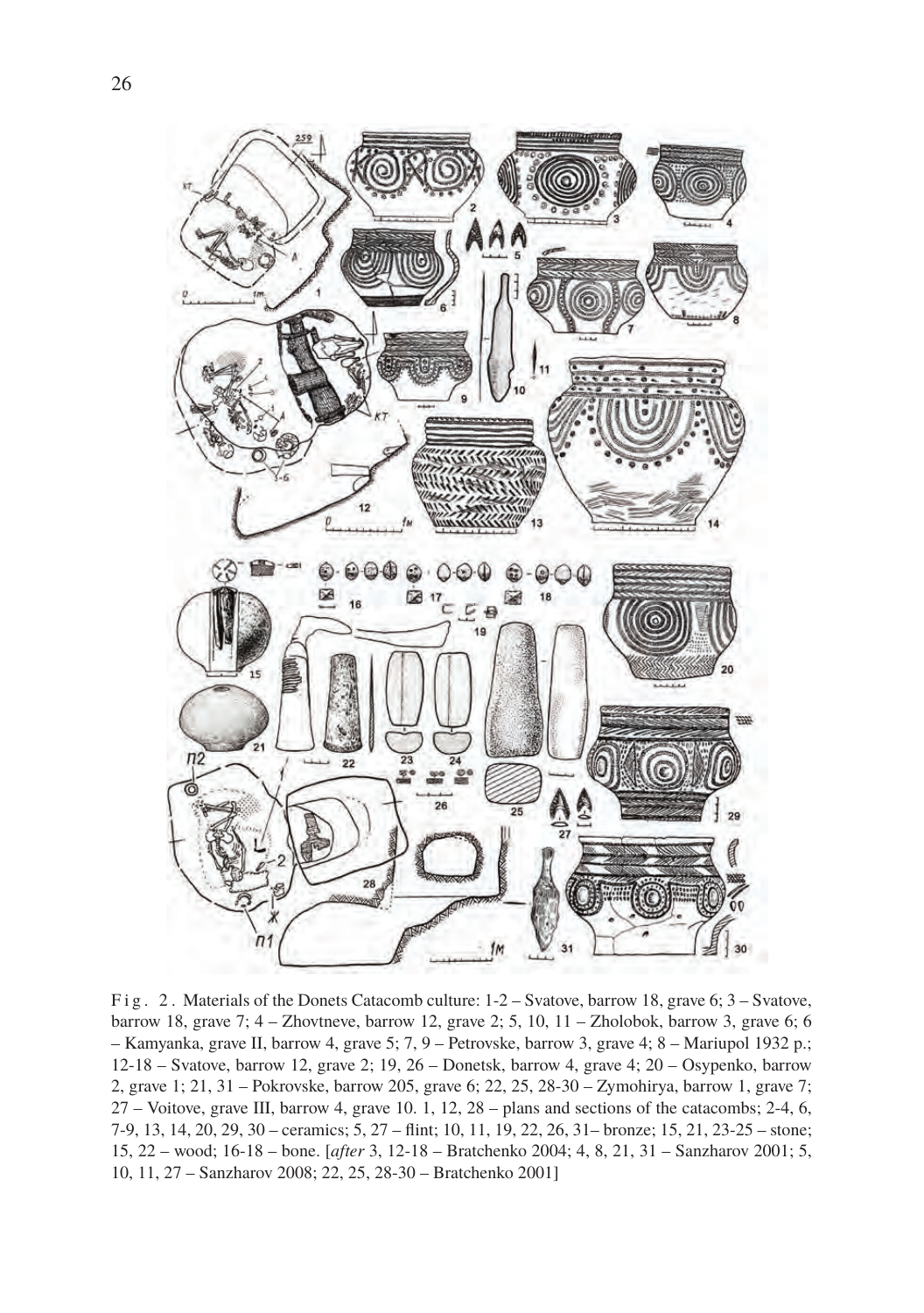mer-like pins, covered with geometric ornaments; bronze and flint knives, bronze adzes, hoes, awls, various jewellery made of bronze, silver, bone and horn (Fig. 1). Cattle-breading was a predominant part of economy.

The population grazed their sheep, cattle and horses under the guard of shepherd dogs and also engaged in agriculture. A catacomb near the village of Bolotne in the Crimea contained a sack of grains of wheat, monococcum and dicoccum [Korpusova, Liashko 1990: 169-172, Fig. 3]. Settlements of the Early Catacomb culture are known along the Dnieper River, particularly in the Nadporizhya (the area above the Dnieper rapids) islands: Perun, Vynohradnyi, Bayda, where numerous traces of production of stone axes and other tools have been found.

As the culture expanded to new territories, local features came into contradiction with the Early Catacomb standards. The picture became even more complex due to local migrations of various groups of the population within the confines of the Catacomb territories. Finally, during the second (late) period there was a wide variety of cultures within the Catacomb area. There are a number of periodisations of the Catacomb entity into three stages. Among them, we would like to specifically point out to the works by Kovaleva [1983: 8-24] and Evdokimov [1987: 46-48]. However, in this author's view, only two periods can be certainly identified, the early and the late ones, which has been confirmed by hundreds of stratigraphic observations.

Additional periods are based on complexes of transitional types from the first period, the second one, or from Catacomb cultures to the Babyno entity.

#### 2. THE DONETS CATACOMB CULTURE

The Donets Catacomb culture is seen as a classical one among other cultures. It was identified by Gorodtsov as the Catacomb and later added the word "Donets". Its genesis falls into the period of 2500 – 2300 BC. The Donets culture, localized in Eastern Ukraine (the Siversky Donets basin and the exit to the Lower Don River) occupies a central place in the general system of Catacomb antiques. Its monuments are the best researched in the Luhansk Region (excavations of 1970s-1980s directed by Bratchenko, Bondar, Pislariy, Cherednichenko, Sanzharov and others). To date over 1000 Donets Catacomb burials have been researched, most of them dropped into the Yamnaya barrows. The settlements (Serdiukove on the Donets River, Mynyivsky Yar and Liventsivka in the Lower Don) have been under-researched. Remainders of a semi-dugout dwelling were found in the Serdiukove settlement where the absolute majority of materials were obtained during the excavation of graves. It may be observed that the planigraphy of burials preserves traditions of the Early Catacomb culture.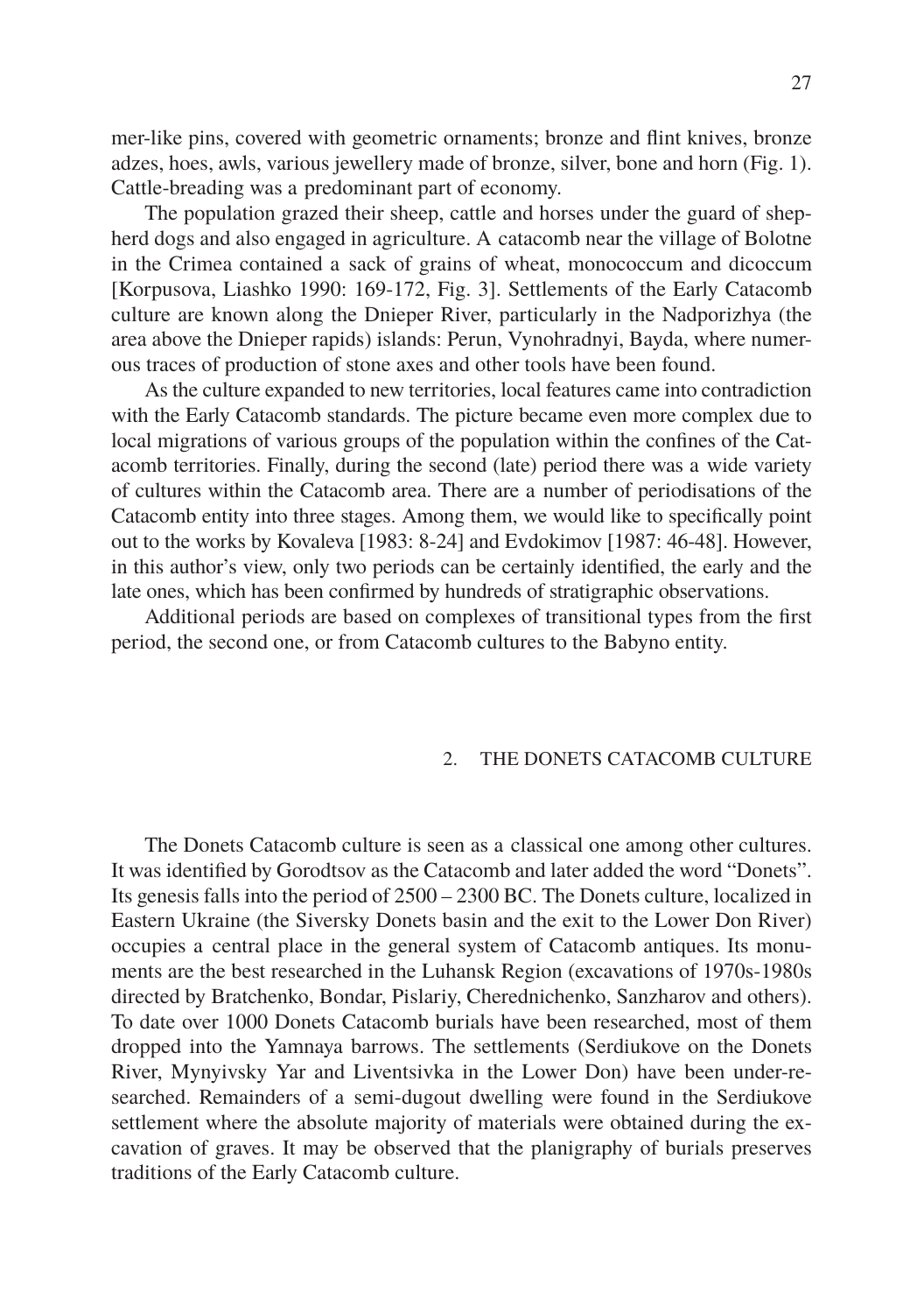The deceased were placed in the foetal position, mostly on the right side, with their faces towards the entrance opening. The hands were stretched towards legs bent ("horse-rider's position") (Fig. 2:1, 12, 28). The southward orientation of bodies prevailed, with some deviations. As the final stage of genesis, the northward orientation became more common. The ritual included sprinkling with ochre and putting lumps of paint into the chamber, where we also found skins of sacrificial animals (cows, sheep, goats) with skulls and extremities. Burials of the Donets culture stood out due to their rich and diverse grave goods. The variety of pottery forms is impressive: roasters, funnels, pots, goblets and bowls. To make a roaster, vessel walls were filled with coals. The funnels were shaped as cups on a cross-like base with a compartment for oil on the inner wall. The pottery was flat-bottomed, of medium proportions, the neck and shoulders covered with a sophisticated ornament made with a cord, a braid, a comb, or pricked, etc. A special note can be taken of compositions of festoons and concentric circles on the body.

The Donets culture is the richest in terms of the number of bronze objects in the catacombs: knife-awl sets, looped axes, adzes, hoes, hooks and a variety of small decorations (cylinder beads, pendants, temple rings, roundels, necklaces). The collection of flint objects becomes narrower (knives disappear). The only finely produced items are deep-notched arrowheads. Stone tools include mace heads of different shapes, arrow-shaft straighteners made of sandstone, pestles, graters, mortars, and axes with holes (Fig. 2).

The economy was based on cattle-breading (bovines, sheep, goats); agriculture played a secondary role. Metallurgy and metal processing was an important branch of the economy. A high concentration of bronze goods found in the area of Bakhmut copper ore deposits in the Donets Ridge allows a suggestion that the deposits were already explored by bearers of the Donets culture [D. Kravets, L. Chernykh *et al*. excavation – *see* Chernych 2003]. An opinion has been expressed about the existence of a Donets metal processing Centre [Nechytailo 2011]. An additional argument in favour of such assumptions can be found in burial complexes of master smelters, which indicate their professional specialization (Luhansk, Pryshyb). Due to their control of the copper ore exploration, the Donets population believed itself to be the elite of the Catacomb entity (and for a good reason). They proved themselves distinct from others by means of a painful ritual of deformation of infants' skulls. As grown-ups, those tower-headed individuals made a deep impression on others.

The final phase of the genesis of the Donets culture was marked by the emergence of turnip bowls, decorated with several rolls; bi-conical forms of pottery and the growth of other indicators of the Babyno culture, which were linked, among others, with the migration of the Kharkiv–Voronezh and the Pre-Caucasian populations to the Siversky Donets Region. As a result of those processes, *monuments of the Bakhmut type* began to form in the Siversky Donets and the Lower Don areas, as identified by Bratchenko in the location of the Donets Catacomb culture [1976: 60-77; Sanzharov 2001: 108-128].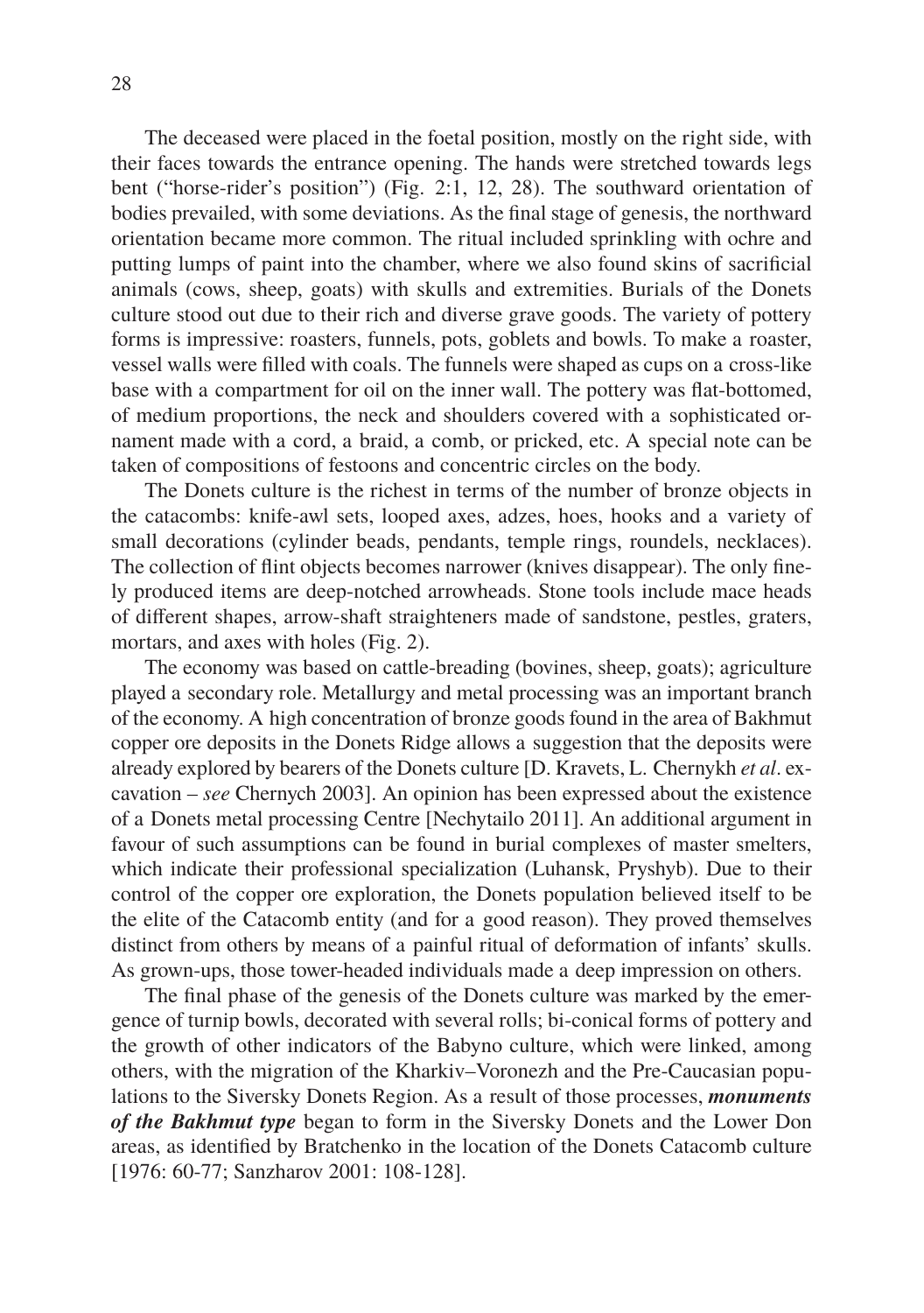

Fig. 3. Materials of the Oskol-Donets type of monuments:  $1-3 -$ Kolesnykivka, grave II, barrow 9, grave 2; 4, 17 – Novo-Platonivka, barrow 3, grave 2; 5 – Verbivka, barrow 11, grave 6; 6 – Verbivka, barrow 6, grave 1; 7 – Novo-Platonivka, barrow 6, grave 2; 8-10 – Herasymivka, barrow 14, grave 1; 11 – Novo-Platonivka, barrow 8, grave 4; 12 – Stanislavka, barrow 2, grave 5; 13 – Stanislavka, barrow 1, grave 10; 14 – Kolesnykivka, grave II, barrow 9, grave 1; 15 – Okhrymivka, barrow 1, grave 5; 16 – Zalyman, grave II, barrow 1, grave 1; 18 – Mala Kamyshevakha, barrow 4, grave 2. 1, 8 – plans and section of the catacombs; 2, 3, 9, 11-13, 15 – pottery; 4, 5, 7, 18 – bronze; 6 – bronze, gold; 10 – bronze, iron; 14 – flint; 16, 17 – stone. [*after* 7, 18 – Berestnev 2001; 8-10 – Shramko, Mashkarov 1993]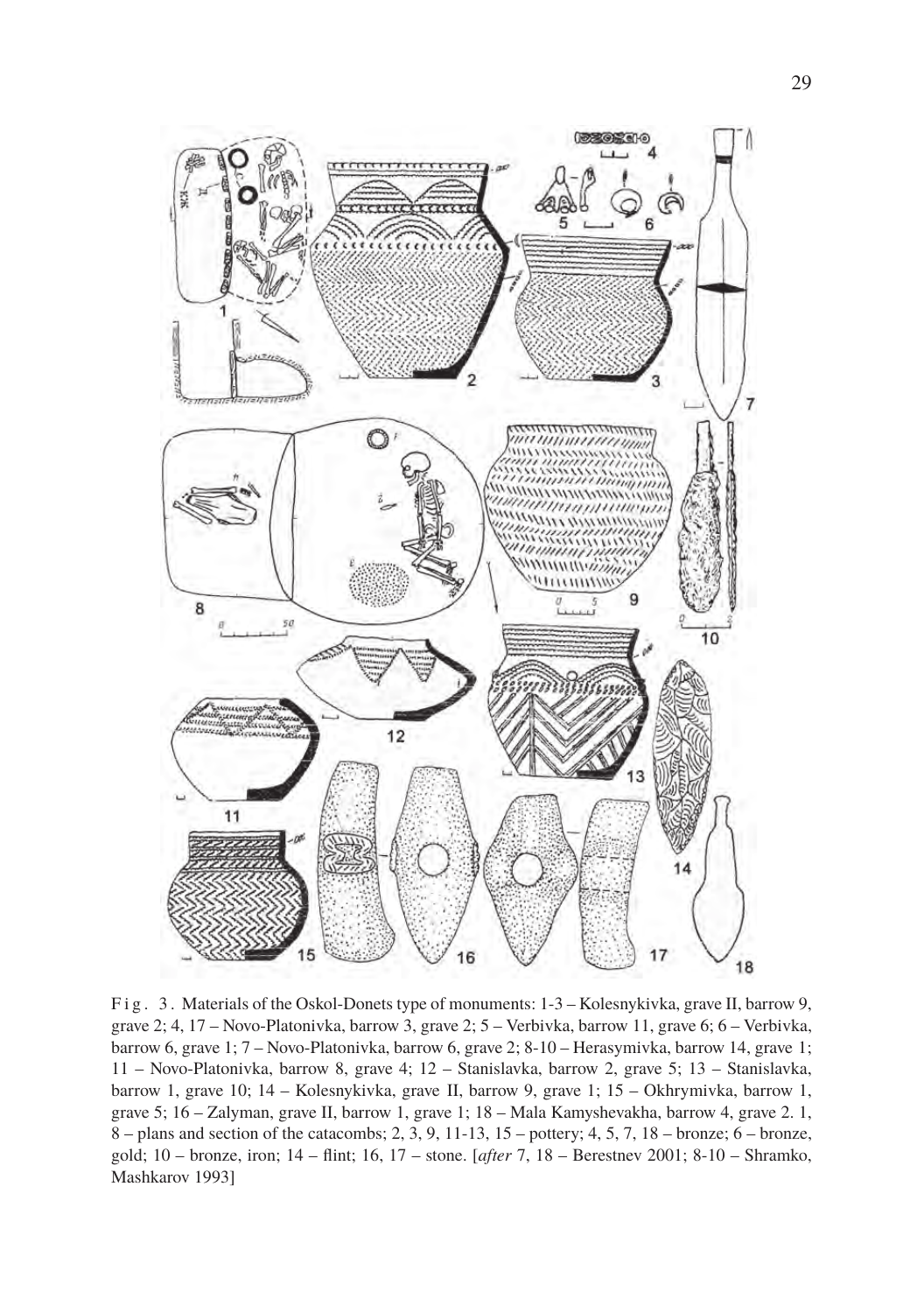#### 3. Monuments of the Oskol – Donets type

Monuments of the Oskol – Donets type proliferated into the territory of Ukraine in the Kharkiv and Luhansk Left-bank area of the Siversky Donets. That group of monuments was identified back in the 1930s by Podgayetsky as the Middle Don group. In the 1950s, Popova identified the Kharkiv–Voronezh local version of the Catacomb culture. Voronezh archaeologists traditionally use the term "Middle Don culture", while Ukrainian archaeologists refer to it as "Kharkiv-Voronezh". A researcher from Kharkiv, Berestnev, views the Ukrainian segment of that culture as monuments of the Oskol-Donets type [2001: 28-39]. This study shall focus on characterizing the latter.

The Kharkiv-Voronezh Catacomb culture in general and monuments of the Oskol-Donets type in particular, are linked in their genesis with the northbound movement of bearers of the Early Catacomb and Donets Catacomb cultures. Having come in contact with the local "Yamnaya" substrate, the Catacomb population, in fact, created a new bright culture in the Forest-Steppe area in the second half of the 3rd mill. BC. Over 30 settlements have been discovered, including Prokazine on the Aidar River, a number of settlements on the left bank of the Siversky Donets near the town of Kreminna of the Luhansk Region and others. Surface-level dwellings were built of wood (on up to five poles), as well as semi-dugout huts with a system of supporting pillars.

However, more telling material comes from some 200 graves made under burial mounds. Some of them were made in line with the old tradition in pits, about the same number were made in T-shaped catacombs, but the predominant majority (85% of the sample) were made in H-shaped constructions, in which the longitudinal axis of the entrance pit and the chamber were parallel to each other (Fig. 3:1). The construction of new graves (50) and adding up soil over dropped-in catacombs became increasingly active. The bodies were placed on the right side, face to the entrance, but the body orientation was unsteady due to the radial planigraphy of the catacombs. Sprinkling the chamber floor with ochre and chalk, putting lumps of ochre, as well as sprinkling the bodies of women and children with red paint were practiced. Some 36% of the burials contained skins of cattle, sheep and goats, which had served as offerings during the burial ritual.

The majority of the grave goods were pottery that stood out due to their bright originality and difference from the Donets items. Goblets, richly ornamented with braid, no longer occur, while the most worthy of note are tall pots with a three-member broken profile, entirely covered with ornament. Medium-sized pots also occurred, but alongside there were turnip-like vessels of the Northern Caucasian origin. Modelled rolls become a key element of ornamentation, alongside with cord, braid and comb. Decorative compositions consisted of combinations of horizontal and vertical "pine-trees" with upward-looking triangles and festoons (Fig. 3:2, 3, 9, 11-13, 15).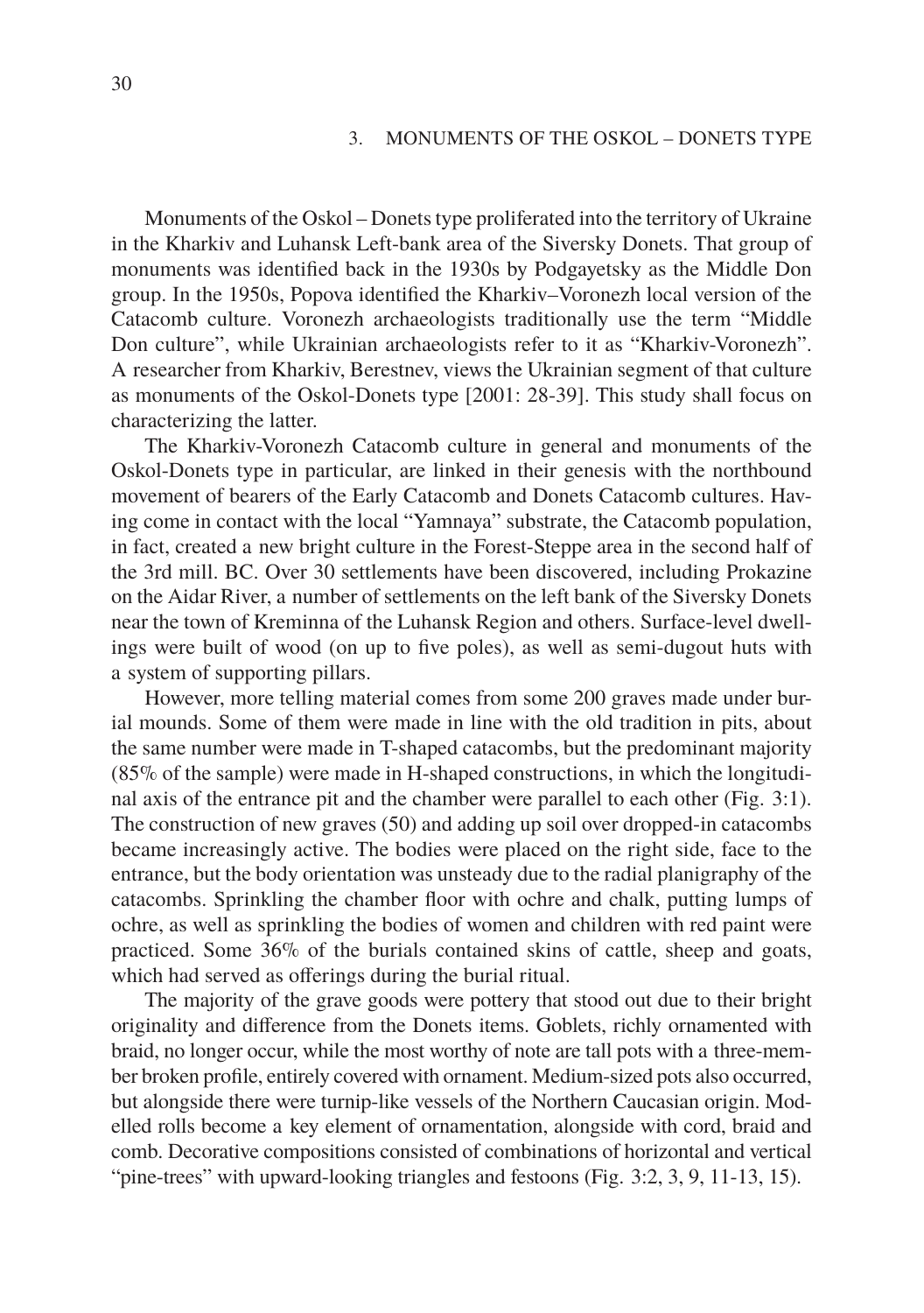

Fig. 4. Materials of the Ingul Catacomb culture: 1, 2, 11 – Zamozhne, barrow 5, grave 7; 3-5, 27 – Zamozhne, barrow 5, grave 7; 6 – Chkalovska, grave I, barrow 7, grave 12; 7, 25, 26 – Vasylivka, barrow 1, grave 20; 8 – Orlyanka, barrow 4, grave 17; 9 – Pryvilne, barrow 1, grave 16; 10 – Barativka, barrow 2, grave 18; 12, 14, 15 – Kovalivka, grave VIII, barrow 1, graves 15; 13, 28 – Kovalivka, grave VIII, barrow 1, grave 12; 16 – Antonivka; 17-23 – Davydivka, barrow 1, grave 17; 24 – Chkalovska, grave I, barrow 7, grave 8; 29 – Kovalivka, grave VIII, barrow 1, grave 14 . 1, 6 – plans and sections of the catacombs; 2-5, 9,  $14$  – bronze; 7, 10,  $15$  – stone;  $8$  – gold;  $11$  – wooden bowl; 12, 13, 16, 24-26, 28, 29 – ceramics; 17-23 – flint; 27 – model amphora of osteoceramic mass. [*after* 3-5, 27 – Otroshchenko, Pustovalov 1991; 6, 24 – Buniatian, Kaiser, Nikolova 2006; 7, 25, 26 – Chernykh, Pleshyvenko 1993; 8 – excavations by the author; 10, 16 – Bratchenko, Shaposhnikova 1985; 13, 28, 29 – Kaiser 2003; 17-23 – Ruzumov 2011]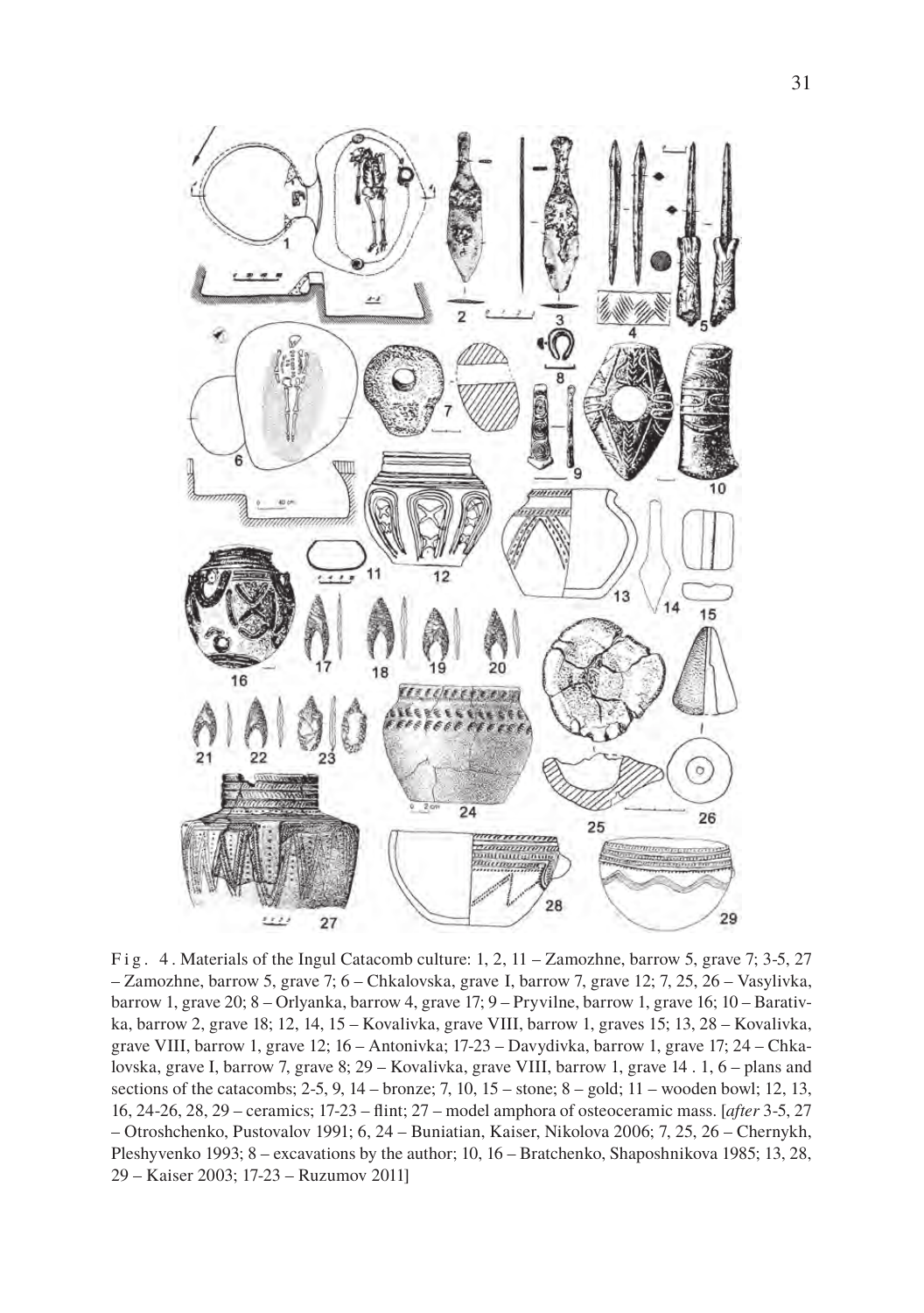Bronze items included: knives of two types (flame-like and with parallel blades), axes with holes, short-tanged awls, sleeved hooks and small jewellery (Fig. 3:4- -6). Bronze axes came from hoards (Kolontayivka hoard, Kharkiv Region; Skakun hoard, Kursk Region) [Krivtsova-Grekova 1955:145-147, Fig. 35:1-17] and odd finds. Special attention should be paid to Ukraine's oldest iron objects (3 cases), including an iron knife with a bronze handle from grave 1 of barrow 14 near the village of Gerasimovka of the Valyisky District, the Belgorod Region of Russia on the border with the Kharkiv Region (Fig. 3:10) [Shramko, Mashkarov 1993: 164-167, Fig. 3]. The finds included a series of polished stone axes with holes (Fig. 3:16, 17), tied axes, flint knives (Fig. 3:14) and scrapers. Bone items were represented by hoes, a harpoon and rings. The economy can be identified as a mixture of cattle-breeding and agriculture.

#### 4. The Ingul Catacomb culture

The Ingul Catacomb culture (the second half of the 3rd mill. BC) was identified by Shaposhnikova in late 1970s after the excavation along the Ingul River in the Mykolayiv Region [Shaposhnikova 1978: 6-8]. At the beginning, the territory of the Ingul culture was confined to the area between the Bug and Ingul rivers, while identical complexes of the Lower Dnieper Region were regarded as part of the Dnieper-Azov Catacomb culture. The latter, as noted above, represented a mechanical combination of two cultures, in which the early layer of monuments belonged to the Early Catacomb, while the late layer belonged to the Ingul culture.

The Ingul culture is not a product of the genesis of the local early Catacomb culture that emerged as a result of migration of a Catacomb community from the Northern Caucasus to the Northern Pontic steppes. Presumably, the early Catacomb population, on the contrary, moved from here to the Kalmykia steppes. An in-depth study determined that bearers of the Ingul culture had populated the western segment of the steppe part of the Catacomb territory, from the Eastern part of the Upper Azov (the Mius River) to the Lower Danube and the Prut rivers. From the Steppe, they went up northwards along the Dnieper as far as the Kyiv Region. Several settlements with oval dwellings on the stone foundation have been excavated (Matviyivka on the left bank of the Southern Bug to the north of Mykolayiv). All in all, 63 Catacomb settlements have been explored in the lower current of the Southern Bug and the Ingul, as well as on the banks of the Dnieper – Bug estuary [Nikitin 1989: 136-139, Fig. 1-3].

Inhumations were made in barrows. Dozens of primary inhumations are known, but the absolute majority is dropped-in. For over 2000 discovered graves, a typical inhumation method was a catacomb with a round shaft, a bean-shaped chamber and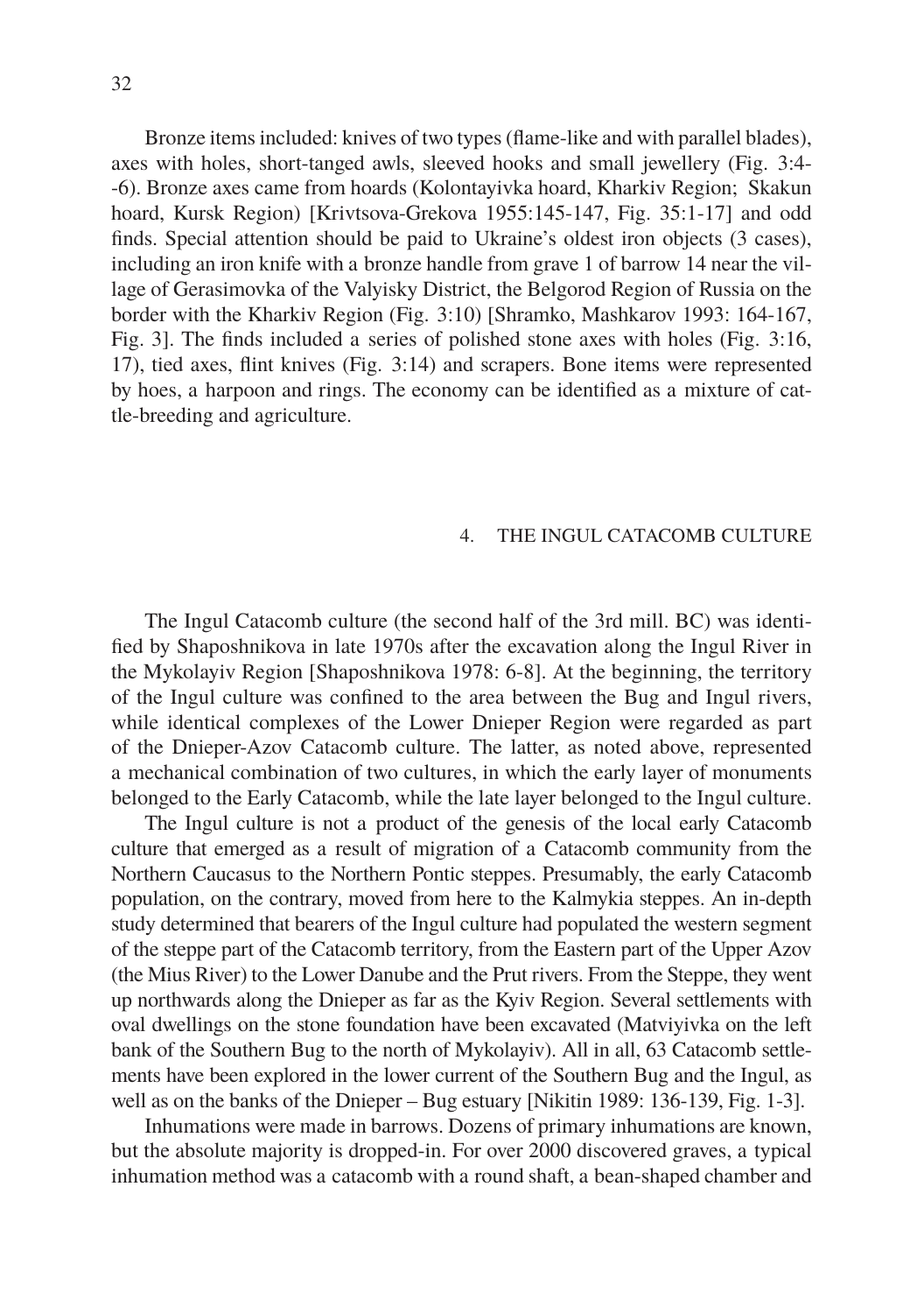

Fig. 5. Modelled skull from a grave of the Ingul Catacomb culture: v. Zhovtneve, barrow 2, grave 3 [Otroshchenko, Pustovalov 1991]

the body placed stretched on the back (Fig. 4:1, 6). The orientation of the bodies was unstable, while the southward vector prevailed. The entrance to the chamber was sometimes blocked with parts of a wooden wheel and plastered with clay solution, while the entrance shaft was filled with continental clay. The graves were single and double, though group burials (up to six bodies in the chamber) also occurred. Secondary inhumations in earlier built catacombs were a common practice. Such constructions served as sepulchers. The grave goods included stone axes and maces, arrowheads with a deep notch at the base, bronze knives and awls, elegant vessels (pots, bowls and amphorae) made of clay and metal jewellery (Fig. 4). The vessel of osteoceramic mass shall be examined, which copied the shape and dimensions of a ceramic pot but was made specifically for the funeral ritual and, therefore, was not supposed to be baked and could not be used for everyday purposes (Fig. 4:27). In fact this is a ritual imitation object [Likhachov 1981: 72-74, Fig. 1].

The Ingul economy was based on mobile cattle-breeding and agriculture (a wooden plow was found in a catacomb of the Vysoka Mohyla near the village of Balky of the Zaporizhya Region) [Bidzilia, Yakovenko 1973: 136-139]. The authors of that publication mistakenly referred that burial to the Yamnaya culture without understanding that they had opened a catacomb of the Ingul culture [Nikitenko 1977: 44-46]. The population had a complex social hierarchy that included the nobility (priests, warriors, and rulers), shepherds, craftsmen and dependent individuals. One of the centres of the Ingul entity was located on the Molochna River. The Middle Eastern and Mediterranean influences (modelling skulls, the foot cult,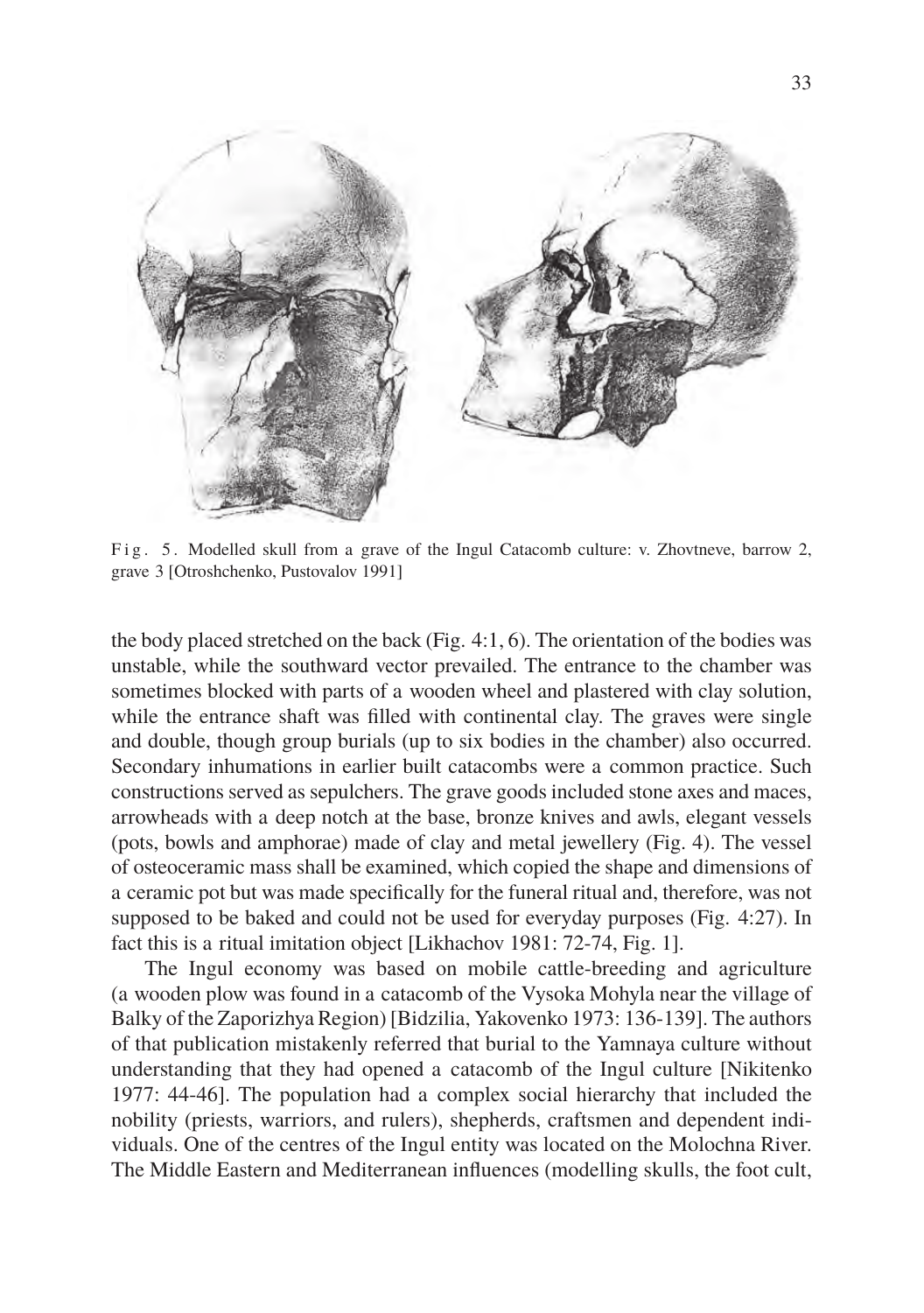sanctuaries, "embryos" of a system of symbols, some shapes of vessels) can be traced in the ideology of the Ingul culture bearers.

#### 5. The modelled skull phenomenon

The modelled skull phenomenon was discovered as a trend of culture and art on the verge of the 1970s and 1980s during the excavations performed by the Kherson and Zaporizhya expeditions of the Institute of Archaeology of the Academy of Science, Ukrainian SSR in the basin of the Molochna River [Kruts *et al*. 1991: 51- -53, Fig. 1]. Over 100 skulls bearing traces of modelling were found in catacombs of the Ingul culture, which outlines the territorial confines of that phenomenon: the Northern Pontic steppe and the Upper Azov area. The ritual of *post mortem* cutting off the head and maceration of the skull or the entire skeleton of soft tissues was practiced. A specially prepared mixture of clay was used to model the face or some of its elements, based on the skull (Fig. 5). In the case of maceration of the entire skeleton of the deceased, a dummy was made. The skulls, modelled with the help of that method, had been used for some time in rituals related to the worship of ancestors and later returned to the catacomb where the beheaded body was confined [Otroshchenko, Pustovalov 1991: 74-82].

#### 6. Anthropology

Anthropologic materials play a key role in facilitating a better understanding of the phenomenon of Catacomb entity cultures of the late period. As mentioned above, monuments of the early period prove ethnic continuity with the late period of the Yamnaya entity, except for the principle innovation: the catacombs. Anthropological data also indicate the heredity of the anthropological type of the population. Skulls from early Catacomb graves were dolichocranial (dolichocephalic), much more narrow-faced, long-faced, mesognatic, while skulls from the Ingul graves were mesocephalic, very wide-faced, shorter-faced and ortognatic [Kruts 1984: 90- -91]. The second period's cultural diversity correlated with the presence of several anthropological types of the population. The most visible differences between belief systems of populations that belonged to different cultures are displayed by the artificial deformation of skulls by bearers of the Donets Catacomb culture and the *post mortem* skull modelling by the Ingul Catacomb culture. The influx of the population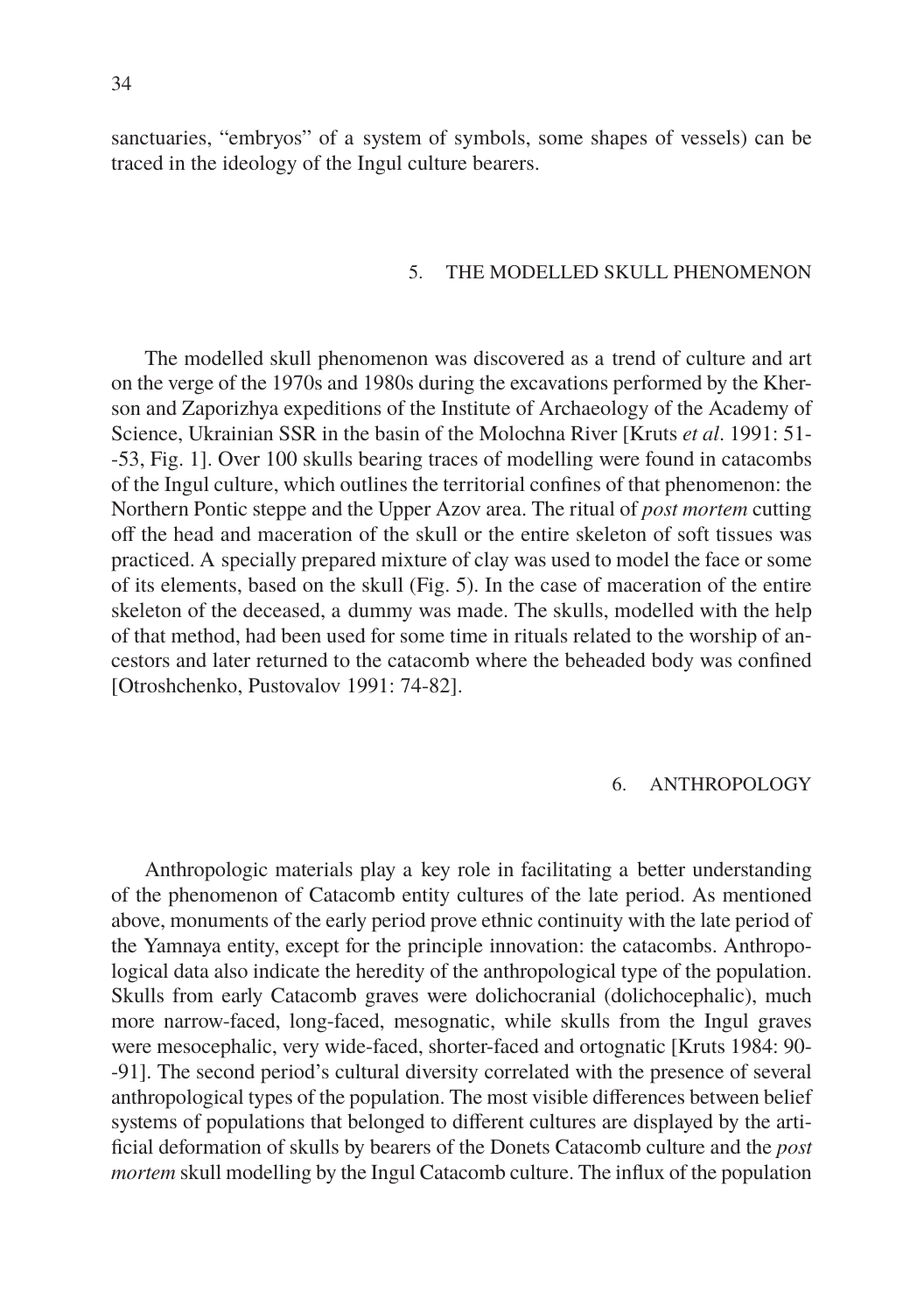

Fig. 6. Anthropomorphic sculpture and its versions in graves of the Ingul Catacomb culture: 1 – Western Donuzlav barrow, grave 18; 2 – Novolozuvatka, barrow 1, grave 39; 3 – Kostyantynivka, barrow 2, grave 2; 4 – Pervomayivka, barrow 7, grave 2; 5 – Georgiyivka, barrow grave Popivska Mohyla; 6 – Pryvilne, barrow 2, grave 27; 7 – Starohorozhene, barrow 1, grave 10; 8 – Lymantsi, barrow 1, grave 26; 9 – Orlyanka, barrow 1, mound; 10 – Ordzhonikidze, Cherednykova Mohyla, grave 3; 11 – Zamozhne, barrow 6, grave 3; 12 – Vasylivka, barrow 1, grave 20; 13 – Rybasove, grave 2, barrow 2, grave 4. 1-10, 13 – stone; 11 – plan and section of a catacomb with a geoglyph represented by an anthropomorphous stella made with liquid ochre and surrounded with grave goods; 12 – geoglyph represented by an anthropomorphous stella made with liquid ochre on the burial chamber floor. [*after* 1 – Dashevska, Golentsov 2003; 2 – Melnyk, Steblyna 2012; 3, 8 – Dovzhenko 1991; 4 – Titenko 1955; 5 – Telegin 1991; 9 – excavation by the author; 10 – Kaiser 2003; 11 – Otroshchenko, Pustovalov 1991; 12 – Chernykh, Pleshyvenko 1993; 13 – Melnyk, Balabanov 2007]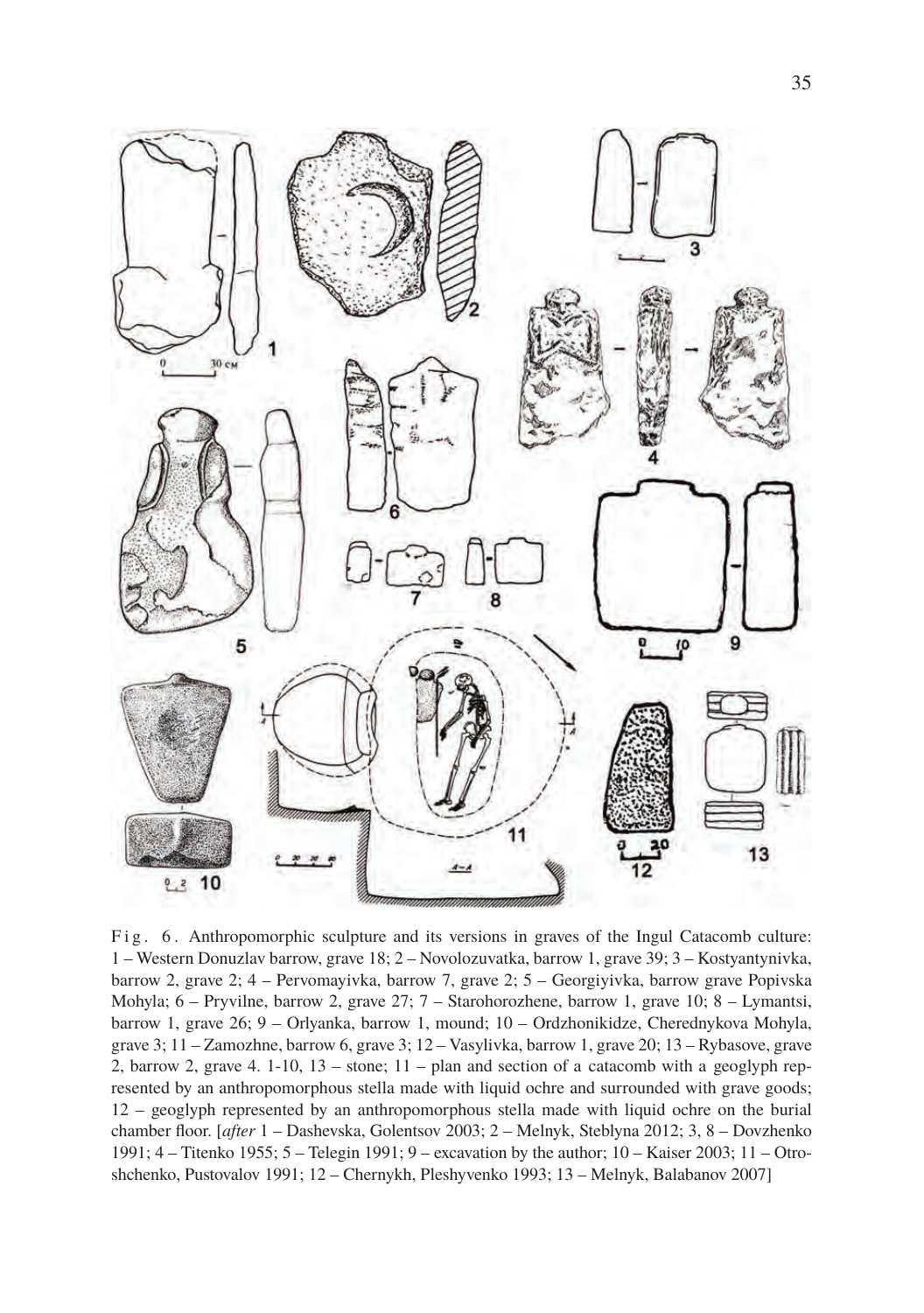groups from the steppes between the Caspian, the Azov and the Black Sea made an impact. Additional peculiarity was brought in by the practice of lifetime skull trepanation, common for bearers of the Catacomb cultures. The above demonstrative innovations that could be observed on the anthropological material disappear together with the phenomenon of the Catacomb cultures.

According to the research by Shepel, up to 60% of individuals' remains found in the Donets Catacomb culture area had had their skulls artificially deformed [Shepel 1985: 15]. In practice there could have been more, for the sample also included skulls of the early Catacomb culture, which were close to the "Yamnaya" skulls in terms of their features. The researcher made an interesting conclusion: the population with deformed skulls had had more favourable living conditions, which had had an effect on the duration of life (40.7 years for men, 37.4 years for women). For the "Yamnaya" population of the Siversky Donets area, those figures were 33.6 years and 26.9 years, respectively. Moreover, it was noted that women with artificial deformation of heads had experienced less physical activity (workload) [Shepel 1985: 16]. Hence, the question is whether the relatively longer lives were connected with the reduced physical workload, or was that a positive effect of the artificial deformation of skulls? It is worthy of note that highbrow men also lived noticeably longer lives without having reduced physical activity. For representatives of subsequent entities (Babyno, Srubnaya), in which deformation of heads was no longer practiced, the lifetime was reduced, particularly among women, by 6-7 years. This "recipe" of longevity requires more thought and subsequent investigation.

#### 7. Anthropomorphic sculpture

Compared to the development of monumental sculpture in the Early Bronze Age, the practice of making stellae and their use in the burial ritual by the Catacomb population was noticeably reduced. Specifically, the number of stellae found in the Catacomb burial constrictions was significantly smaller (up to 20 sculptures) compared to the previous age [Dovzhenko 1991: 125]. The population of the early Catacomb culture, genetically related with the "Yamnaya" population, used stellae of Yamnaya standards, meant to dig in the lower, roughly processed edge, to shut the entrance to the burial chamber (dromos). Grave 18 of the Western Donuzlav barrow in the Crimea contained an anthropomorphous stella, 1.2 m tall, that covered the dromos entrance of only 0.4 m high and 0.6 m wide (Fig. 6:1) [Dashevska, Golentsov 2003: 12, Fig. 5:1, 3]. The same phenomenon was observed in grave 39 of barrow 1 near the village of Novolozuvatka, the Kryvyi Rig District of the Dnipropetrovsk Region (Fig. 6:2) [Melnyk, Steblina 2012: 342, 346, Fig. 212:7; 218:2-3].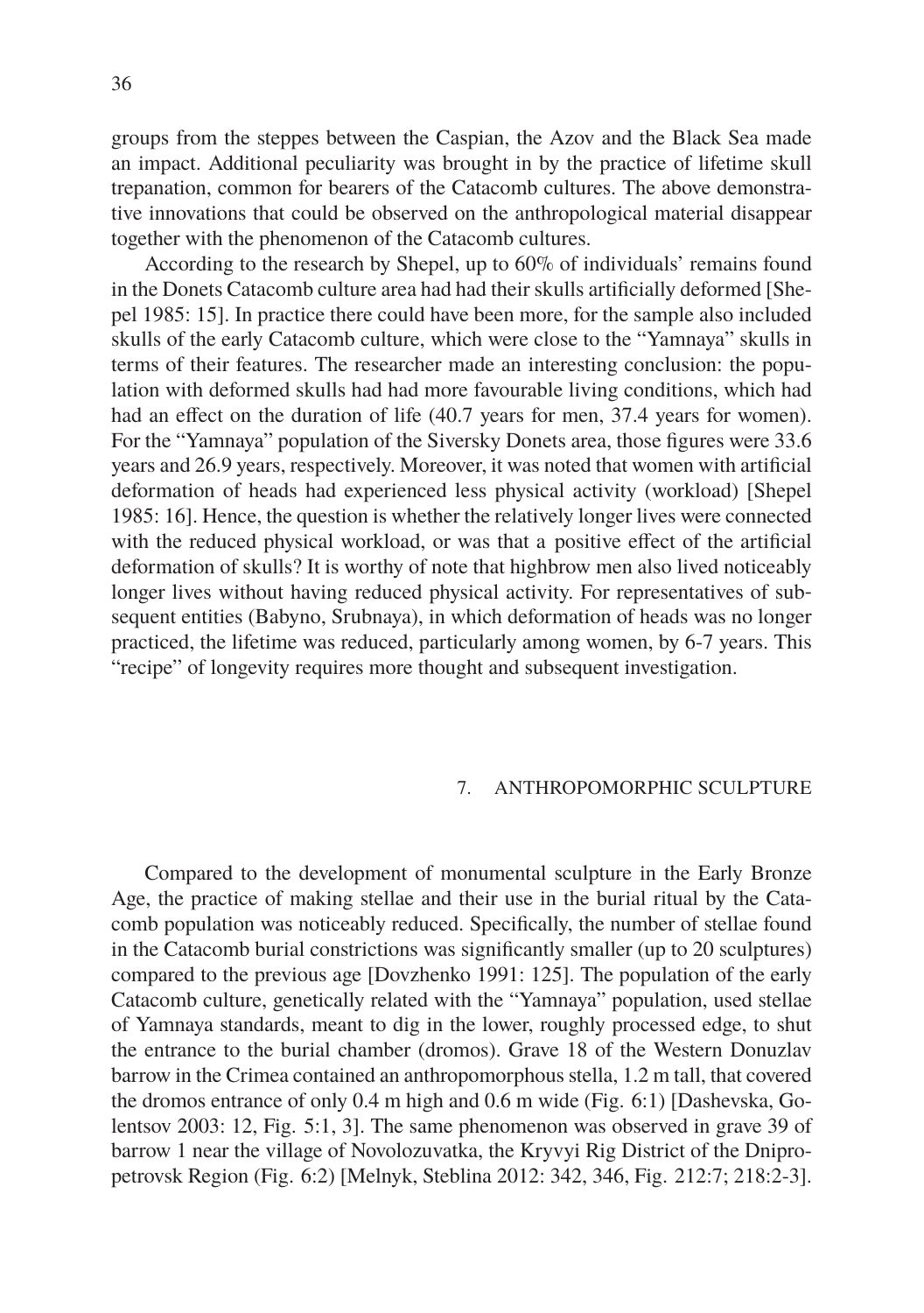The development of the appropriate "Catacomb" anthropomorphic sculpture falls within the second period of genesis of the object. Apparently, the stellae were made mostly for use in funerary rituals. Notably, compared to the "Yamnaya" standards, the sculptures became smaller in size and their proportions changed so as to make them fit the section of the dromos. The stellae were 0.4–1.1 m high, 0.23-0.5 m wide and were placed 0.2 m deep. While the "Yamnaya" stellae were narrowed down from the top to the bottom and were meant for digging the lower part into the ground or a hole in a pedestal, the "Catacomb" ones had a rectangular or even a widened down body and were designed to be placed on a horizontal or a slightly rounded surface (the dromos portal). Therefore, the piquetage technique was used to process not only the top, but the entire body of the statue [Dovzhenko 1991: 125]. The identified parameters of the stone sculpture of the Middle Bronze Age allows including a number of odd finds to the Catacomb circle. The examples include a stella from the barrow near the village of Georgiyivka in the Zaporizhya Region, which Telegin was ready to attribute to the Early Middle Ages (Fig. 6:3) [1991: 50] and a massive widened-down stella from the exposition of the Zaporizhya Kossacks Museum on Khortytsya Island.

The certain diminution and unification of the "Catacomb" stellae is connected to the fact that they were placed in front of usually small entrances to the burial chamber, against the portal. Dovzhenko suggested denoting them with the term "stone plastic art" as distinct from the Eneolithic – Early Bronze monumental sculpture. She identified three types of sculpture typical for the Catacomb culture: stellae, anthropomorphous stellae and phalloid stones [Dovzhenko 1991: 124-125]. Additional images on Catacomb stellae surfaces are quite rare. A remarkable example is the hands, folded on the chest in a prayer position on the stella from Pervomayivka in the Kherson Region (Fig. 6:4), morphologically close to the Georgiyivka stella [Titenko 1955: 78-79]. It is worthy of note that grave 2 of barrow 7 near Porvomayivka with that stella was interpreted in the earliest publications as "Yamnaya-Catacomb". Dovczenko noted that the inhumation had not been made in a pit, but in an untraced catacomb and referred it to the "early Catacomb period" [1991: 123]. Meanwhile, the simple oval chamber, designed for an inhumation in a straightened position and a wide-bottomed pot, allow relating that catacomb with the Ingul culture of the second period of the Catacomb entity. Generally, the predominant majority of Middle Bronze Age stellae were found in Ingul catacombs (Fig. 6:3-9).

Interestingly, drawings of the stellae en face were sometimes made with ochre on the floor of burial chambers of the Ingul culture. For instance, a "stella" geoglyph on the catacomb floor near the town of Vasylivka in the Zaporizhya Region (barrow 1, grave 20) had the shape of a tall trapeze (height  $-0.7$  m, width at the  $top - 0.2$  m, width at the bottom  $-0.38$  m), matching the stone sculpture's dimensions (Fig. 6:12). The drawing was made with purple ochre powder [Chernykh, Pleshivenko 1993: 244, Fig. 1]. The anthropomorphous "stella" (geoglyph) from the village of Zamozhne of the Zaporizhya Region (barrow 6, grave 3) had a body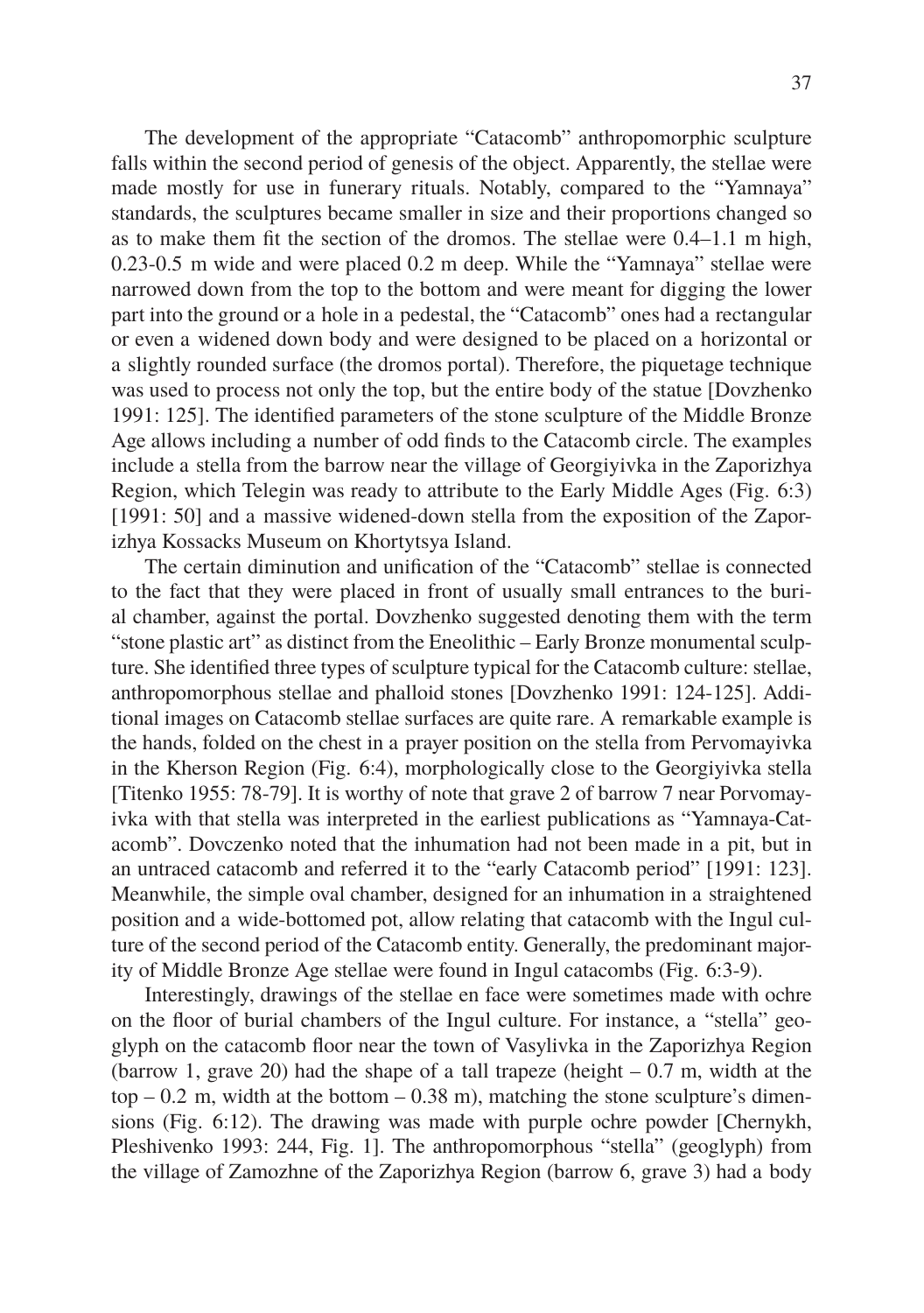covered with liquid ochre, widened towards the shoulders, with a distinct neck and the "head" marked with a lump of ochre (0.16 x 0.13 m). The figure was 0.6 m high, its width in the shoulders was  $0.3 \text{ m}$  and the width at the base was  $0.14 \text{ m}$ (Fig. 6:11) [Otroshchenko, Pustovalov 1991: 67-69, Fig. 10:3]. The assumption about the ochre-made images of stellae is confirmed, to a certain extent, by their location along the right arm of the body, head to head, as well as by the concentration and location of the grave goods near the head of the "stella", not the buried body. Similarly, it is possible to observe the concentration of grave goods near the drawn feet or directly on the feet in the catacombs [Dovzhenko, Soltis 1991: 117- -127, Fig. 1-3]. In general, ochre drawings of anthropomorphous stellae, feet, solar and other images on the catacomb floor between the buried body and the dromos is typical for Catacomb cultures of the second period, particularly of the Ingul culture.

The smallest figurines are anthropomorphous stellae-pounders with a functional notch on the chest. A pounder from grave 3 of the Cherednykova Mohyla near Ordzhonikidze of the Dnipropetrovsk Region was of a trapeze shape with a protrusion of a head on the broad shoulders (Fig. 6:10) [Kaiser 2003: 191, Fig. 72, 2-3]. In Rybasove-2, barrow 2, grave 4 near Kryvyi Rig, a square pounder had grooves along the perimeter of the walls, which gathered together to the broad flattened protrusion of the head (Fig. 6:13) [Melnyk, Balabanov 2007: 570]. Generally, the anthropomorphous sculpture of the Catacomb population continues the "Yamnaya" tradition in noticeably simplified, degraded forms [Dovzhenko 1991: 123-126].

The processes occurring in the Catacomb world had touched, in some way or another, the territory of Poland or, more specifically, of Malopolska. Bratchenko took notice of catacombs of the Kraków-Sandomierz group, having regarded them as evidence of influences of the early Catacomb and Corded Ware populations [Bratchenko 2001: 53-54. Fig. 110, 4]. His observations were confirmed by materials from the Święte 11 Catacomb at the edge of the San River valley [Kośko, Klochko, Olszewski 2011: 67-71, Fig. 4-6]. In general, this spectrum of cross-cultural contacts deserves a more in-depth study by the joint efforts of Ukrainian and Polish colleagues.

The study of the Catacomb cultures phenomenon is far from complete. Clarifications or even corrections are needed for the nomenclature of cultures of the Catacomb entity, issues of periodisation and chronology, trends in the development of material and spiritual cultures, issues of art, culturally differentiated characteristics of anthropological materials, social structures of bearers of individual cultures that represent the components of the entity being researched. Further investigation into the Catacomb issue areas requires not only a more in-depth study of narrow local groups of sources, but also development of approaches to a generalised vision of this great challenge.

*Translated by Inna Pidluska*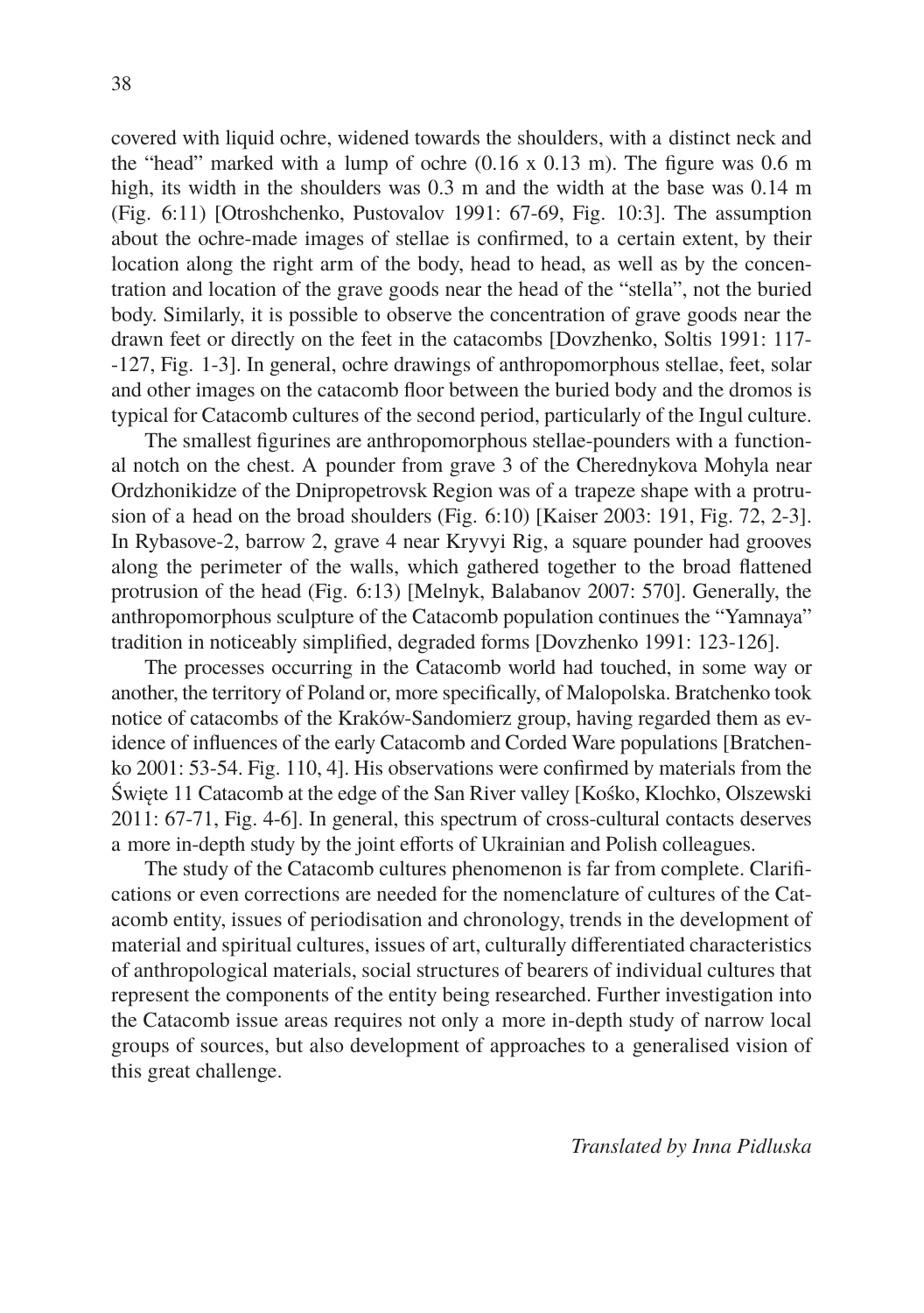# **REFERENCES**

#### Agulnikov S.M., Popovich S.S.

2010 Obriad demembratsii v yamnoy kulture Pruto-Dnestrovskogo mezhdurechia. In: *Problemy okhrany i izucheniya pamiatnikov arkheologii stepnoy zony Vostochnoy Evropy. Sbornik statey,* 323-344. Lugansk.

# Alekseeva I.L.

1992 *Kurgany epoxi paleometalla v Severo-Zapadnom Prichernomorje.* Kiev.

#### Alekseeva I.L., Bulatovich S.A.

1990 *Ohrannye istoriko-arxeologicheskie issledovaniya na yugo-zapade Ukrainy.*  Odessa, Zaporozhe: 35-48.

#### Antoniewicz V.

1929 Der in Stublo in Wolhynien aufgefundene Bronzeschatz. *Eurasia Septentrionalis Antiqua* 4: 135-148.

#### Andrukh S.I., Dobroliubskiy A.O., Toschev G.N.

1985 *Kurgany u s. Plavni v nizoviakh Dunaya*.Moskva.(held in the Deponirovano v INION AN SSSR 13. 06. 85, № 21110).

#### Artemenko I.I.

- 1964 Neoliticheskie stoyanki i kurgany epokhi bronzy bliz s. Khodosovichy Gomelskoy oblastsi BSSR. In: O.N. Bader (Ed.) *Pamiatniki kamennogo i bronzovogo vekov Evrazii,* 31-38. Moskva.
- 1967 Plemena Verkhnego i Srednego Podneprovia v epokhu bronzy. In: *Materialy i issledovaniya po arkheologii SSSR,* 148. Moskva.
- 1976 Mogilnik srednedneprovskoy kultury v urochische Strelitsa. In: S.S. Berezanskaya *et al.* (Eds) *Eneolit i bronzovyi vek Ukrainy. Issledovannya i materialy,* 69-96. Kyiv.
- 1987 Kultury shnurovoi keramiki: srednedneprovskaya, podkarpatskaya, gorodoksko-zdolbitskaya, stzhizhovskaya. In: O.N. Bader, D.A. Kraynov, M.F. Kosarev (Eds) *Epokha bronzy lesnoy polosy SSSR,* 35-51. Moskva.

#### Bader O.N., Khalikov A.Kh.

1987 Balanovskaya kultura. In: O.N. Bader, D.A. Kraynov, M.F. Kosarev (Eds) *Epokha bronzy lesnoy polosy SSSR,* 76-84. Moskva.

# Bagińska J., Koman W.

2011 Wyniki badań kolejnych kurhanów kultury ceramiki sznurowej na Grzędzie Sokalskiej. In: H. Kowalewska-Marszałek, P. Włodarczak (Eds) *Kur-*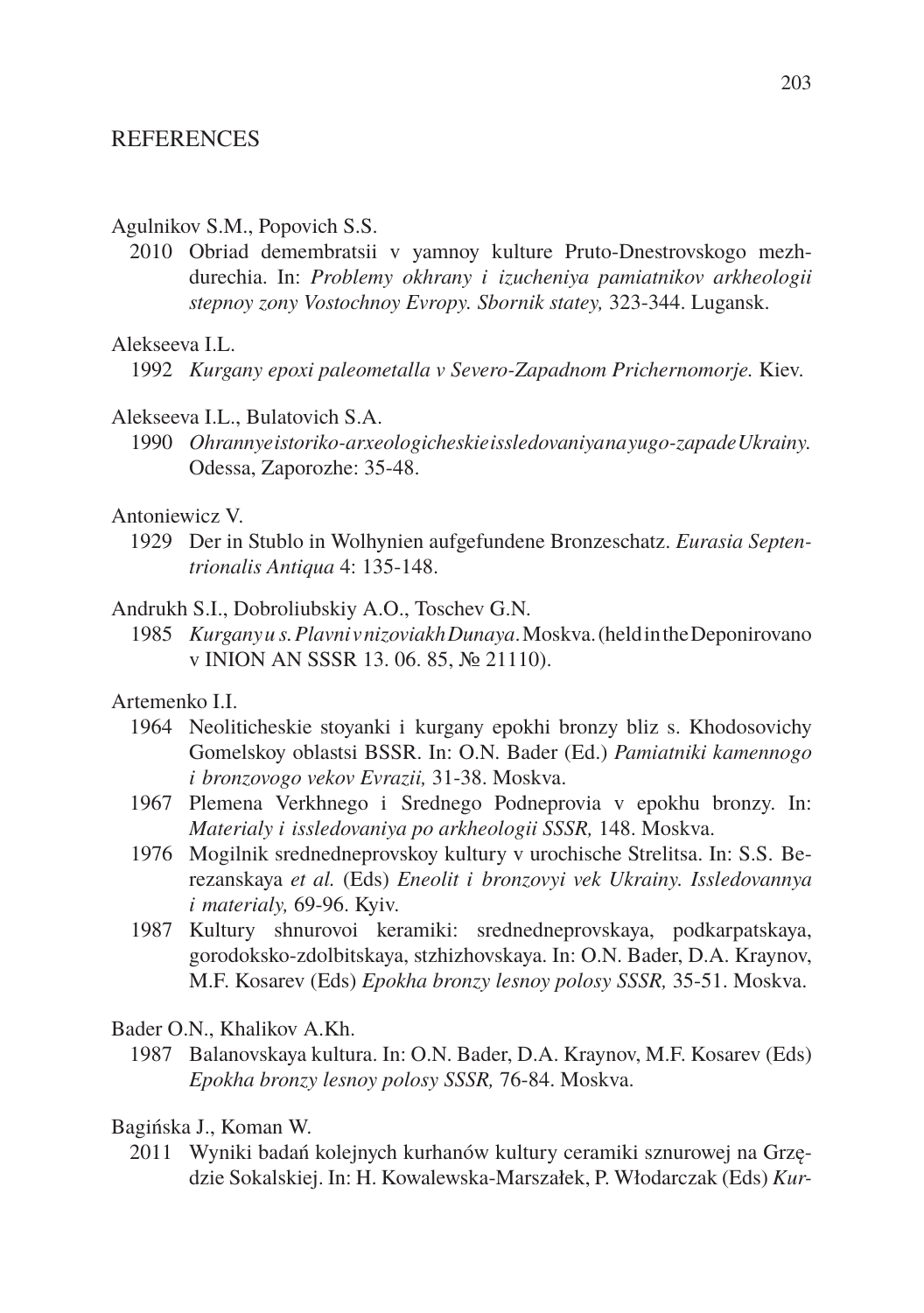*hany i obrządek pogrzebowy w IV-II tysiącleciu p.n.e.,* 371-392. Kraków, Warszawa.

# Bandrivskyi M.

2011 Pokhovannia proto- i ranniounietytskoho typu na Verkhniomu Prydnisteryi i problema Verkhniodunaiskykh vplyviv na Zakhid Ukrainskoho lisostepu vprodovzh periodiv BRA1-BRA2. *Materialy i doslidzhennia z arkheolohii Prykarpattia i Volyni* 15: 78-108.

# Barich B.E.

1971 Il complesso industriale della stazione di Polada alla luce dei piu' recenti dati. *Bullettino di paletnologia Italiana* 80(22): 79-182.

# Bargieł B., Libera J.

2005 Kultura strzyżowska na Lubelszczyźnie w świetle znalezisk grobowych In: V.V. Otroschenko (Ed.) *Na poshanu Sofiyi Stanislavivny Berezanskoyi,*  197-211. Kyiv.

# Bartelheim M.

1998 Studien zur böhmischen Aunjetitzer Kultur – Chronologische und chronologische Untersuchungen. Teil 1, 2 [Aus dem Seminar für Ur- und Frühgeschichte der Freien Universität Berlin]. In: *Universitätsforschungen zur prähistorischen Archäologie,* 46. Bonn.

# Bátora J.

- 1998 *Príspevok k otázke kultúrnych vztahov územia juhozápadného Slovenska k oblasti severne od Karpát v závere staršej doby bronzovej.* In: A. Kośko, J. Czebreszuk (Eds) "Trzciniec": system kulturowy czy interkulturowy proces?, 259-265. Poznań.
- 2006 *Štúdie ku komunikácii medzi strednou a Východnou Európou v dobe bronzovej.* Bratislava.

# Bende L., Lörinczi G.

2002 Kora bronzkori temetö és település a Kiskundorozmai Hosszúhát-Halmon. In: *Studia archaeologia VIII:* 77-107. Szeged.

# Benešova A.

1956 Nález měděných předmetů na Starých Zamcích v Brně-Lišni. *Památky Archeologické* 47: 236-244.

# Berestnev S.I.

2001 *Vostochnoukrainskaya lesostep v epokhu sredney i pozdney bronzy (II tys. do n. e.)*. Kharkov.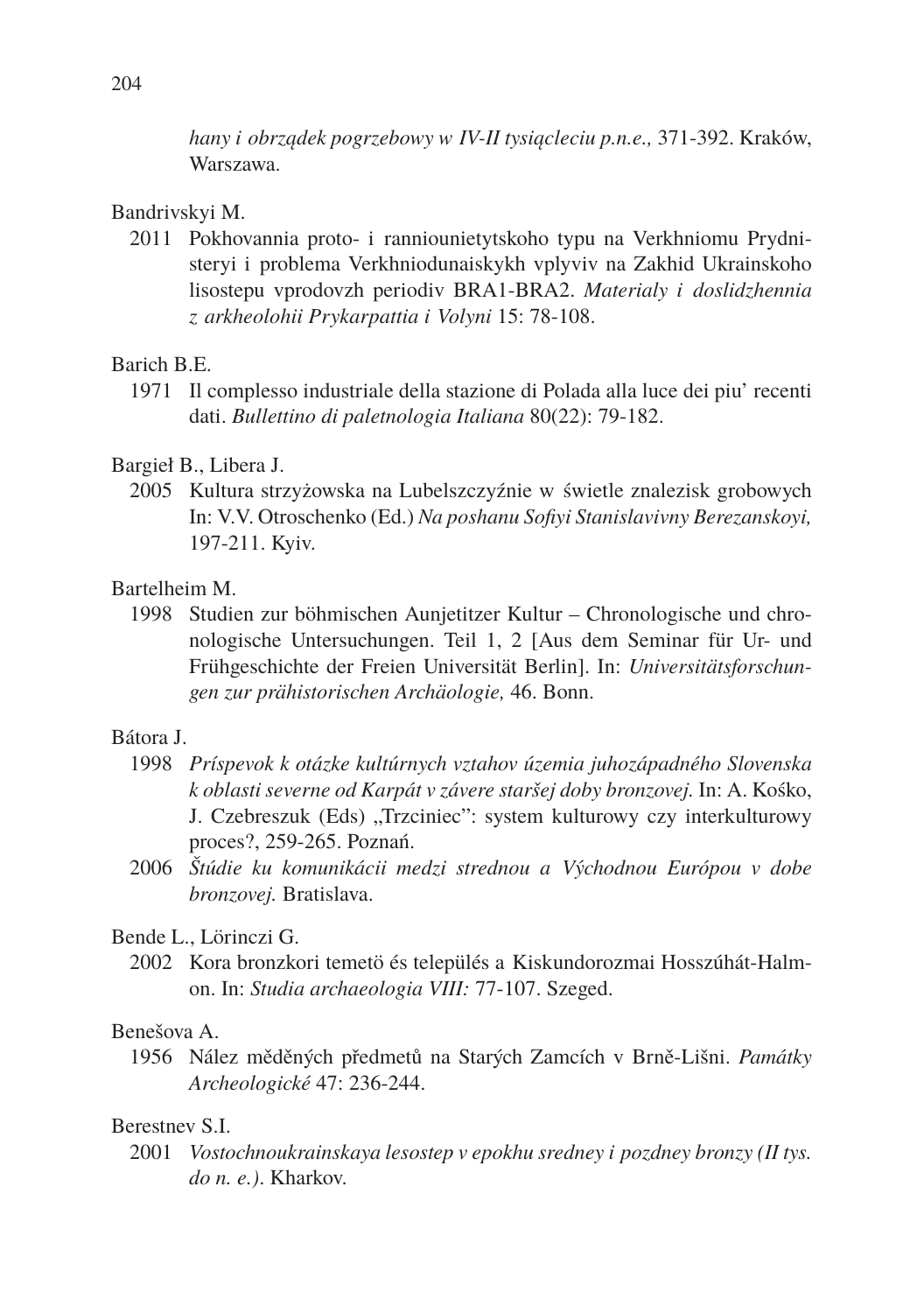- Berezanska S.S. = Berezanskaya S.S.
	- 1964 Keramika bilohrudivskoyi kultury (za materialamy rozkopok bilia s. Sobkivka). *Arkheolohiya* 16: 49-75.
	- 1986 Kultura mnogovalikovoy keramiki. In: S.S. Berezanskaya, V.V. Otroschenko, N.N. Cherednichenko, I.N. Sharafutdinova (Eds) *Kultury epokhi bronzy na territorii Ukrainy,* 6-46. Kyiv.
	- 1999 Mogilnik epokhi bronzy Gordeevka na Yuzhnom Buge. *Rossiyskaya arkheologiya* 4: 131-148.
- Berezanskaya S.S., Gershkovich Ya.P.
	- 1983 Andronovskie elementy v srubnoy kulture na Ukraine. *Bronzovyi vek stepnoy polosy Uralo-Irtyshskogo mezhdurechia*. 100-110. Cheliabinsk.
- Berezanska S.S., Hoshko T.J., Samoliuk V.O.
	- 2004 Kolektyvne pokhovannia tshinetskoyi kultury na r. Horyn. *Arkheologhiya*  1: 111-125.
- Berezanskaja S.S., Kločko V.I
	- 1998 Das Gräbfeld von Hordeevka. Archäologie in Eurasien. Band 5, Rahden/ West.
- Berezanskaya S.S., Lobay B.I.
	- 1987 *Otchet o raskopkakh mogilnika epokhi bronzy u s. Gordeevka Trostianetskogo rayona Vinnitskoy oblasti* (held in the archives of IA NANU).
- Berezanska S.S., Otroshchenko V.V.
	- 1997 Bronzovyi vik. In: P. Tolochko (Ed.) *Davnia istoriya Ukrainy, vol.* 1, 384- -544. Kyiv.
- Berezanska S., Samoljuk W., Taras H.
	- 2003 Cmentarzysko kurhanowe kultury trzcinieckiej z okolic Netišyna na Wołyniu (grupa I). *Archeologia Polski Środkowowschodniej* 6: 184-214.

### Bertemes F.

- 1989 Das frühbronzezeitliche Gräberfeld von Gemeinlebarn. *Saarbrücker Beiträge zur Altertumskunde,* 45.
- Bidzilia V. I., Yakovenko E. V.
	- 1973 Ralo iz pozdneyamnogo pogrebeniya kontsa III nachala II tysiacheletiya do n. e. *Sovetskaya arkheologiya* 3: 146-152.

# Blajer W.

1990 Skarby z wczesnej epoki brązu na ziemiach polskich. In: *Prace Komisji Archeologicznej PAN,* 28. Wrocław.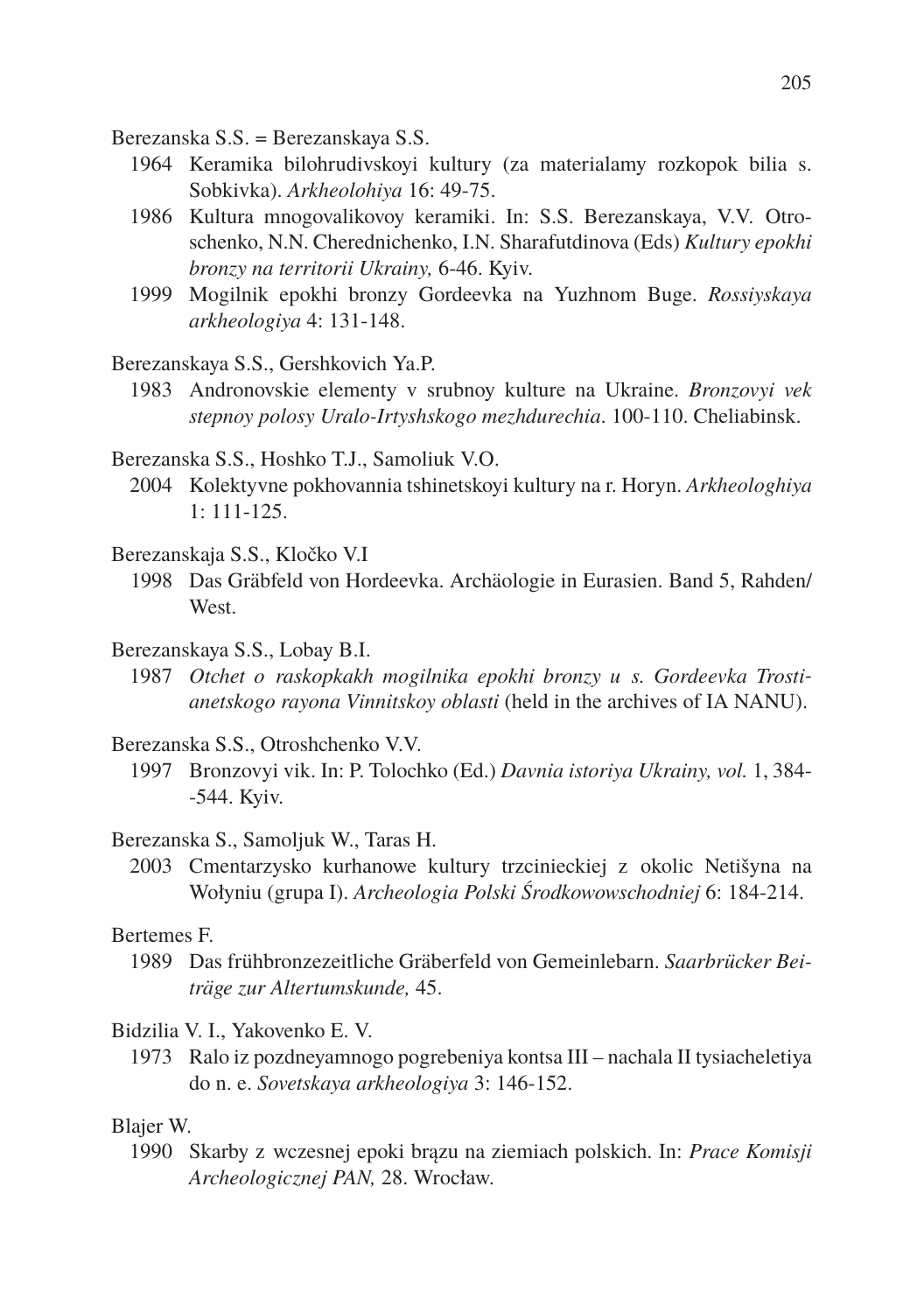- 1998 Przyczynek do dyskusji o znaczeniu metalurgii brązu w zachodnim odłamie kultury trzcinieckiej. In: A. Kośko, J. Czebreszuk (Ed.) "*Trzciniec"*: *system kulturowy czy interkulturowy proces?,* 337-342, Poznań.
- 2000 Drugi sezon ratowniczych badań wykopaliskowych na stanowisku 5 w Lipniku, pow. Przeworsk (stan. 155 na obszarze 104-79), Rocznik Przemyski (1), *Archeologia*: 37-50.

# Bona I.

1975 *Die Mittlere Bronzezeit Ungarns und ihre südöstlichen Beziehungen.*  Budapest.

#### Bondar N.N.

1974 *Poseleniya Srednego Podneprovia epokhi ranney bronzy.* Kyiv.

#### Borziyak I.A., Manzura I.V., Levickij O.G.

1983 *Korzhevskie kurgany. Arheologicheskie issledovaniya v Moldaviiv 1979 – – 1980 gg*. Kishinev: 3-27.

# Bratchenko S.N.

- 1976 *Nizhnee Podonie v epokhu sredney bronzy (periodyzatsia i khronologiya pamiatnikov).* Kyiv.
- 1977 K voprosu o slozhenii babinskoy kultury (mnogovalikovoy keramiki)*.*  In: D.Ya. Telegin (Ed.) *Vilnianskie kurgany v Dneprovskom Nadporozhe,*  21-43. Kyiv.
- 2001 *Donetska katakombna kultura rannioho etapu, vol. 1*. Luhansk.
- 2003 Radiocarbon chronology of the Early Bronze Age of the Middle Don. Svatove, Luhansk Region. In: A.Kośko, V.I. Klochko (Ed.) *The Foundations of Radiocarbon Chronology of Cultures between the Vistula and Dnieper: 4000-1000 BC*. *Baltic-Pontic Studies* 12: 185-208.
- 2004 Pradavnia Slobozhanschyna: Svativsky mohyly-kurhany III tys. do n. e. ta maydany. In: *Materialy ta doslidzhennia z arkheolohiyi Skhidnoyi Ukrainy* 2: 65-190. Luhansk.
- 2012 *Leventsovskaya krepost.* Kyiv.

Bratchenko S.N., Balonov F.R., Gershkovich Ya.P.

- 2004 Drevneyshaya gruppa pogrebeniy Aleksandrovskogo kurgana № 9 na r. Lugan. In: *Materialy ta doslidzhennia z arkheolohiyi Skhidnoyi Ukrainy:*  30-74. Luhansk.
- Bratchenko S. N., Shaposhnikova O. G.
	- 1985 Katakombnaya kulturno-istoricheskaya obschnost. In: I.I. Artemenko, S.S. Berezanskaya, V.D. Baran, V.A. Anokin (Eds) *Arkheologia Ukrainskoy SSR,* vol*.* 1: 403-419. Kyiv.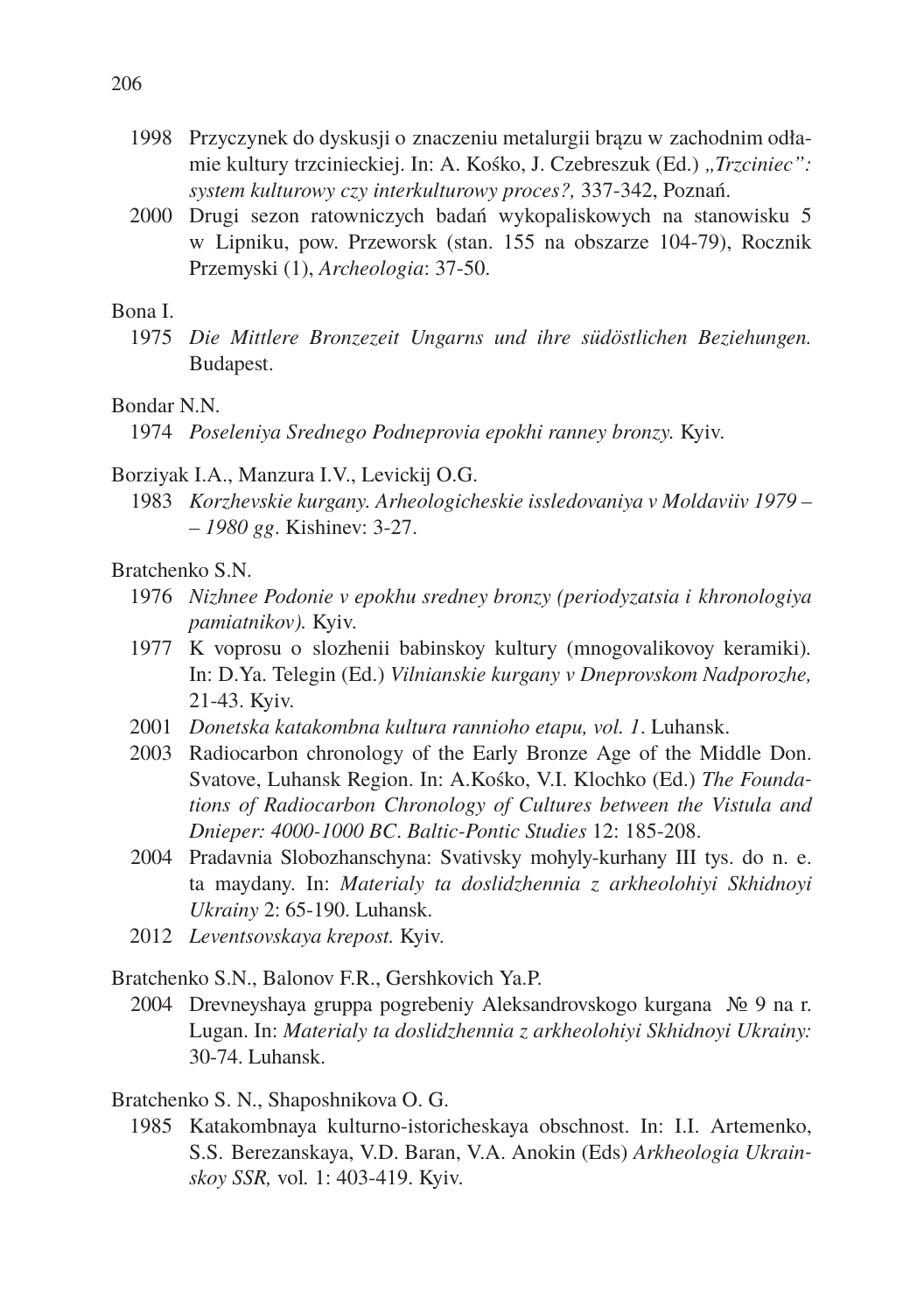# Braudel F.

1992 *Kultura materialna, gospodarka i kapitalizm XV-XVIII wiek. Tom 3. Czas trwania*. Warszawa.

# Bronzezeit

2013 *Bronzezeit. Europa ohne Grenzen 4. – 1. Jahrtausend v. Chr. Ausstellungskatalog.* Sankt Petersburg.

# Brovender Yu.M.

2009 Copper Ores of the Northern Pontic Region os Raw Materials for Production Activity in the Paleometal Age (Based on the Study of the Kartamysh Ore Mining and Metallurgy Complex)*.* In: A. Kośko, V. Klochko (Ed.) *Routes between the Seas: Baltic-Bug-Boh-Pont from the 3rd to the Middle of the 1st Millennium BC. Baltic-Pontic Studies* 14: 103-123.

# Brovender Yu.M., Otroschenko V.V., Priakhin A.D.

2010 Kartamyskyi kompleks hirnycho-metalurhiynykh pamiatok bronozvoho viku v Tsentralnomy Donbasi. *Arkheolohiya* 2: 87-101.

# Buchvaldek M.

- 1958 Hroby se śnurovou keramikou ze Sulejovic. *Památky archeologické* 49(1): 15-39.
- 1966 Die Schnurkeramik in Mitteleuropa Zur Herausstellung der Fundgruppen und der Frage ihrer gegenseitigen Beziehungen. *Památky archeologické* 57(1): 126-171.
- 1987 Sredneevropeyskaya shnurovaya keramika i Severnoe Prichernomorie (k probleme khronologicheskikh i kulturnykh sviazey)*.* In: K.N. Pitskhelauri, E.N Chernykh (Eds) *Kavkaz v sisteme paleometallicheskikh kultur Evrazii,* 224-234. Tbilisi.
- 1997 Die südosteuropäischen Elemente in der Schnurkeramik. In: C. Becker, M.L. Duneklmann *et al.* (Eds) *Chronos. Beiträge zur prähistorischen Archäologie zwischen Nord- und Südosteuropa,* 181-185. Espelkamp.

## Budziszewski J., Tunia K.

2000 A grave of the Corded Ware Culture arrowheads producer in Koniusza, Southern Poland. In: S. Kadrow (Ed.) *A Turning of Ages. Im Wander der Zeiten. Jubilee Book Dedicated to Professor Jan Machnik on His 70th Anniversary,* 127-130. Kraków.

## Budziszewski J., Włodarczak P.

2010 *Kultura pucharów dzwonowatych na Wyżynie Małopolskiej.* Kraków.

# Bukowski Z.

1976 *Elementy wschodnie w kulturze łużyckiej u schyłku epoki brązu.* Wrocław.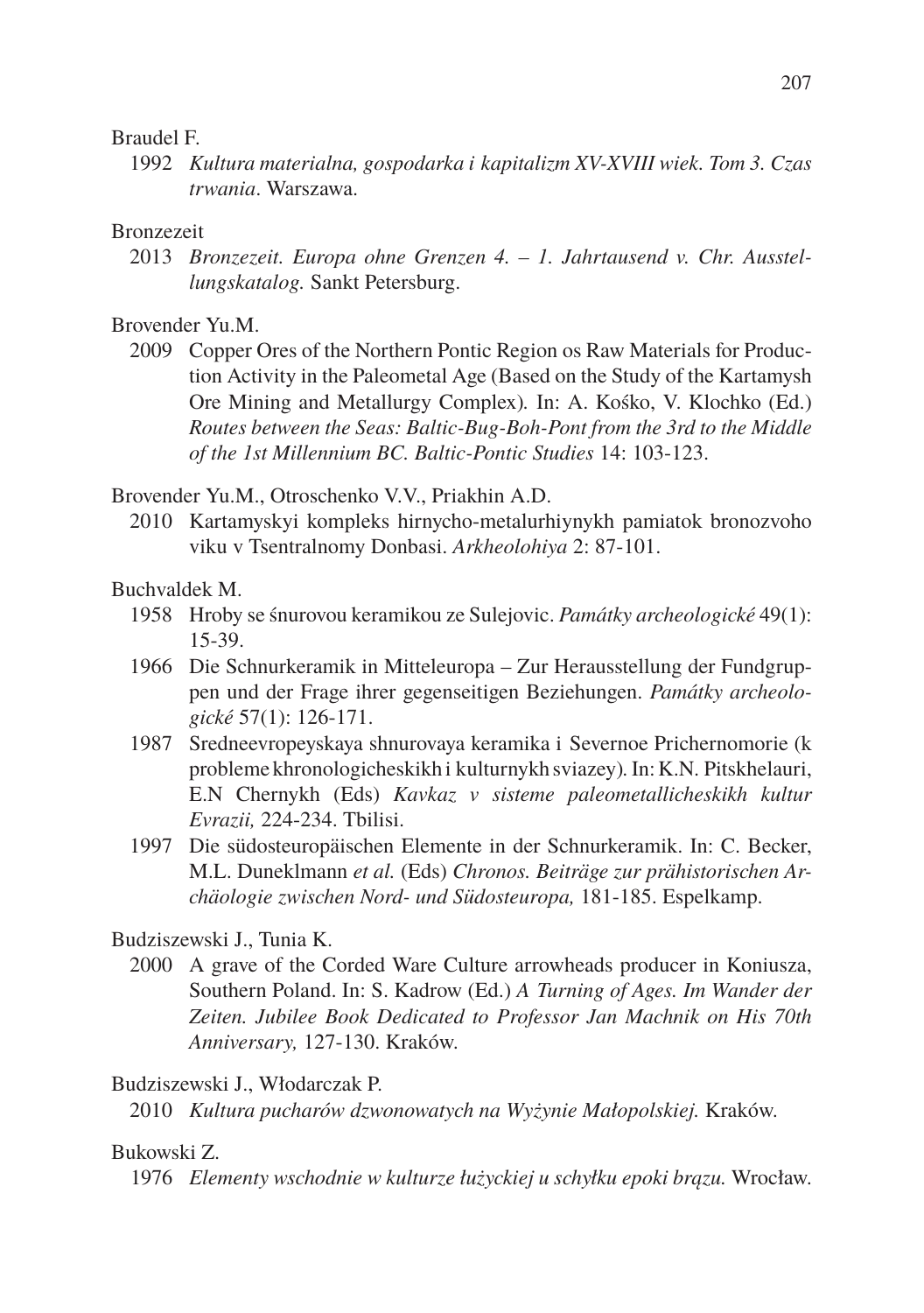#### Buniatian K.P.

2010 Pidkarpatska kultura shnurovoyi keramiky. *Arkheolohiya* 2: 18-30.

#### Buniatian K.P., Kaiser E., Nikolova A.V.

2006 *Bronzezeitliche Bestattungen aus dem Unteren Dneprgebiet.* Langenweissbach.

# Buniatian K.P., Samoliuk V.

2009 Manifestations of Middle Dnieper Culture in the Volyn Territory and the Issue of Ancient Routes. In: A. Kośko, V.I. Klochko (Ed.) *Routes between the Seas: Baltic-Bug-Boh-Pont from the 3rd to the Middle of the 1st Millennium BC. Baltic-Pontic Studies* 14: 252-268.

#### Burtănescu F.

2002 *Epoca timpurie a bronzului între Carpaţi şi Prut cu unele contribuţii la problemele perioadei premergâtoare epocii bronzului în Moldova.*  Bucureşti.

#### Bychkov N.V.

- 1982 *Otchet o polevykh issledovaniyakh v 1982 g.* (held in the archives of II NANB, nr. 843).
- 1983a *Otchet o polevykh issledovaniyakh v 1983 g.* (held in the archives of II NANB, nr. 870).
- 1983b *Planovaya tema za 1983 god* (held in the archives of II NANB, nr. 1275).
- 1985 Issledovaniya v Gomelskoy oblasti. In: *Arkheologicheskie otkrytiya* 1983 goda, 383. Moskva.
- 1989 *Planovaya tema za 1986-1989 gody* (held in the archives of II NANB, nr. 1124).

# Cabalska M.

1980 Związki między kulturą Otomani a kulturą trzciniecką. *Archeologia Polski* 29: 53-65.

# Catling H.W.

1964 *Cypriot bronzework in the Mycenaean world.* Oxford.

#### Chebotarenko G.F., Yarovoj E.V., Telnov N.P.

1989 *Kurgany Budzhakskoj stepi.* Kishinev.

# Cherniakov I.T.

1979 Kulturno-khronologicheskoe svoeobrazie pamiatnikov epokhi bronzy Severo-Zapadnogo Prichernomoria. In: *Problemy epokhi bronzy yuga Vostochnoy Evropy: tezisy dokladov konferentsii; Donetsk 3–6 dekabria 1979 g.*, 8-10. Donetsk.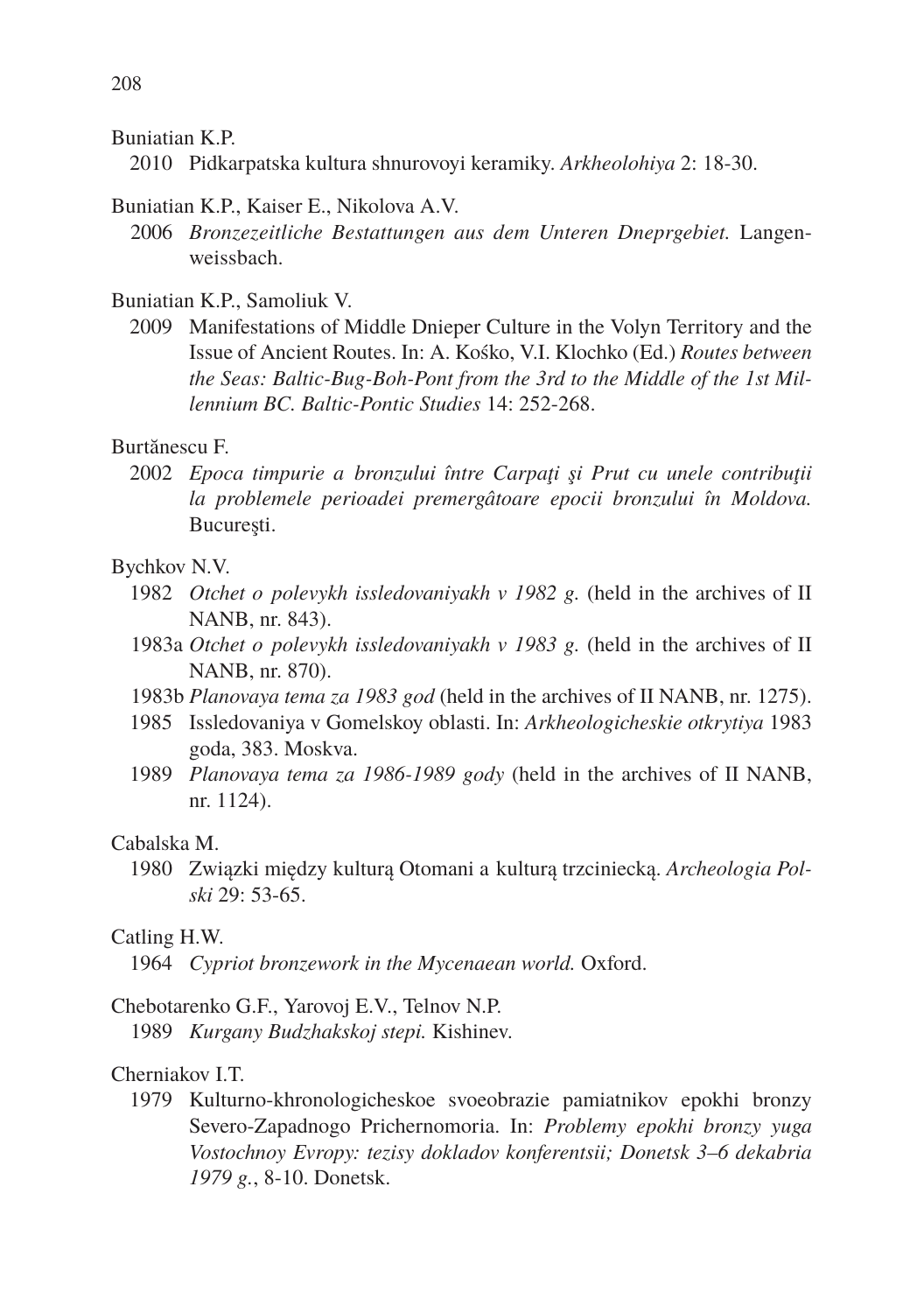1996 Kultura mnogovalikovoi keramiki – vostochnyi areal balkano-dunaiskogo ochaga kulturogeneza. In: *Severo-Vostochnoe Priazovie v sisteme evraziyskikh drevnostey (eneolit - bronzovyi vek. Materialy mezhdunarodnoy konferenstii, vol.* 1, 59-64. Donetsk.

### Chernykh E.N.= Chernykh Y.N.

- 1967 *Istoriya drevneyshey metallurgii Vostochnoy Evropy.* Moskva
- 1976 *Drevniayametalloobrabotka na Yugo-Zapade SSSR.* Moskva.
- 1978 *Gornoe delo i metallurgiya v drevneyshey Bolgarii.* Sofia.
- 1992 *Ancient Metallurgy in the USSR. The Early Metal Age*. Cambridge.

Chernykh E.N., Avilova L.L., Orlovskaya L.B.

2000 *Metalurgicheskie prointsii i radiouglorodnaya khronologiya.* Moskva

#### Chernykh E.N., Orlovskaya L.B.

2004 Radiouglerodnaya khronologiya katakombnoy kulturno-istoricheskoy obschnosti (sredniy bronzovyi vek). *Rossiyskaya Arkheologiya* 2:15-29.

# Chernykh L.A.

- 2003 O vozmojnosti ispolzovaniya medno-rudnikh istochnikov Donbassa v period eneolita, runney i sredney bronzy. In: *Problemy girnichoyi archeologiyi.* 212-223. Alchevsk.
- 2011 Bronzovye nozhi iz pamiatnikov katakombnoy KIO Ukrainy (klassifikatsia po vyborke predmetov – predvaritelnye itogi). In: *Problemy hirnychoi arkheolohii (Materialy VIII-ho mizhnarodnoho Kartamyskoho poliovoho seminaru),* 23-79. Alchevsk.

#### Chernykh L.A., Pleshivenko A.G.

1993 Pogrebeniye liteyshchika katakombnoy kultury u s. Vasilievka. In*: Khoziaystvo drevnego naseleniya Ukrainy, vol.* 2, 244-267. Kyiv.

## Chomentowska B.

1964 Masowy grób kultury trzcinieckiej w Kosinie, pow. Kraśnik. *Światowit*   $24 \cdot 237 - 251$ 

#### Ciugudean H.

2011 Mounds and Mountains: Burial Rituals in Early Bronze Age Transylvania. In: Berecki S.; Németh R.E.; Rezi B. (Eds)*. Bronze Age Rites and Rituals in the Carpathian Basin:* 21-59. Tàrgu Mureș.

#### Coirvuc V., Dumitroaia G. (Eds)

2001 *Cultura Costişa în contextul epocii bronzului din România.* Piatra-Neamţ.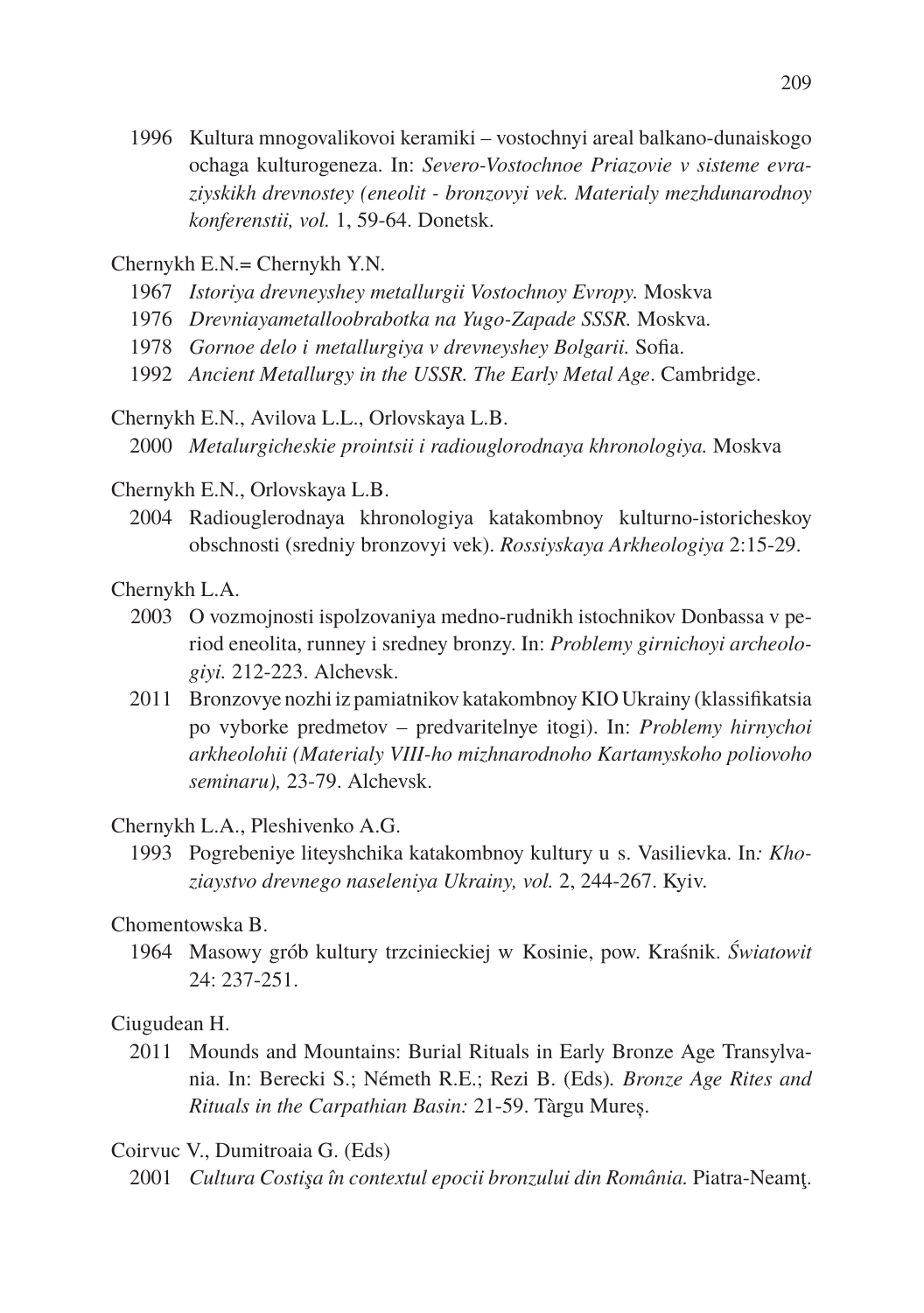#### Czopek S.

- 1996 *Grupa tarnobrzeska nad środkowym Sanem i dolnym Wisłokiem.*  Rzeszów.
- 2003 Między Południem a Wschodem importy i naśladownictwa ceramiki w materiałach grupy tarnobrzeskiej. In: J. Gancarski (Ed.) *Epoka brązu i wczesna epoka żelaza w Karpatach polskich,* 215-238. Krosno.

#### Dascălu L.

2007 *Bronzul mijlociu si tarziu in Campia Moldovei.* Iasi.

#### Dashevska O.D., Golentsov A.S.

2003 Zakhidnodonuzlavskyi kurhan doby bronzy. *Arkheolohiya* 3: 5-15.

# David V.

2002 *Studien zu Ornamentik und Datierung der bronzezeilichen Depotfundgruppe Hajdùsámson-Apa-Ighiel-Zajta.* Alba Iulia-Karlsburg/Weissenburg.

#### Dąbrowski J.

- 1977 Oddziaływania śląsko-wielkopolskie na metalurgię kultury trzcinieckiej. In: B. Gediga (Ed.) *Geneza kultury łużyckiej na terenie Nadodrza,* 201- -224. Wrocław.
- 2004 *Ältere Bronzezeit in Polen.* Warszawa.
- 2009 *Polska przed trzema tysiącami lat. Czasy kultury łużyckiej*. Warszawa.

#### Dąbrowski J. Okuliczowa Ł.

1962 Skarb brązowy ze Stawiszyc, pow. Pińczów. *Wiadomości Archeologiczne*  28: 243-250.

# Dergachev V.A.

- 1986 *Moldaviya i sosednie territorii v epokhu bronzy.* Kishinev.
- 1994 Epoca bronzului. Perioada timpurie. *Thraco-Dacica* 15(1-2): 121-140.
- 1998 Entwicklungen im Raum zwischen Karpaten und Dnepr. In: B. Hänsel, J. Machnik (Eds) *Das Karpatenbecken und die osteuropäische Steppe,*  27-64. München.
- 1999 Osobennosti kulturno-istoricheskogo razvitiya Karpato-Podnestrovia. K probleme vzaimodeystviya drevnikh obschestv Sredney, Yugo-Vostochnoy i Vostochnoy Evropy*. Stratum plus* 2: 169-221.
- 2011 *Topory-kelty pozdney bronzy Karpato-Podunavia, vol. 2.* Chişinău.

#### Dergachev V.A., Bochkarev V.S.

2002 *Metallicheskie serpy pozdney bronzy Vostochnoy Evropy.* Chişinău.

- Dergachev V.A., Savva E.N.
	- 1985 Raskopki kurganov u s. Kotjala. In*: Archeologicheskie issledovaniya v Moldavii (*1981 g.), 64-82. Kishiniev.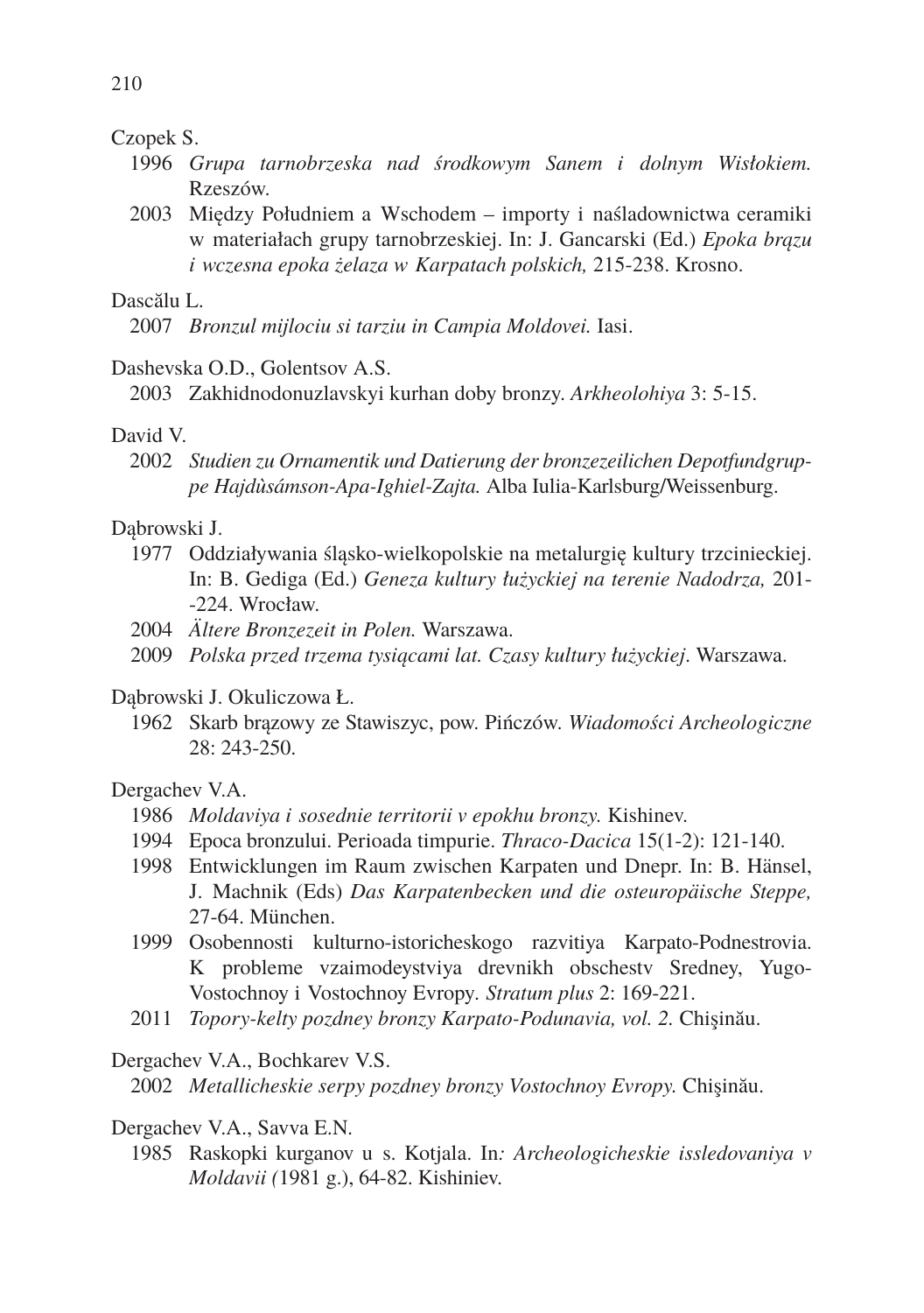Diachenko O.V.

2007 Problema istorychnykh interpretatsiy trypilskoi kultury. *Arkheolohiya*  2:83-91.

# Dobrzańska H., Rydzewski J.

1992 Elementy zakarpackie w materiałach kultury trzcinieckiej w Mysławczycach. *Acta Archaeologica Carpatica* 31: 91-106.

Dovzhenko N.D.

1991 Kamiani statui v pokhovalnomu obriadi katakombnykh plemen Pivnichnoho Prychornomoria. In: M.M. Bondar (Ed.) *Pokhovalnyi obriad davnioho naselennia Ukrainy,* 122-133. Kyiv.

# Dovzhenko N.D., Soltis O.B.

1991 O traditsii izobrazheniya "stop" v pogrebalnom obriadye katakombnykh kultur Severnogo Prichernomoria. In: *Katakombnye kultury Severnogo Prichernomoria,* 117-127. Kyiv.

# Dresely, V.

2004 *Schnurkeramik und Schnurkeramiker im Taubertal.* Stuttgart.

# Dresely V., Müller J.

2001 Die absolutchronologische Datierung der Scnurkeramik im Tauber-und Mittelelbe-Saale-Gebeit. In: J. Czebruszuk, J. Müller (Eds) *Die absolute Chronologie im Mitteleuropa 3000–2000 v. Chr. Studien zur Archäologie in Ostmitteleuropa,* vol. 1, 287-318. Poznań–Bamberg.

# Dumitroaia Gh.

2000 *Comunităţi preistorice din nord-estul României. De la cultura Cucuteni până în bronzul mijlociu*. Piatra-Neamţ.

# Duffy P. R.

2010 *Complexity and autonomy in Bronze Age Europe: assessing cultural developments in Eastern Hungary: a dissertation submitted for the degree of Doctor of Philosophy (Anthropology).* Michigan

# Dvorianinov S.A., Petrenko V.G., Rychkov N.A.

1981 K izucheniyu orientirovki yamnykh pogrebeniy. In: V.N. Stanko (Ed.) *Drevnosti Severo-Zapadnogo Prichernomoria,* 22-38. Kyiv.

# Egg M.

1992 Zur Ausstattung des Toten vom Hauslabjoch, Gem. Schnals (Sudtirol)*.*  In: F. Hopfel, W. Platzer, K. Spindler (Eds) *Der Mann im Eis,* 254-272. Innsbruck.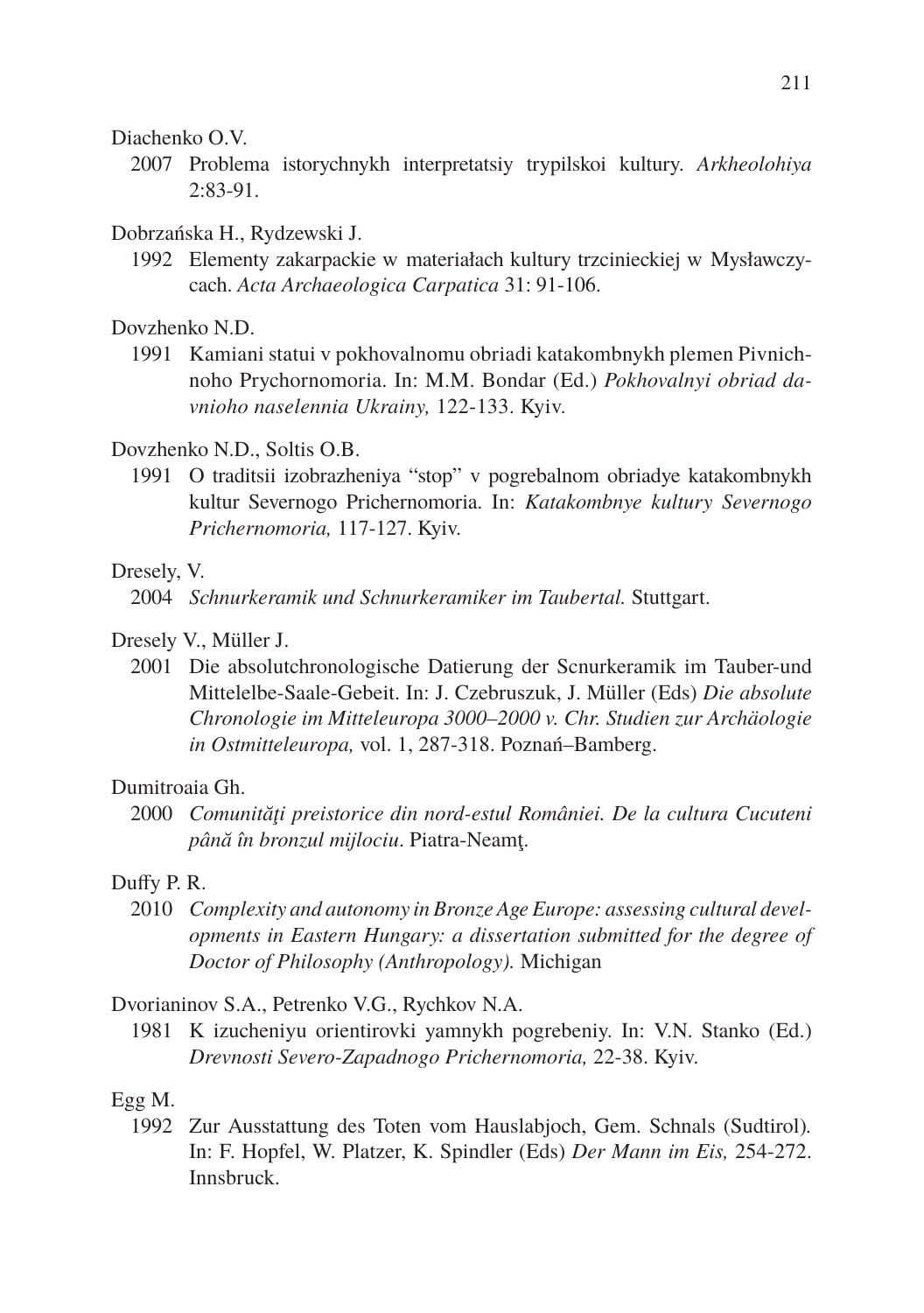# Evdokimov G.L.

- 1980 O kulturno-khronologicheskikh razlichiyakh katakombnykh pamiatnikov Nizhnego Podneprovia, Priazovia i Kryma. In: *Arkheologicheskie issledovaniya na Ukrainie v 1978-1979 gg. Tezisy dokladov XVIII konferentsii IA AN USSR*, 48-50. Dnepropetrovsk.
- 1987 K voprosu o roli donetskoy katakombnoy kultury v slozhenii katakombnykh kultur Severnogo Prichernomoria. *In: Problemy okhrany i issledovaniya pamiatnikov arkheologii v Donbasse. Tezisy,* 46-48. Donetsk.

# Fasani L.

- 1984 L'età del Bronzo.In: A. Aspes (Ed.) *Veneto nell'antichità, Preistoria e Protostoria,* vol. II*,* 451-533. Verona.
- 1988 La sepoltura e il forno di fusione La Vela di Valbusa (Trento). *Preistoria Alpina* 24: 165-181. Trento.

### Feschenko E.L.

1992 Izdelia iz metalla v katakombnykh pogrebeniyakh Dneprovskogo predstepiya. In: *Problemy arkheologii Podnieprovia,* 84-101. Dnepropetrovsk.

# Florescu M.

- 1964 Contributii la cunoaşterea culturii Noua. *Arheologia Moldovei* 2-3: 143-216.
- 1970 Problèmes de la civilisation de Costişa à la lumière du sandage de Borleşti. *Dacia* 14: 51-81.

## Fokkens H., Achterkamp Y., Kuijpers M.

2008 Bracers or Bracelets? About the Functionality and Meaning of Bell Beaker Wrist-guards. *Proceedings of the Prehistoric Society* 74: 109-140.

### Furmánek V., Veliačik L., Vladár J.

1991 *Slovensko v dobe bronzovej.* Bratislava.

### Gajewski L.

1969 Fin du néolithique - début de la période de Hallstatt. *Inventaria Archaeologica Pologne* 22: Planche 130-136.

## Gancarski J.

- 1994 Pogranicze kultury trzcinieckiej i Otomani-Füzesabony grupa jasielska. In: *Problemy kultury trzcinieckiej,* 75-104. Rzeszów.
- 1999 Chronologia grupy pleszowskiej kultury mierzanowickiej i kultury Otomani-Füzesabony w Polsce na podstawie wyników badań wykopaliskowych osad w Trzcinicy i Jaśle. In: J. Gancarski (Ed.) *Kultura Otomani-Füzesabony – rozwój, chronologia, gospodarka,* 145-180. Krosno.
- 2011 *Trzcinica karpacka Troja.* Krosno.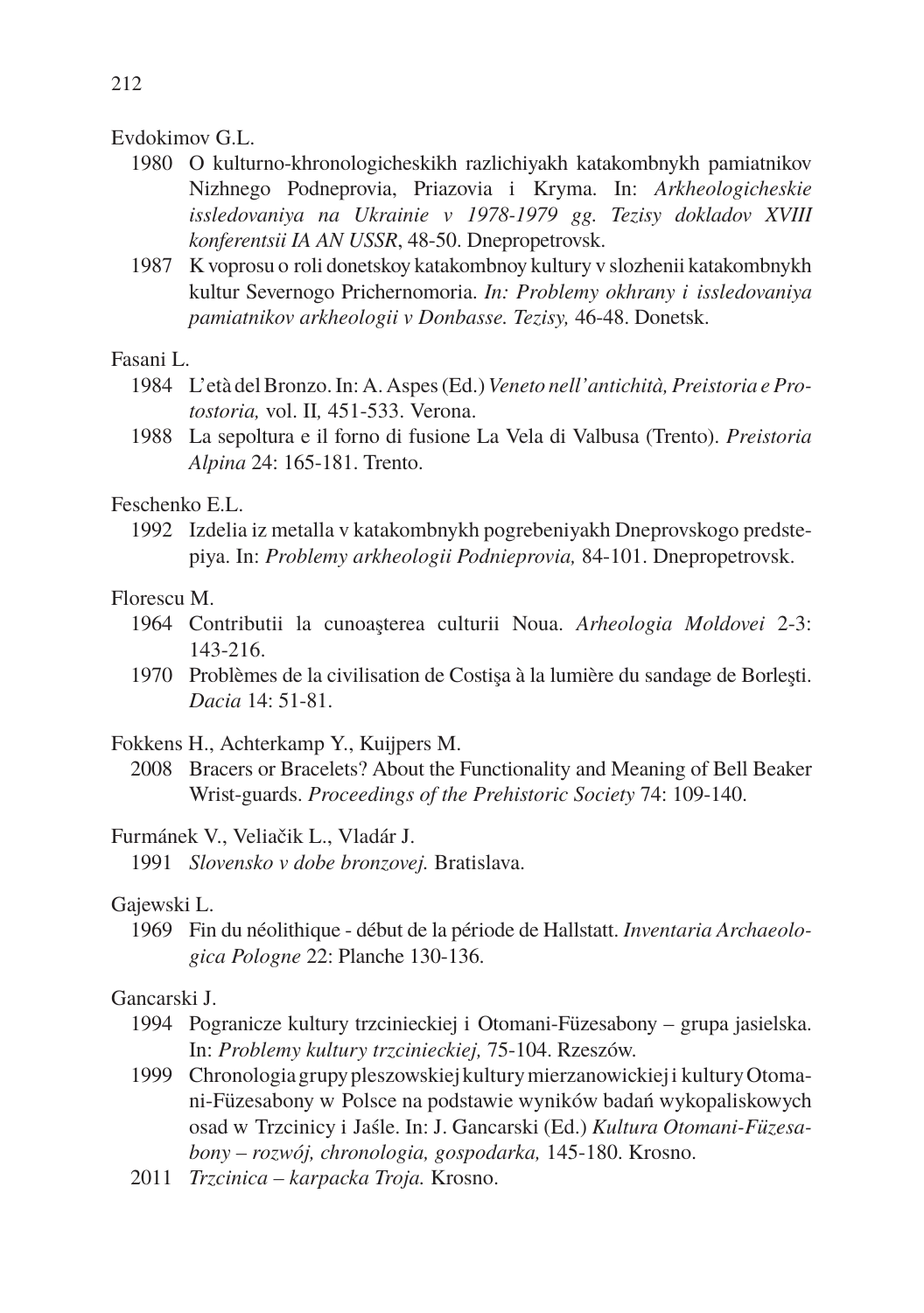#### Gancarski J. (Ed.)

2002 *Między Mykenami a Bałtykiem. Kultura Otomani-Füzesabony.* Krosno- -Warszawa

# Gardawski A.

1959 Plemiona kultury trzcinieckiej w Polsce. *Materiały Starożytne* 5: 7-189.

### Gardawski A., Wesołowski K.

1956 Zagadnienie metalurgii kultury trzcinieckiej w świetle "skarbów" z Dratowa, pow. Puławy i Rawy Mazowieckiej. *Materiały Starożytne* 1: 59-103.

## Gebers W.

1978 Endneolithicum und Frühbronzezeit im Mittelrheingebiet. Katalog*. Saarbrücker Beiträge zur Altertumskunde* 28.

### Gedl M.

- 1975 *Kultura przedłużycka.* Wrocław-Warszawa-Kraków-Gdańsk.
- 1985 *Epoka brązu i wczesna epoka żelaza w Europie.* Kraków.

#### Gening V.V., Korpusova V.N.

1989 Arkheologicheskie pamyatniki Krymskogo Prisivashya. Kurgany us. Istochnoe i s. Bolotnoe. Kiev

# Gershkovich Ya.P.

1997 Proiskhozhdeniye i evolutsiya sabatinovskogo keramicheskogo kompleksa. *Arkheologicheskiy almanakh* 6: 125-144.

# Gey A.N.

- 2000 *Novotitorovskaya kultura.* Moskva.
- 2011 Spornye voprosy i perspektivy izucheniya katakombnoy kulturnoistoricheskoy obshchnosti. *Kratkie soobscheniya Instituta Arkheologii*  225: 3-10.

### Gimbutas M.

1965 *Bronze Age Cultures in Central and Eastern Europe.* Paris-Hague-London.

# Girić M.

1971 Mokrin: nekropola ranog bronzanog doba. In: *Dissertationes et monographiae XI*. Beograd*.*

#### Glosik J.

1968 Kultura strzyżowska. *Materiały Starożytne* 11.

### Gorodtsov V.A.

1905 Rezultaty arkheologicheskikh issledovaniy v Iziumskom uezdie Kharkovskhoy gubernii 1901 goda. In: *Trudy XII Arkheologicheskogo Syezda,*  vol*.* 1, 174-225. Moskva.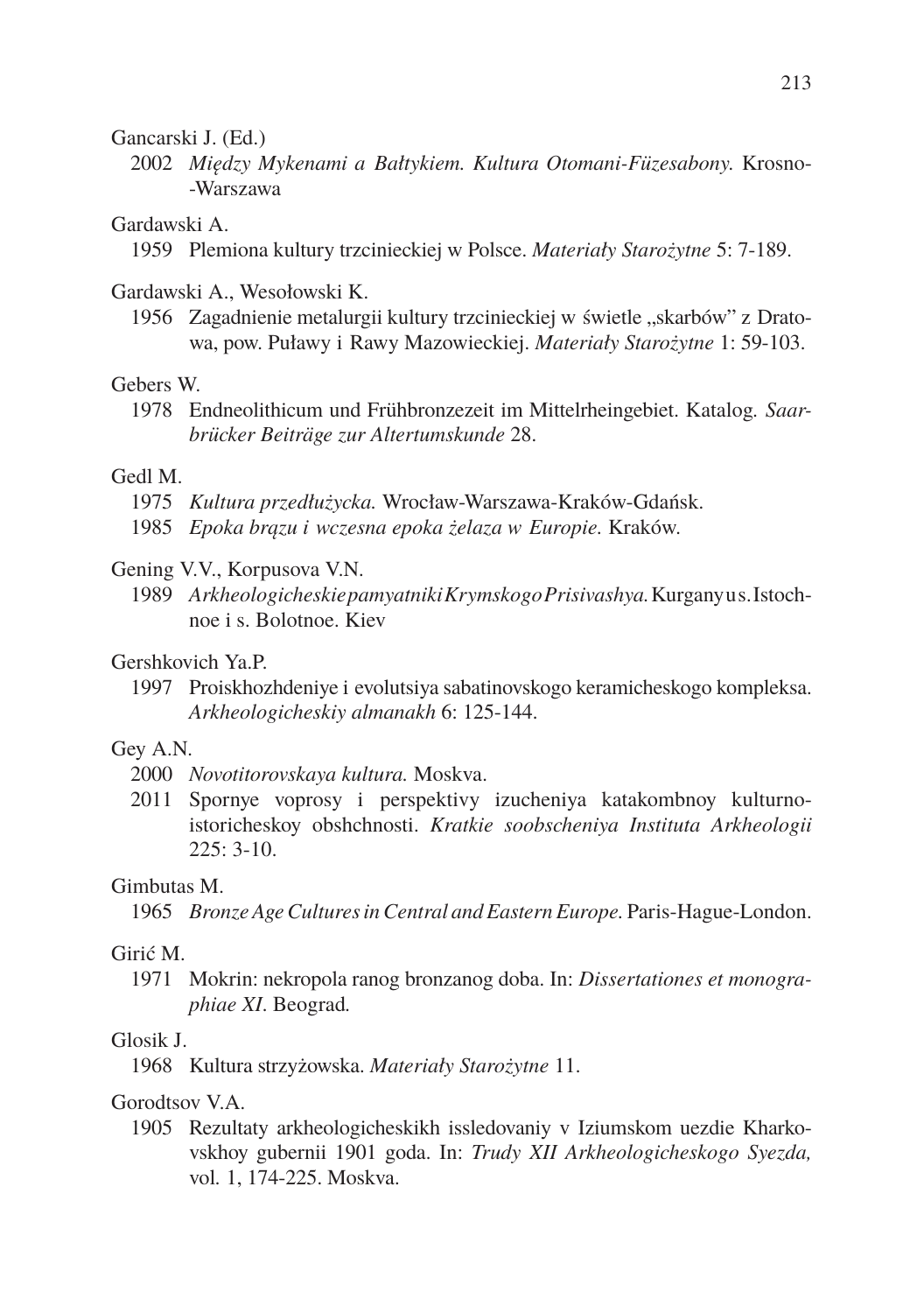Goshko T., Manichev V., Pryimachenko V., Bondarenko I.

2009 Doslidzhennia kolorovoho metalu doby piznioi bronzy z terytorii Pravoberezhnoi lisostepovoi Ukrainy. In: V.V. Otroschenko (Ed.) *Vzaemozviazky kultur epokh bronzy i rannoho zaliza na terytorii Tsentralnoi ta Skhidnoi Evropy. Zbirka naukovykh prats na poshanu Larysy Ivanivny Krushelnytskoi,* 99-118. Kyiv, Lviv.

Górski J.

- 1994 Materiały kultury trzcinieckiej z kopca wschodniego w Rosiejowie. *Materiały Archeologiczne Nowej Huty* 17: 41-64.
- 1995 Grób z początków starszego okresu epoki brązu ze stanowiska 17 w Nowej Hucie-Pleszowie. *Materiały Archeologiczne Nowej Huty* 18: 17-21.
- 1998 Transkarpackie kontakty ludności zachodniej Małopolski w początkach epoki brązu w świetle najnowszych odkryć w Karpatach (próba interpretacji niektórych znalezisk). In: J. Gancarski (Ed.) *Dzieje Podkarpacia* vol*.*  2, 201-214. Krosno.
- 1999 Die Beziuhungen zwischen dem westlichen Kleinpolen und dem Gebiet der Slowakei in der klassischen Phase der Trzciniec-Kultur (ausgewählte Aspekte). In: J. Bátora, J. Peska (Eds) *Aktuelle Probleme der Erforschung der frűhbronzezeit in Böhmen und Mähren in der Slowakei,* 251-265. Nitra.
- 2003 Uwagi o datowaniu i kontekście znalezisk ceramiki o "cechach południowych" w strefie zasięgu kultury trzcinieckiej. In: J. Gancarski (Ed.) *Epoka brązu i wczesna epoka żelaza w Karpatach polskich,* 89-137. Krosno.
- 2007 *Chronologia kultury trzcinieckiej na lessach niecki nidziańskiej.* Kraków.
- 2012 Transcarpathian elements in the Trzciniec culture. Wanderings of people or ideas? In: R. Kujovský, V. Mitáš (Eds) *Václav Furmánek a doba bronzová. Zbornik k 70. Narodeniná*, 89-97. Nitra.
- Górski J., Jarosz P.
	- 2006 Cemetery of the Corded Ware and the Trzciniec Cultures in Gabułtów. *Sprawozdania Archeologiczne* 58: 401-453.
- Górski, J., Lysenko, S., Makarowicz, P.
	- 2003 Radiocarbon Chronology of the Trzciniec Cultural Circle between the Vistula and Dnieper Basins. In: A.Kośko, V.I. Klochko (Ed.) *The Foundations of Radiocarbon Chronology of Cultures between the Vistula and Dnieper: 4000-1000 BC. Baltic-Pontic Studies* 12: 253-306.
- Górski P., Makarowicz P.
	- 2007 Reception of Transcarpathian influence in Trzciniec Cultural Circle as a Sign of Long-Distance Exchange Contacts. In: J. Baron, I. Lasak (Eds) *Long Distance Trade in the Bronze Age and Early Iron Age,* 101-116. Wrocław.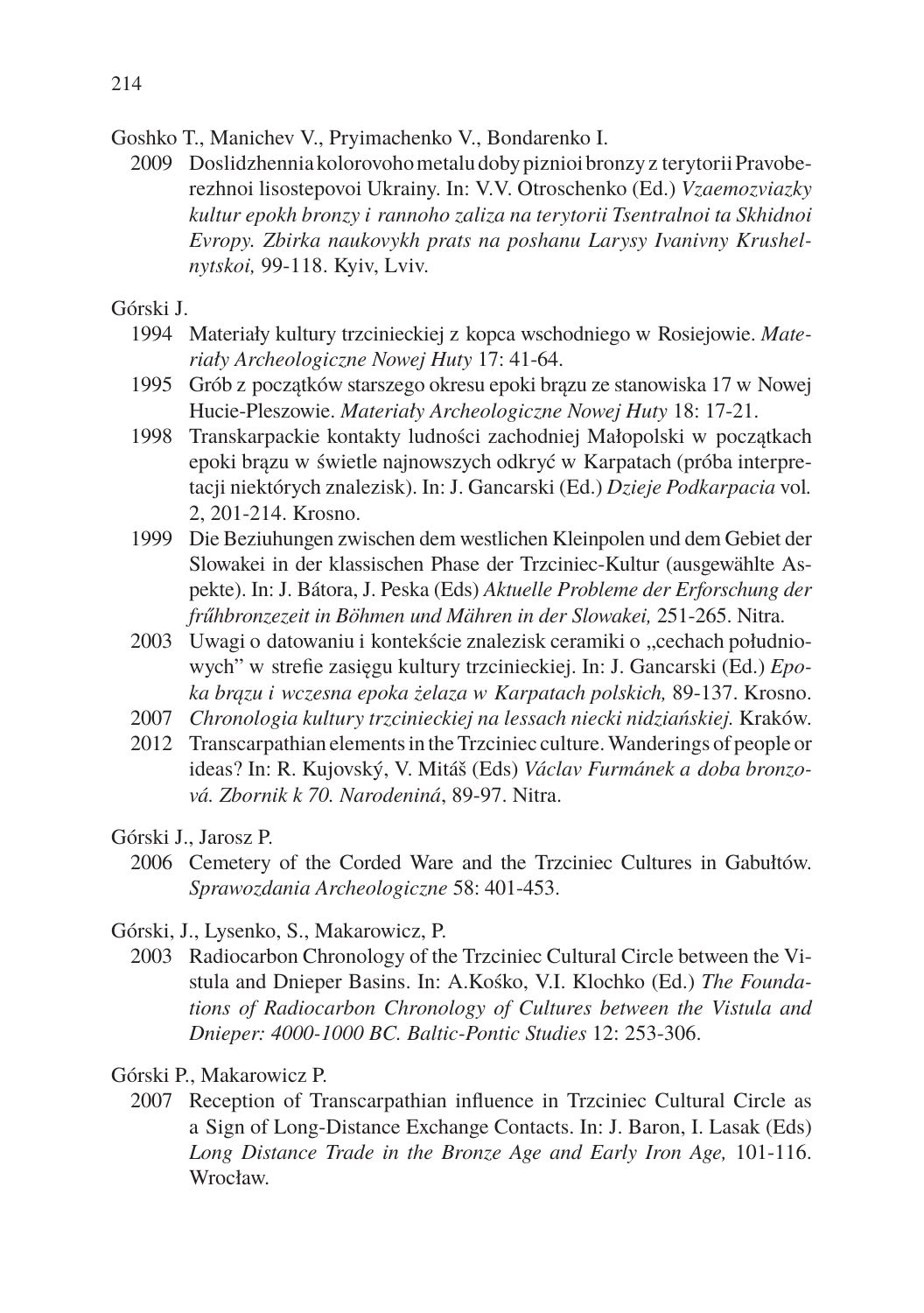Górski J., Makarowicz P., Wawrusiewicz A.

2011 *Osady i cmentarzyska społeczności trzcinieckiego kręgu kulturowego w Polesiu, stanowisko 1, województwo łódzkie.* Łódź.

### Górski J., Wróbel J.

2000 Zbiorowy grób szkieletowy kultury trzcinieckiej z Nowej Huty-Cła, stan. 65. *Materiały Archeologiczne Nowej Huty* 22: 21-34.

### Grigoriev S.A.

2002 *Ancient Indo-Europeans.* Cheliabinsk.

# Grygiel R.

1987 Z badań nad kulturą trzciniecką w rejonie Brześcia Kujawskiego. In: *Kultura trzciniecka w Polsce,* 73-88. Kraków.

# Hafner A., Suter P.J.

2003 Vom Endneolithikum zur Frühbronzezeit: Wandel und Kontinuität zwischen 2400 und 1500 V. *Chr. Archäologisches Korrespondenzblatt* 33 (3): 325-339.

### Harrison R.J., Heyd V.

2007 The Transformation of Europe in the Third Millennium BC: The Example of 'Le Petit Chasseur I+III' (Sion, Valais, Switzerland). *Praehistorische Zeitschrift* 82 (2): 129-214.

# Heyd V.

2011 Yamnaya Groups and Tumuli West of the Black Sea. In: E. Borgna, S. Müller-Celka (Eds) *Ancestral Landscapes: Burial mounds in the Copper and Bronze Ages,* 529-549. Lyon.

# Honti S., Kiss V.

2013 Bronze hoard from Zalaszabar. New Data on the Study of the Tolnanémedi Horizon – Part 2. In: A. Anders, G. Kulcsár *et al.* (Eds) *Moments in Time. Papers presented to Pál Raczky on His 60th Birthday*, 739-755. Budapest.

# Hundt H.J.

1958 Katalog Straubing I. Die Funde der Glockenbecher-kultur und der Straubinger Kultur. In: *Materialhefte zur Bayerischen Vorgeschichte* 11(1). München.

# Hűbner E.

2005 *Jungneolithische Gräber auf der jütischen Halbinsel. 1: typologische und chronologische Studien zur Einzelgrabkultur*. København

# Ignaczak M., Kośko A., Szmyt M. (Eds)

2011 *Między Bałtykiem a Morzem Czarnym. Szlaki międzymorza IV – I tys. przed Chr. Archeologia Bimaris. Dyskusje 4*. Poznań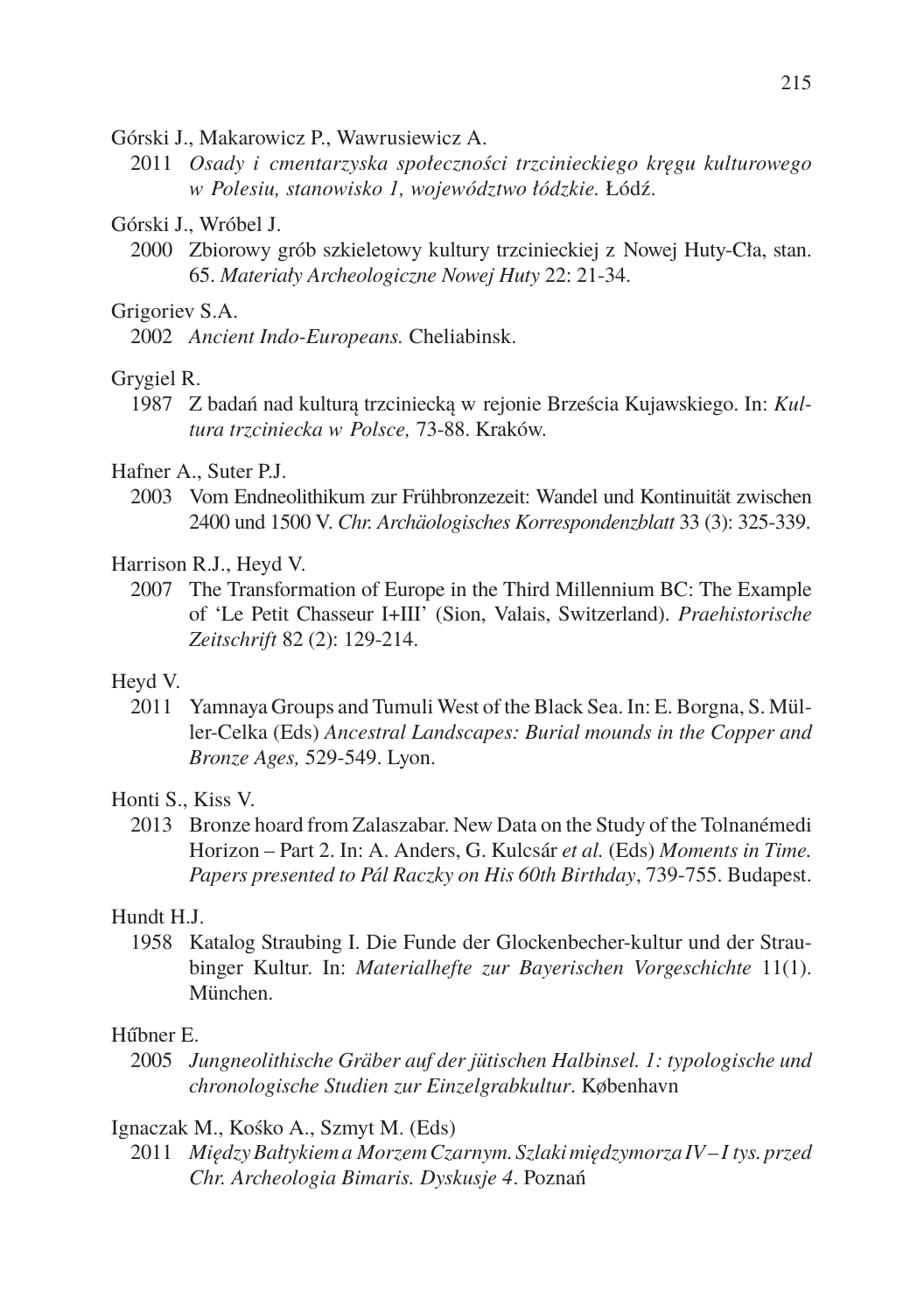### Iliukov L.C.

1985 Pogrebeniya liteyshikov epokhi sredney bronzy iz Severo-Vostochnogo Priazovia. *Sovetskaya Arkheologiya* 2: 226-231.

### Isaenko V.F.

1976 *Neolit Pripiatskogo Polesiya.* Minsk.

- Isaenko V.F., Cherniavskiy M.M.
	- 1967 Novye dannye po spornym voprosam bronzovogo veka Belorussii. In: *Belorusskie drevnosti,* 155-181. Minsk.

# Ivanova S.V.

- 2010 Torgovye puti i migratsii v Yugo-Vostochnoy Evrope v rannem bronzovom veke. *Materialy po archeologii Severnogo Prichernomoria* 11: 158-248.
- 2013 Kulturno-istoricheskie kontakty naseleniya Severo-Zapadnogo Prichernomoria v rannem bronzovom veke: Zapad-Vostok. Kulturno-istoricheskie kontakty naseleniya*. Stratum plus* 2: 158-248.
- Ivanova S.V., Ostroverkhov A.S., Savelev O.K., Ostapenko P.V. 2012 *Ocherki istorii i arkheologii Dnestro-Bugskogo mezhdurechia.* Kyiv.
- Ivanova S.V., Petrenko V.G. Vetchinnikova N.E.
	- 2005 *Kurgany drevnikh skotovodov mezhdurechia Yuzhnogo Buga i Dnestra.*  Odessa.
- Ivanova S.V. Savelev O.K.
	- 2011 Kurgan bilya s. Sichavka Odeskoї oblasti. *Arheologiya* 3: 70-82.

# Kadrow S. =Kadrov S.

- 1995 *Gospodarka i społeczeństwo. Wczesny okres epoki brązu w Małopolsce.*  Kraków.
- 1998 Osteuropäische Beziehungen des epischnurkeramischen karpatenländischen Kulturkreises in der Frühbronzezeit. In: B. Hänsel, J. Machnik (Eds) *Das Karpatenbecken und die osteuropäische Steppe,* 251-260. München.
- 2000 Wczesnobrązowa wytwórczość metalurgiczna w stylu wierzbowego liścia. In: J. Rydzewski (Ed.) *150 lat Muzeum Archeologicznego w Krakowie*, 141-153. Kraków.
- 2001 *U progu nowej epoki. Gospodarka i społeczeństwo wczesnego okresu epoki brązu w Europie Środkowej.* Kraków.
- Kadrow S., Górski J.
	- 2003 Diachronic Micro-Regional Studies concerning Settlement on the Loess Uplands of Southeastern Poland in the Bronze Age. In: H. Thrane (Ed.) *Diachronic Settlement Studies in the Metal Ages,* 71-97. Aarhus.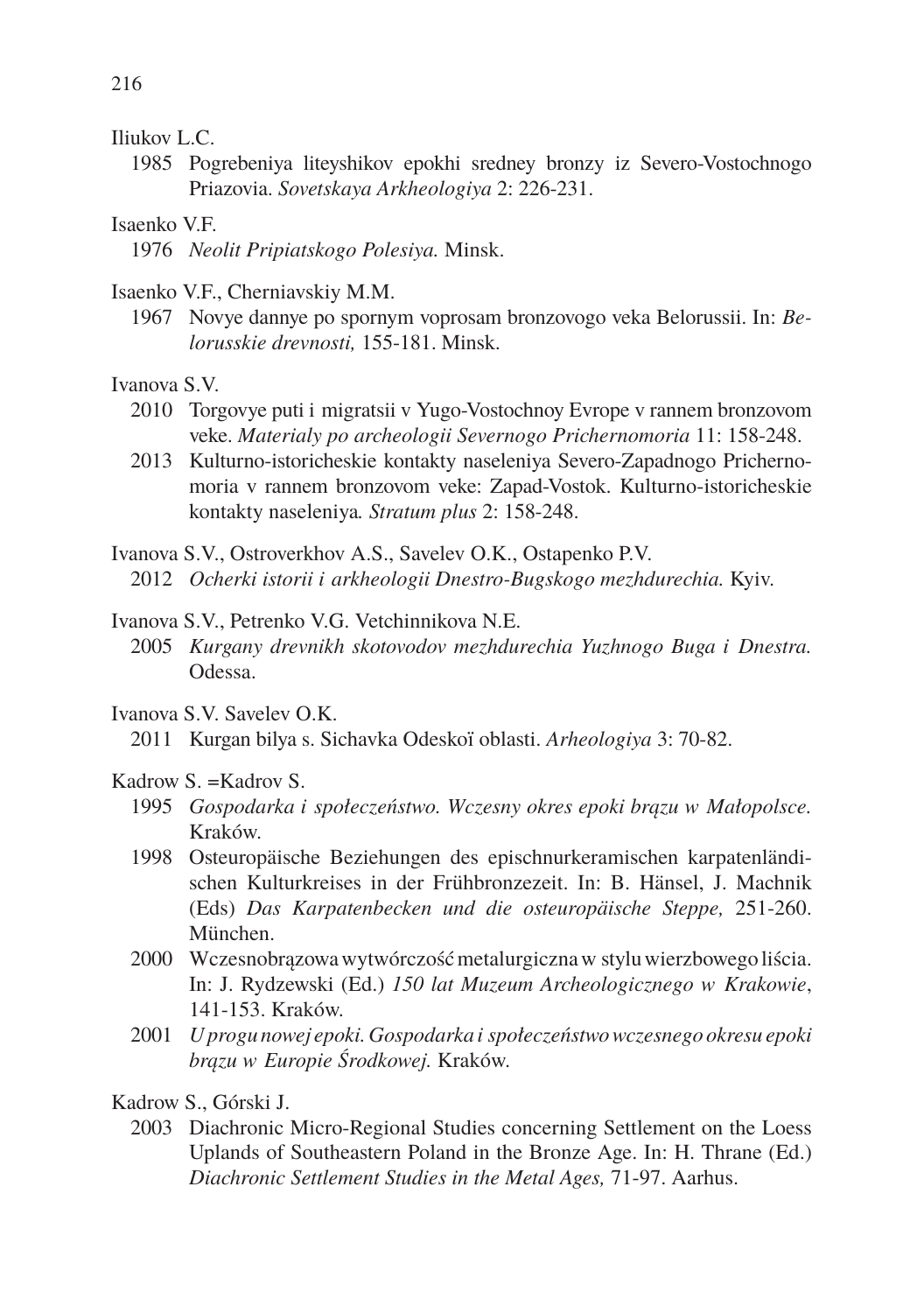### Kadrow S., Machnik J.

1997 *Kultura mierzanowicka. Chronologia, taksonomia i rozwój przestrzenny.*  Prace komisji archeologicznej. 29. Kraków.

# Kaiser E.

- 1997 Der Hort von Borodino. In: *Universitätsforschungen zur prähistorischen Archäologie* 44. Berlin.
- 2003 Studien zur Katakombengrabkultur zwischen Dnepr und Prut. In*: Archäologie in Eurasien* 14. Mainz.
- 2009 Problemy absoliutnogo datirovaniya katakombnoy kultury Severnogo Prichernomoria. *Tyragetia (serie nouă)* 3 (18/1): 59-70.
- 2012 Problemy absolutnogo datirovaniya katakombnoy kultury Severnogo Prichernomoria. *Kratkie soobscheniya Instituta Arkheologii* 225: 15-27.

# Kaiser E., Plešivenko A.G.

2000 Die bronzezeitlichen Grabsitten im unteren Dneprgebiet. *Eurasia Antiqua*  6: 125-208.

# Kalicz N.

1968 *Die Fruhbronzezeit in Nordostungarn.* Budapest.

# Kalicz-Schreiber R.

1989 *Die älteste Bronzezeit in Nordwestungarn und ihre Bezienhungen.* Praehistorica. XV–XIV: 249-255.

# Katincharov R.

1987 Ranniy bronzovyi vek Frakii i ego kulturnye sviazi i vzaimootnosheniya s sosednimi oblastiami. In: K.N. Pitskhelauri, E.N Chernykh (Eds) *Kavkaz v sisteme paleometallicheskikh kultur Evrazii,* 168-175.Tbilisi.

# Kazarnitskiy A.A.

2013 Kraniologia naseleniya babinskoy kultury. *Vestnik arkheologii, antropologii i etnografii* 2 (21): 70-78.

# Kamenskij A.G.

1990 Rezultaty spektralnogo i metallograficheskogo issledovaniya metallicheskix predmetov iz pamyatnikov epoxi bronzy s territorii Moldovy (Prilozhenie 5). In: E.V. Yarovoj (Ed.) *Kurgany eneolita-bronzy Nizhnego Podnestrovya. Kishinev,* 247-258.

# Kempisty A.

1978 *Schyłek neolitu i początek epoki brązu na Wyżynie Małopolskiej w świetle badań nad kopcami.* Warszawa.

# Kiyashko A.V.

1999 *Proiskhozhdeniye katakombnoy kultury Nizhnego Podonia.* Volgograd.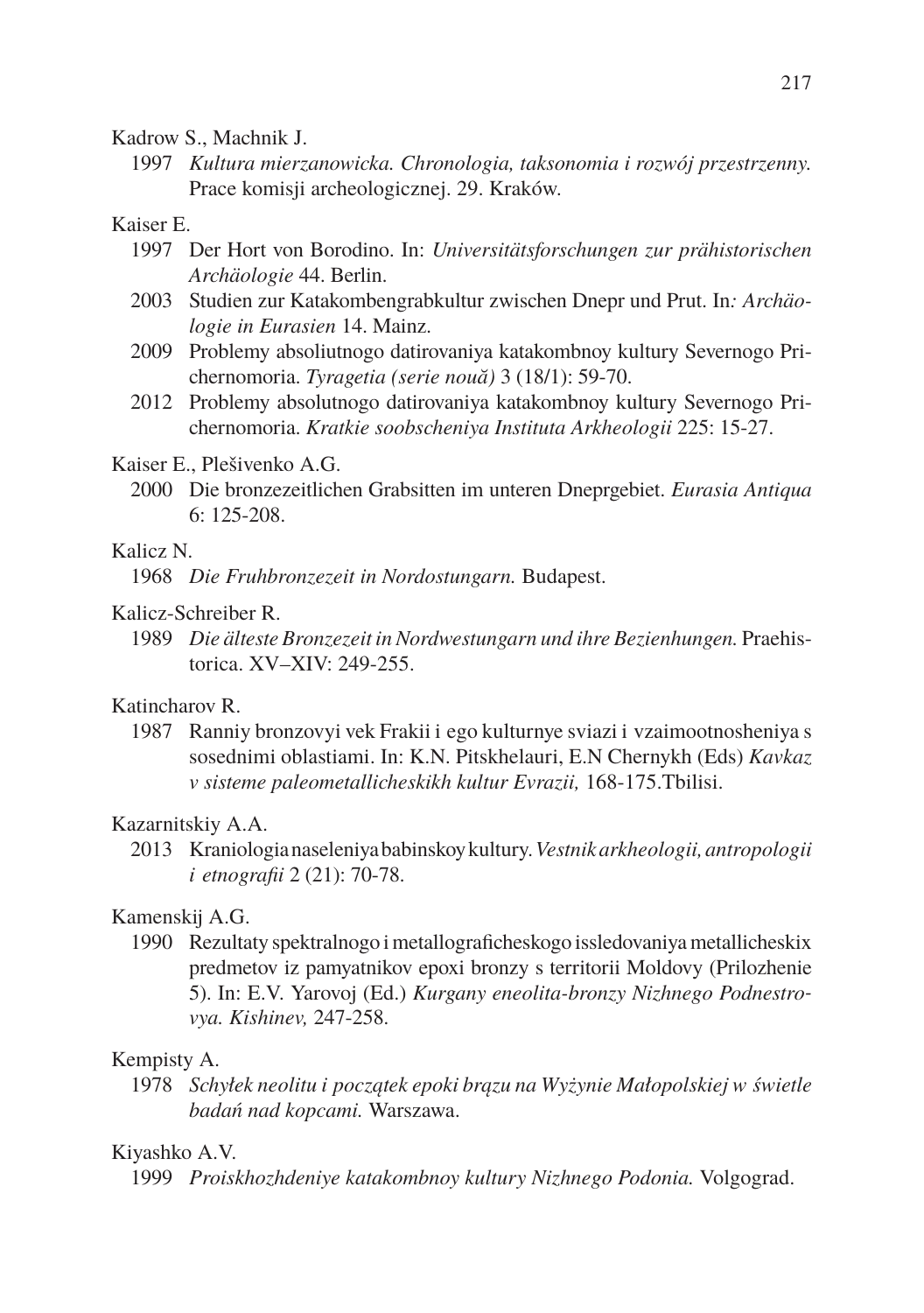## Klein L.S.

- 1962 Katakombnye pamiatniki epokhi bronzy i problema vydeleniya arkheologicheskikh kultur. *Sovetskaya arkheologiya* 2: 26-38.
- 1970 Katakombnaya kultura ili katakombnye kultury? In: B.A. Kolchin, Ya.A. Sher (Eds) *Statistiko-kombinatornye metody v arkheologii,* 165- -179. Moskva.
- 1975 Retsenziya na: Kurgany stepnoy chasti mezhdurechia Dunaya i Dnestra. *Sovetskaya arkheologiya* 1: 297-304.

## Klochko E.O

1990 Redkiy pogrebalnyi kompleks katakombnoy kultury na Srednom Dnestre. In: O.G. Shaposhnikova, V.V. Otroschenko, S.Z. Pustovalov, G.N. Toschev, G.I. Shapovalov (Eds) *Problemy izucheniya katakombnoy kulturno-istoricheskoy obschnosti,* 28-30. Zaporozhie

# Klochko V.I.

- 1994 Metallurgicheskoe proizvodstvo v eneolite-bronzovom veke. In: I.T. Cherniakov (Ed.) *Remeslo epokhi eneolita-bronzy na Ukraine,* 96-132. Kyiv.
- 1998 "Loboykivska metalurhiya" (do problemy skhidnoho kordonu skhidnotshynetskoi kultury). In: A.Kośko, J.Czebreszuk (Eds) "*Trzciniec": system kulturowy czy interkulturowy proces?,* 217-237. Poznań.
- 2001 Weaponry of Societies of the Northern Pontic Culture Circle: 5000-700 BC. *Baltic-Pontic Studies* 10.
- 2004 Metalurhiya trypilskoyi kultury (dosiahnennia ta perspektyvy vyvchennia). In: M.Videiko (Ed.) *Entsyklopediya trypilskoyi tsyvilizatsiyi* I*:* 219-222. Kyiv.
- 2006 *Ozbroyennia ta viyskova sprava davnoho naselennia Ukrainy (5000-900 r. do R.Kh.)*. Kyiv.
- 2008 Torhovelnyi shliakh Bug-Bog. In: J. Bednarczyk, J. Czebreszuk, P. Makarowicz, M. Szmyt (Eds) *Na pograniczu światów. Studia z pradziejów międzymorza bałtycko-pontyjskiego ofiarowane Profesorowi Aleksandrowi Kośko w 60. rocznicę urodzin*, 239-249. Poznań.
- 2012 "Hordiyivskyi fenomen". In: W. Blajer (Ed.) *Peregrinationes archaeologicae in Asia et Europa Joanni Chochorowski dedicatae,* 395-404. Kraków.
- Klochko V.I., Kośko A.
	- 2009 The Societies of Corded Ware Cultures and Those of Black Sea Steppes (Yamnaya and Catacomb Grave Cultures) in the Route Network Between the Baltic and Black Seas. In: A. Kośko, V.I. Klochko (Eds) *Routes between the Seas Baltic-Bug-Boh-Pont from the 3rd to the Middle of the 1st Millennium BC. Baltic-Pontic Studies* 14: 269-301.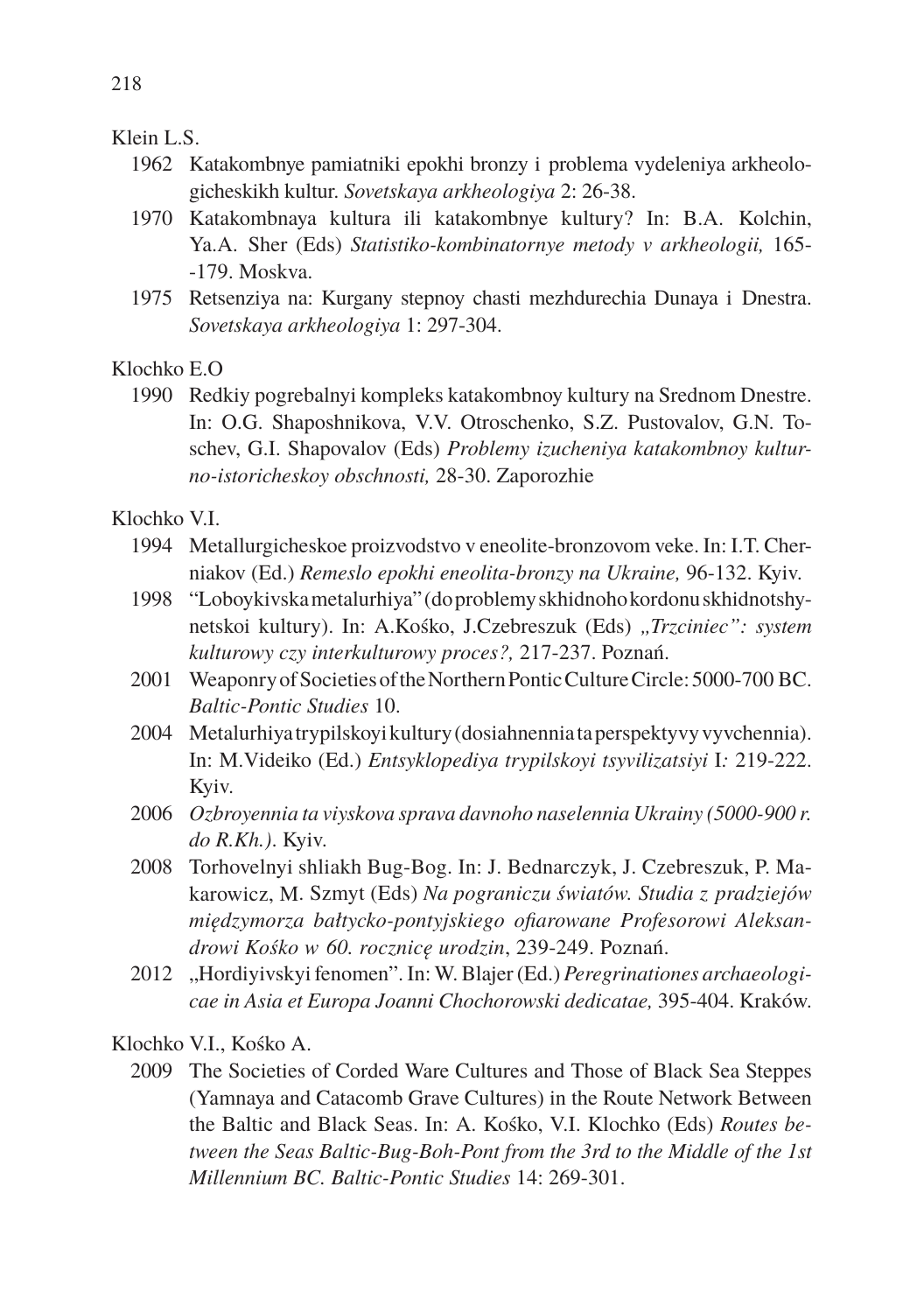- Klochko V.I., Kośko A., Szmyt M.
	- 2003 A comparative chronology of the Prehistory of the area between the Vistula and Dnieper: 4000-1000 BC. In: A. Kośko, V.I. Klochko (Eds) *The Foundations of Radiocarbon Chronology of Cultures between the Vistula and Dnieper: 4000-1000 BC. Baltic-Pontic Studies* 12: 396-414.
- Klochko V.I., Kozymenko A.V.
	- 2011 *Nash nedavniy bronzovyi vek.* Kyiv.
- Klochko V.I., Kravets D.P.
	- 1991 K absoliutnoy khronologii kultury mnogovalikovoy keramiki. In: M.T. Kaszuba (Ed.) *Drevneyshie obshchnosti zemledeltsev i skotovodov Severnogo Prichernomoria (5000 do n.e. – 500 n.e.)*: 115-116. Kishyniev.
- Kloczko W.I., Manichev V.I., Kompanec G.S., Kovalchuk M.S.
	- 2003 Wychodnie rud miedzi na terenie Ukrainy zachodniej jako baza surowcowa metalurgii kolorowej w okresie funkcjonowania kultury trypolskiej. *Folia Praehistorica Posnaniensia X/XI:* 47-78.
- Klochko V.I., Manichev V.I., Kvasnisa V.N., Kozak S.A. Demchenko L.V., Sokhatskiy M.P.
	- 2000 Issues concerning Tripolye metallurgy and the Virgin copper of Volhynia. In: A.Kośko (Ed.) *The Western Border Area of the Tripolye Culture. Baltic-Pontic Studies* 9: 168-186.
- Klochko V.I., Tkachuk T.M.
	- 1999 Skarb doby rannoi bronzy z s. *Pidhirtsi ta pytannia pokhodzhennia sokyr typu "Stublo".* In: *Arkheolohichni vidkryttia v Ukraini 1998-1999*: 94-95. Kyiv.
- Kłoczko W.I, Kośko A., Razumow S., Włodarczak P.
	- 2014 Problem dniestrzańsko wiślańskiego szlaku w bałtyckich intruzjach społeczności kultur jamowej i katakumbowej. Zarys aktualnego stanu badań. In: A. Kośko, M. Potupczyk, S. Razumow (Eds) *Naddniestrzańskie kompleksy cmentarzysk kurhanowych społeczności z III i z pierwszej polowy II tysiąclecia BC w okolicach Jampola, obwód winnicki. Z badań nad północno – zachodnią rubieżą osadnictwa społeczności kręgu kultur wczesnobrązowych strefy pontyjskiej (badania z lat 1984-2010), Archeologia Bimaris, Monografie 6*, Poznań. (in print)

# Kłosińska E.

1997 *Starszy okres epoki brązu w dorzeczu Warty.* Wrocław.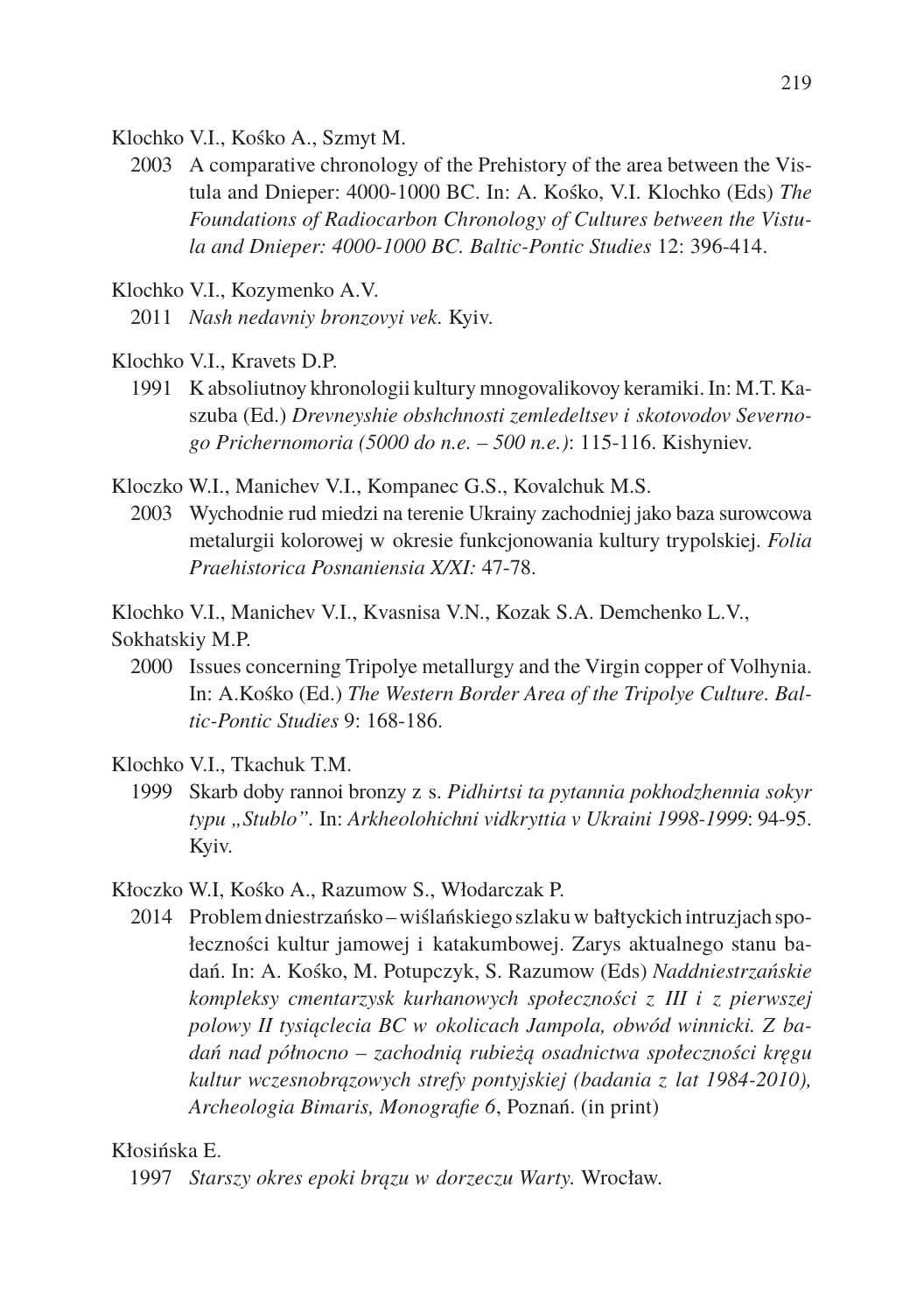## Kolosovskiy Y.V.

- 2000 *Arkheologicheskie issledovaniya v 2000 godu* (held in the archives of II NANB).
- 2001 *Otchet ob arkheologicheskikh issledovanyakh v 2001 godu* (held in the archives of II NANB, nr. 1926).
- 2002 *Otchet ob arkheologicheskikh issledovanyakh na gorodische Kimborovka v 2002 godu* (held in the archives of II NANB, nr. 2049).

### Kopytsin V.F.

2004 *Arkheologicheskie pamiatniki Glusskogo rayona Mogilevskoy oblastsi.*  Mogilev.

### Korenevsky S.N.

- 1974 O metallicheskikh toporakh maykopskoi kultury. *Sovetskaya arkheologiya* 4: 16-31.
- 1976 O metallicheskikh toporakh Severnogo Prichernomoria i Nizhnego Povolzhia epokhi sredney bronzy. *Sovetskaya Arkheologiya* 4: 16-31.
- 1981 Vtulchatye topory oruzhie blizhnego boya epokhi sredney bronzy Severnogo Kavkaza. In: B.A. Litvinskiy (Ed.) *Kavkaz i Sredniaya Aziya v drevnosti i srednevekovie,* 20-41. Moskva.

### Korpusova V.N., Liashko S.N.

1990 Katakombnoe pogrebeniye s pshenitsey v Krimu. *Sovetskaya arkheologiya* 3: 166-175.

# Koschik H.

1981 Die Bronzezeit im Südwestlichen Oberbayern. In: *Materialhefte zur Bayerischen Vorgeschichte. Reihe A.* 50. Kallmünz.

# Kostrzewski J.

- 1928 Groby eneolityczne ze szkieletami skurczonymi w Białym Potoku (w pow. Czortkowskim). *Przegląd Archeologiczny* 3: 9-18.
- 1928a Przyczynki do epoki bronzowej na Wołyniu. *Przegląd Archeologiczny* 3: 111-115.
- 1938*- Od mezolity do okresu wędrówek ludów.* In: Enciklopedia Polska. T. IV.
- -1948 *Kraków.*
- 1964 Skarby i luźne znalezska metalowe od eneolitu do wczesnego okresu żelaza z górnego i środkowego dorzecza Wisły i górnego dorzecza Watry. *Przegląd Archeologiczny* 15: 3-78.

# Kośko A.

- 1991 The Vistula-Oder Basins and North Pontic Region. *The Journal of Indo- -European Studies* 19(3-4): 235-257.
- 2002 Fluted Maces in Cultural Systems of the Borderland of Eastern and We-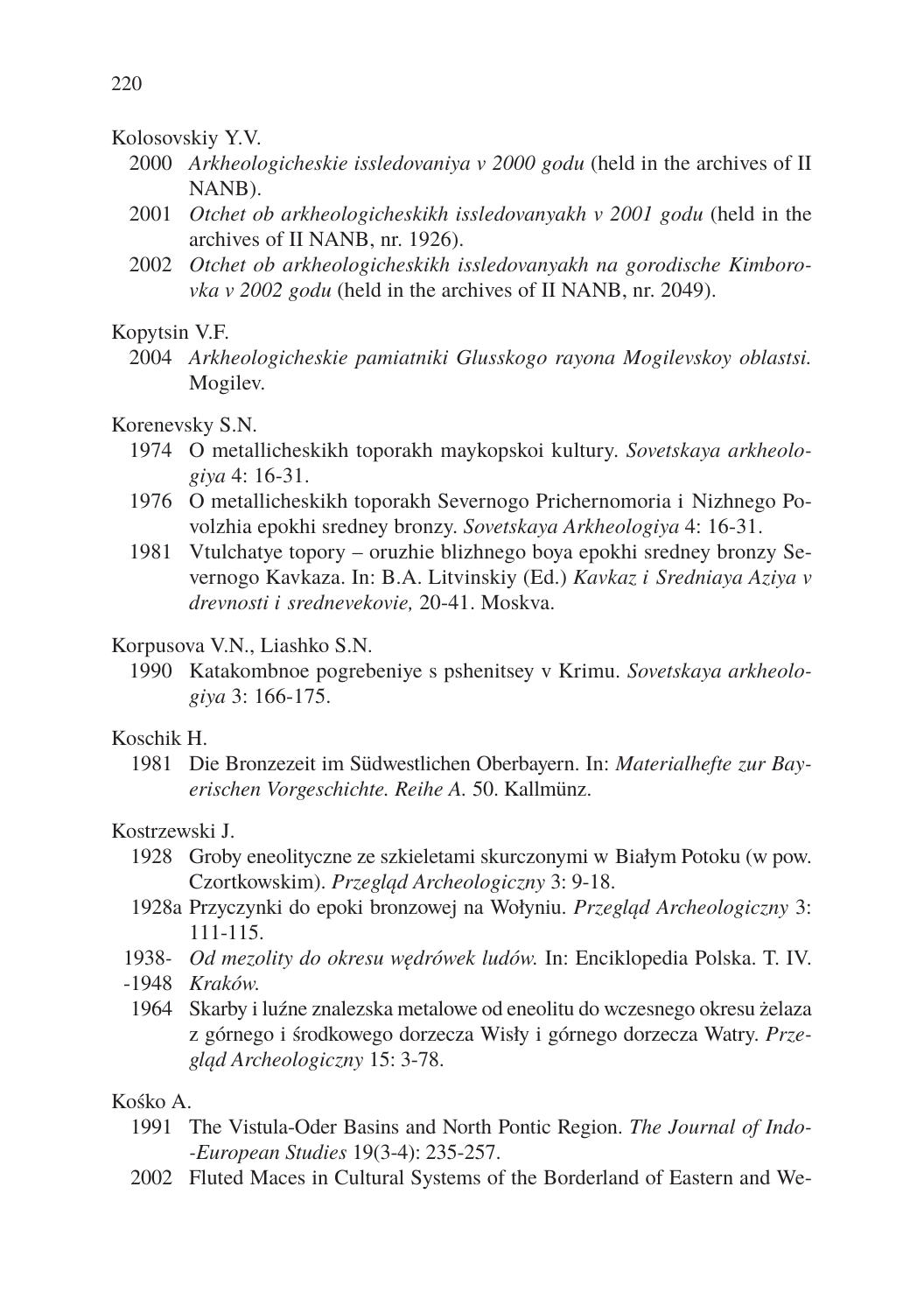stern Europe: 2350 – 800 BC. Taxonomy, Genesis, Function. In: A.Kośko (Ed.) *Fluted Maces in the System of Long-Distance Exchange Trails of the Bronze Age: 2350 – 800 BC. Baltic-Pontic Studies* 11: 31-81.

- 2011 Z badań nad kontekstem kultur wczesnobrązowych strefy pontyjskiej w rozwoju społeczności środkowoeuropejskich obszaru dorzecza Wisły w III tys. przed Chr. In: U. Stankiewicz, A. Wawrusiewicz (Eds) *Na rubieży kultur. Badania nad okresem neolitu i wczesnego brązu w Polsce Północno - Wschodniej,* 183-195. Białystok.
- Kośko A., Klochko V.I.
	- 2009 Transit Routes between the Baltic and Black Seas: Early Development Stages – from the 3rd to the Middle of the 1st Millennium BC. An Outline of Research Project. In: A.Kośko, V.Klochko (Ed.) *Routes between the Seas: Baltic-Bug-Boh-Pont from the 3rd to the Middle of the 1st Millennium BC. Baltic – Pontic Studies* 14: 9-18.
- Kośko A., Klochko V.I., Olszewski A.
	- 2012 Ritualniy obiekt naselennia prichornomorskoyi kulturnoyi spilnoty doby rannoyi bronzy na r. San*. Arkheolohia* 2: 67-75.
- Kośko A., Potupczyk M., Razumow S. (Eds)
	- 2014 *Naddniestrzańskie kompleksy cmentarzysk kurhanowych społeczności z III i z pierwszej polowy II tysiąclecia BC w okolicach Jampola, obwód winnicki. Z badań nad północno – zachodnią rubieżą osadnictwa społeczności kręgu kultur wczesnobrązowych strefy pontyjskiej (badania z lat 1984-2010), Archeologia Bimaris, Monografie 6*. Poznań. (in print)

Kovaleva I.F.

- 1979 Vytianutye pogrebeniya Dneprovskogo areala Volgo-Dneprovskoy kulturno-istoricheskoy obschnosti epokhi eneolita. In: I.F. Kovaleva (Ed.) *Kurgannye drevnosti stepnogo Podneprovia III – I tys. do n.e.* vol*.* 3, 61-79. Dnepropetrovsk.
- 1983 *Pogrebalnyi obriad i ideologiya rannikh skotovodov. (Po materialam bronzovogo veka Levoberezhnoy Ukrainy).* Dnepropetrovsk.
- 1995 Metallicheskie topory postmariupolskoy kultury. In: *Problemy arkheologii, drevney i srednevekovoi istorii Ukrainy. Tezisy dokladov nauchnoi konferentsii,* 28-30. Kharkov.

Kovalova I.F., Volkoboy S.S.

1976 Mayivskyi lokalnyi variant zrubnoi kultury. *Arkheolohiya* 20: 3-22.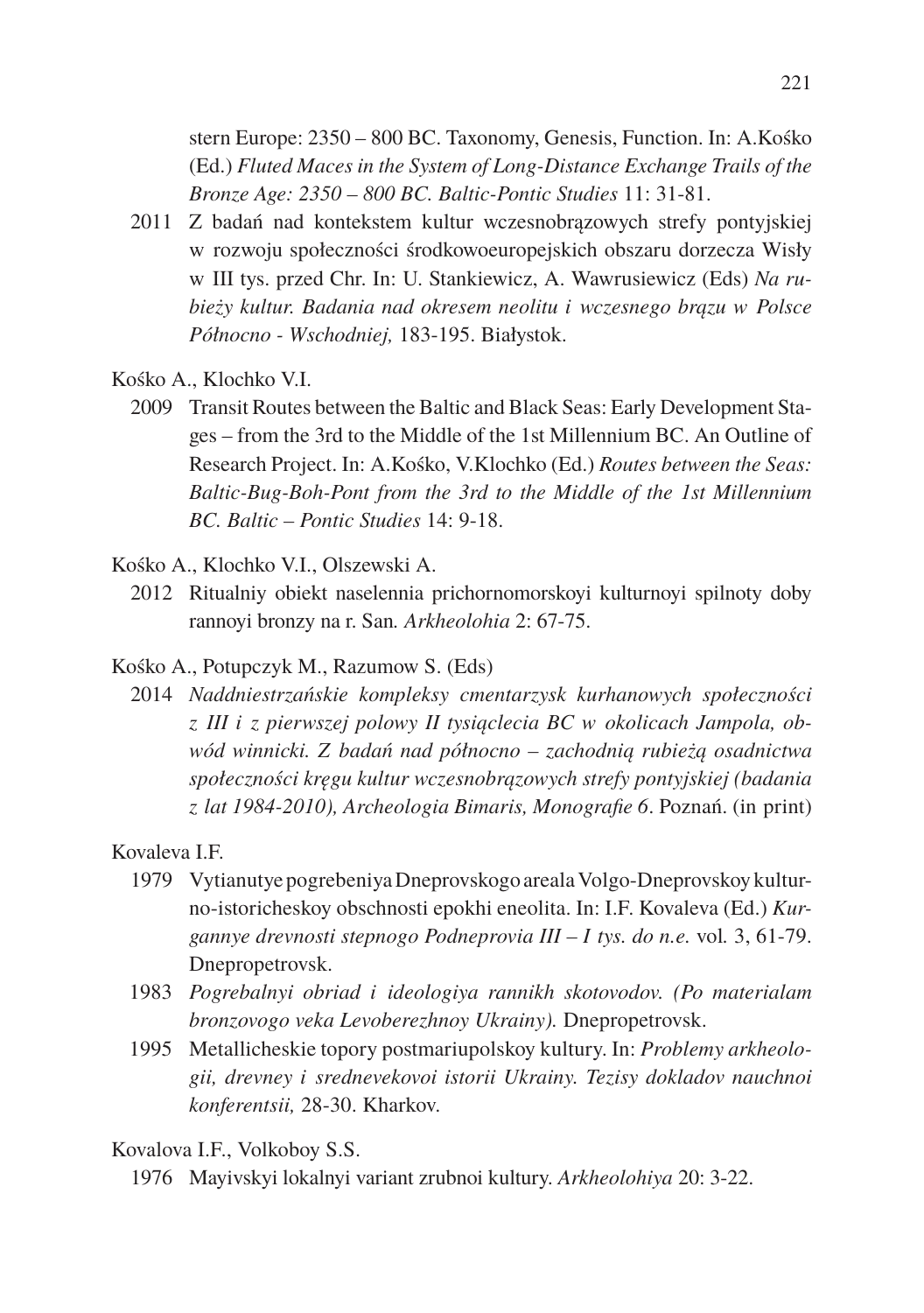## Kovaleva I.F., Volkoboy S.S., Larina Z.P.

1977 Issledovaniya kurgannykh mogilnikov u s. Verkhniaya Mayevka v stepnom mezhdurechie rek Oreli i Samary. In*: Kurgannye drevnosti stepnogo Podneprovia III – I tys. do n.e.,* 8-113. Dnepropetrovsk.

# Krainov D.A.

- 1972 *Drevneyshaya istoriya Volgo-Okskogo mezhdurechia. Fatianovskaya kultura. II tysiacheletie do n.e.* Moskva.
- 1987 Fatianovskaya kultura. In: O.N. Bader, D.A. Kraynov, M.F. Kosarev (Eds) *Epokha bronzy lesnoy polosy SSSR,* 58-76. Moskva.

### Krauss R.

1977 Poglądy na kształtowanie się kultury łużyckiej w południowo-wschodniej Polsce. *Materiały Archeologiczne* 17: 5-51.

### Krivtsova-Grakova O.A.

1955 Stepnoye Povoljye i Prichernomorye v epokhu pozdney bronzy. In: *Materialy I issledovaniya po archeologii SSSR* 46. Moskva.

## Krushelnytska L.I.

- 1985 *Vzaemozviazky naselennia Prykarpattia i Volyni z plemenami skhidnoyi i tsentralnoyi Evropy.* Kyiv.
- 1999 Etnokulturnyi rozvytok naselennia skhidnokarpatskoho rehionu v dobu serednioyi i piznioyi bronzy. In: *Etnogenez ta etnichna istoriya naselennia ukrainskykh Karpat,* 124-144, Lviv.

# Kruts S.I.

- 1977 *Naseleniye Stepnoy Ukrainy v epokhu eneolita-bronzy (po antropologicheskim dannym). Avtoreferat dissertatsii na soiskaniye uchonoy stepeni kandidata istoricheskikh nauk*. Kyiv.
- 1984 *Paleoantropologicheskie issledovaniya Stepnogo Podneprovia (epokha bronzy).* Kyiv.
- Kruts S.I., Kubyšev A.I., Otroščenko V.V., Pustovalov S.Ž.
	- 1991 Das menschliche Gesicht der Bronzezeit. In: R.Rolle, M. Müller-Wille, K. Schietzel (Eds) *Gold der Steppe. Archäologie der Ukraine,* 51-53. Schleswig.
	- 1997 Antropolohichnyi sklad naselennia. In: P. Tolochko (Ed.) *Davnia istoriya Ukrainy.* vol.1, 374-383. Kyiv.

# Kryvaltsevich M.M. (=Krivaltsevich N.N.)

- 1999 *Aziarnoe 1 paselischa epokhi bronzy na pounachy Palessya.* Minsk.
- 2001 Supolnastsi Belaruskaga Palessya i lesastepau-stepau u epokhu bronzy: prablemy kulturnykh suviaziau. In: J. Czebreszuk, M. Kryvaltsevič,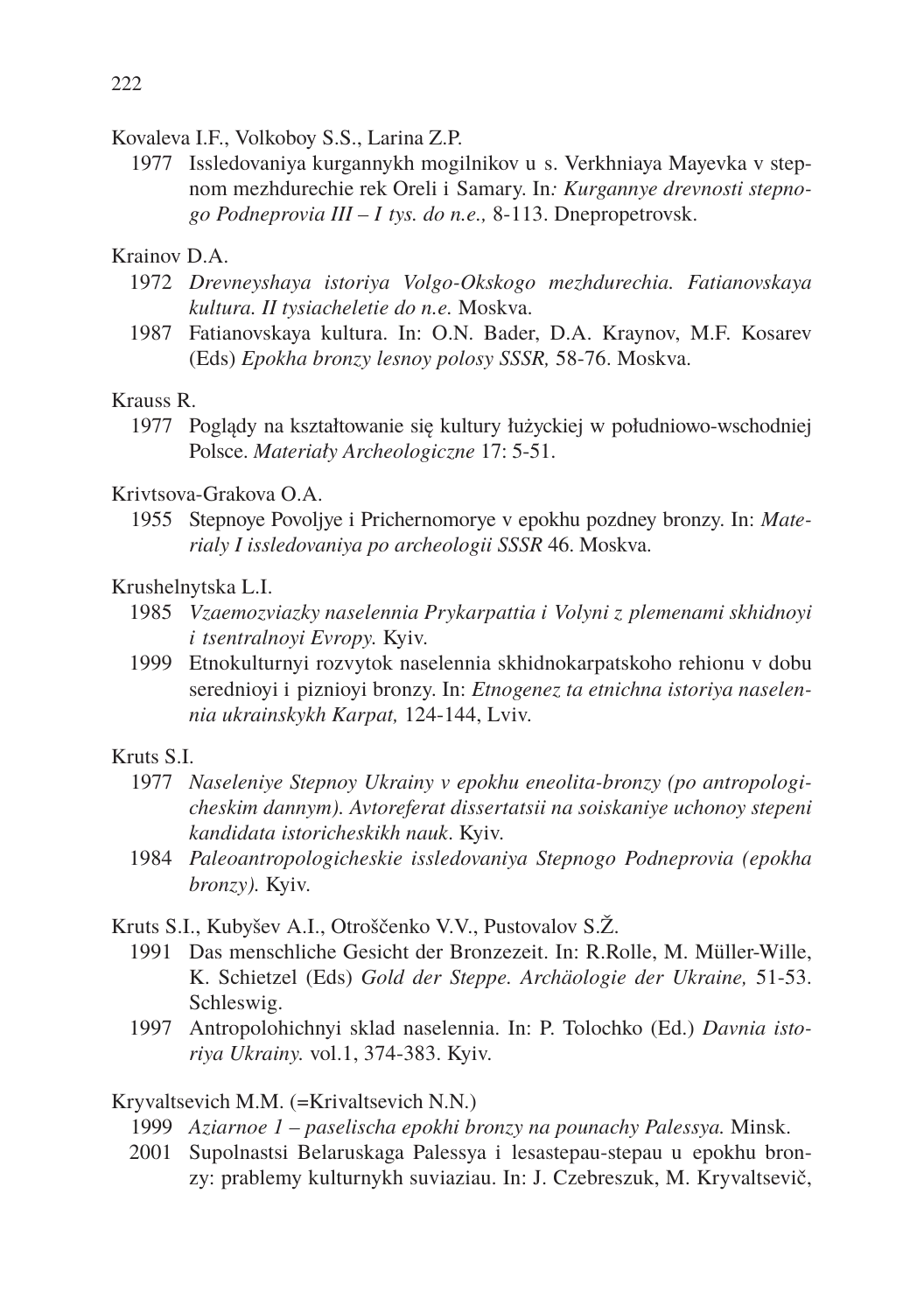P. Makarowicz (Eds) *Od neolityzacji do początków epoki brązu: przemiany kulturowe w międzyrzeczu Odry i Dniepru między VI i II tys. przed Chr., Archeologia Bimaris. Dyskusje* 2, 315-326. Poznań.

- 2004 Belaruskaie Palessie u peryyad perahodu ad nealitu da epokhi bronzy: prablemy i perspektyvy arkhealagichnaga vyvuchennya. In: A. Kośko (Ed.) *Wspólnota dziedzictwa kulturowego ziem Białorusi i Polski,* 137- -162. Warszawa.
- 2005 Mnogovalikovaya keramika na territorii Belarusi. In: V.V. Otroschenko (Ed.) *Na poshanu Sofii Stanislavivni Berezanskoyi. Zbirka naukovykh prats,* 149-156. Kyiv.
- 2006 *Mogilnik siaredziny III– pachatku II tysiachagoddziau da n.e. na Verkhnim Dniapry – Prorva 1*. Minsk.
- 2007 *Prorva 1. Cmentarzysko z połowy III początku II tysiąclecia przed Chr. na górnym Naddnieprzu, Archeologia Bimaris. Monografia 2*. Poznań
- 2010 Staryya Yurkovichy 1 kulturna-khranalagichnyya aspekty "shnuravoga" kompleksu. *Materiyaly pa arkhealogii Belarusi* 18: 217-242.
- 2011a Novyya vyniki dasledavannia pozniaga nealitu pachatku epokhi bronzy u Zakhodnim Palessi. In: U. Stankiewicz, A.Wawrusiewicz (Eds) *Na rubieży kultur: Badania nad okresem neolitu i wczesną epoką brązu,*  207-217. Białystok.
- 2011b Pakhavanni siaredziny III pachatku II tysiachagoddziau da n.e. na terytoryi Verkhniaga Padniaprouya: nekatoryya vyniki strukturnykh dasledavanniau. In: H. Kowalewska-Marszałek, P. Włodarczak (Ed.) *Kurhany i obrządek pogrzebowy w IV-II tysiącleciu p. n. e.,* 293-308. Kraków, Warszawa.

Kryvaltsevich M., Kaletshyts A.G.

2006 Z dasledavanyav "Tshintsa" v ZachodnimPelessiBelarusi, In: H. Taras (Ed.) *Zmierzch kompleksu trzciniecko-komarowskiego. Kształtowanie się nowej rzeczywistości kulturowej w środkowej i młodszej epoce brązu,*  41-81. Lublin.

Krzak Z.

1961 *Materiały do znajomości kultury złockiej.* Wrocław.

Kubyshev A.I., Nechytailo A.L.

1991 Tsentry metalloobrabatyvayuschego proizvodstva azowo–chernomorskoy zony (k postanovke problemy). In: Bratchenko S.N., O.G. Shaposhnikova (Eds) *Katakombnye kultury Severnogo Prichernomoria,* 6-21. Kyiv

Kushnareva K.K., Chubinishvili G.N.

1970 *Drevneyshie kultury Yuzhnogo Kavkaza (V-III tys. do n.e.)*. Leningrad.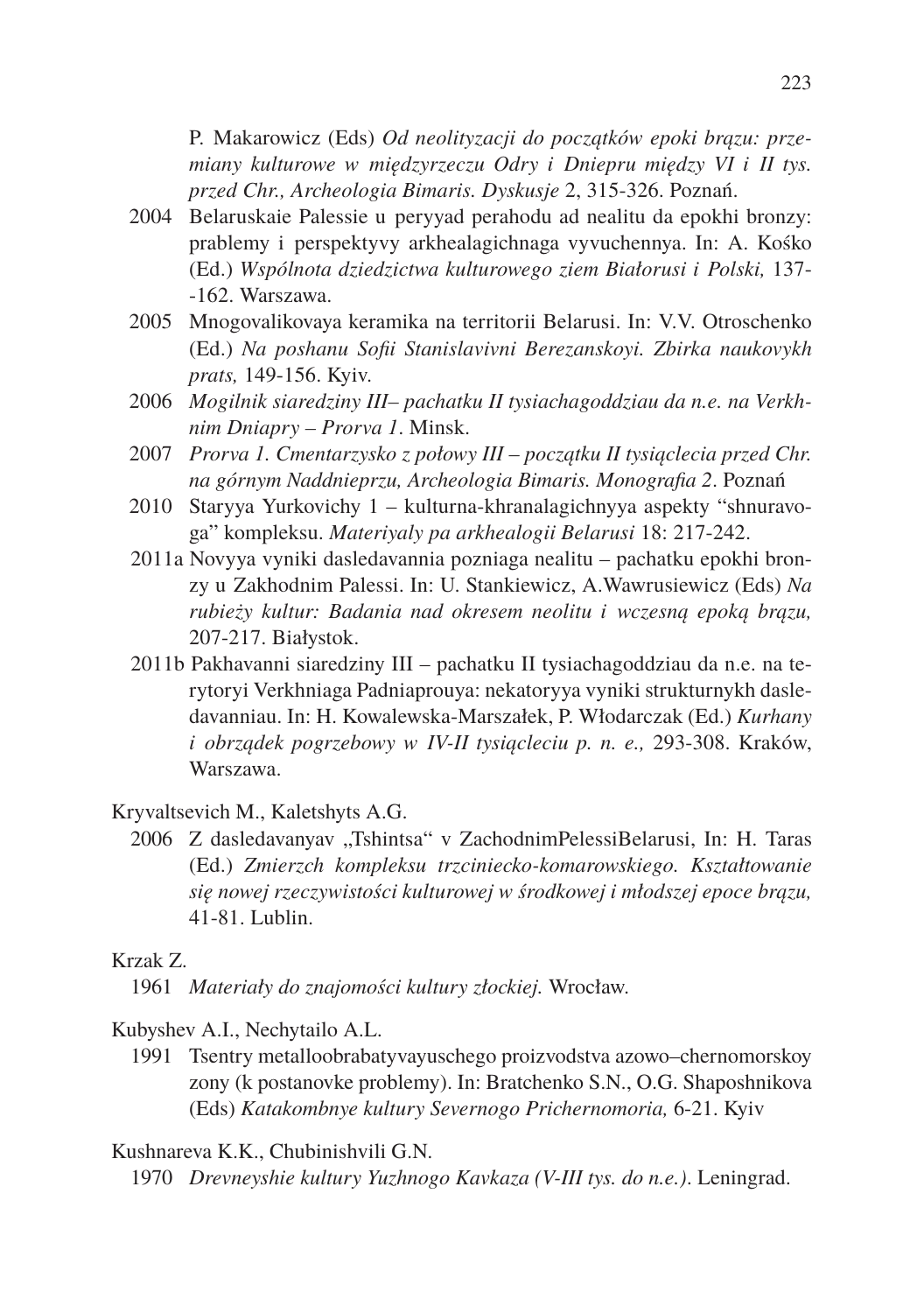# Kushtan D.P.

- 2001 Pamiatky z keramikoyu malopolovetskoho typu na Cherkaschyni. In: *Etnokulturni protsesy u Serednomy Podniprovyi za materialamy arkheolohichnykh doslidzhen. Materialy naukovoyi konferentsii, Fastiv, hruden*  2001, 14-16. Kyiv.
- 2013 Pivden Lisostepovoho Podniprovia za doby piznioi bronzy. *Arheolohichnyi almanakh* 29. Donetsk.

### Kushtan D.P., Lysenko S.D.

2005 Steatytovi kukhli doby piznioi bronzy is Serednoho Podniprovya. In: *Kamiana doba Ukrainy* 7. *Do 85-richhya D.Ya. Telehina*, 226-231. Kyiv.

### Lahodovska O.F.

1948 Voytsekhivskyi mohylnyk bronzovoi doby na Volyni. *Arhkeolohiya* 2: 62-77.

### Lahodovska O.F., Zakharuk Yu.M.

1956 Novi doslidzhennia Voytsekhivskoho mohylnyka. In: *Arkheolohichni pamiatky Ukrainskoyi RSR, vol.* 6, 69-74. Kyiv.

# Lakiza V.L.

2008 *Starozhytnastsi pozniaga nealitu i ranniaga periyiadu bronzavaga veku Belaruskaga Poniamonnia.* Minsk.

# Latynin B.A.

1964 K voprosu o pamiatnikakh s tak nazyvaemoy mnogovalikovoy keramikoy. *Arkheologicheskiy sbornik Gosudarstvennogo Ermitazha* 6: 53-71.

### Lewandowski S.

1978 Cmentarzysko z epoki brązu i wczesnej epoki żelaza w Paluchach, woj. Przemyśl. *Sprawozdania Archeologiczne* 30: 129-150.

# Libera J.

2001 *Krzemienne formy bifacjalne na terenach Polski i Zachodniej Ukrainy (od środkowego neolitu do wczesnej epoki żelaza).* Lublin.

# Libera J., Zakościelna A.

2011 Cyrkulacja krzemienia wołyńskiego w okresie neolitu w we wczesnej epoce brązu na ziemach polskich. In: M. Ignaczak, A. Kośko, M. Szmyt (Eds) *Między Bałtykiem a Morzem Czarnym. Szlaki międzymorza IV – I tys. przed Chr. Archeologia Bimaris. Dyskusje* 4: 83-115, Poznań.

## Likhachov V.A.

1981 Ob odnom tipe sosudov katakombnogo vremeni. In: I.F. Kovaleva (Ed.) *Stepnoe Podneprovie v bronzovom i rannem zeleznom vekakh,:* 72-76. Dnepropetrovsk.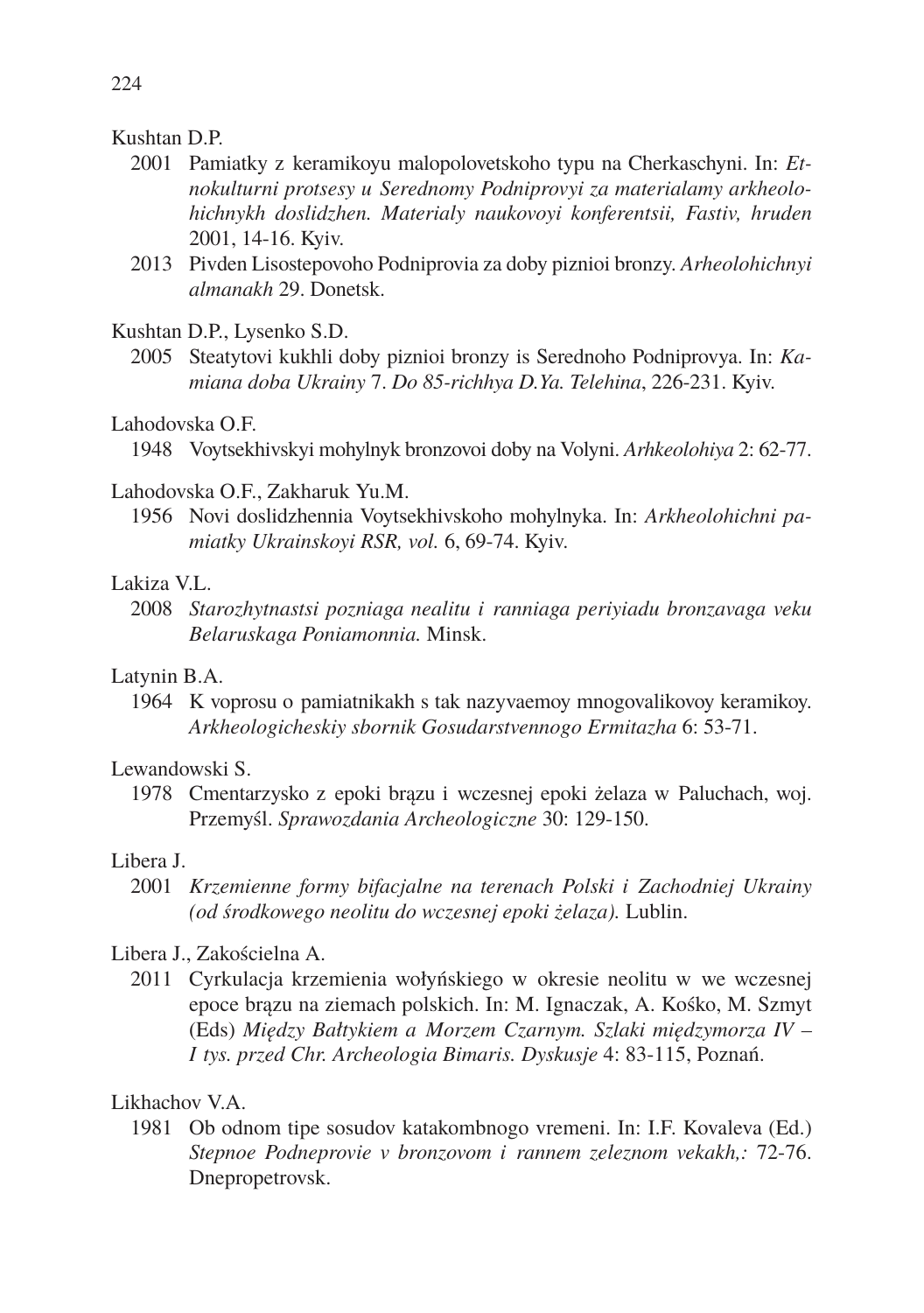## Lißner B.

2004 Zu den frühbronzezeitlichen Gruppen in Süddeutschland. In: *Beiträge Urund Frühgeschichtlichen Archäologie* 13: 1-20.

### Litvinova L.V.

2001 Naseleniye Srednego Podneprovia v epokhu pozdney bronzy (po materialam mogilnika Malopolovetskoe-3). In: *Etnokulturni protsesy u Serednomy Podniprovyi za materialamy arkheolohichnykh doslidzhen. Materialy naukovoyi konferentsii, Fastiv, hruden* 2001, 10-12. Kyiv.

### Lotman Ju.M.

1992 O semiosfere. In: *Izbrannye statyi v* 3 t., vol.1, 11-25. Tallinn.

### Lutteropp K.

2009 *Untersuchungen zu weiblichen und männlichen Bestattungen der Frühen Bronzezeit: Bestattungsgemeinschaften mit bipolar geschlechtsdifferenzierten Bestattungssitten und ihre Sozialstrukturen im Raum Niederösterreich (Inaugural-Dissertation zur Erlangung der Doktorwürde der Philosophischen Fakultät der Rheinischen Friedrich-Wilhelms-Universität).*  Bonn.

# Lysenko S.D.

- 1998 Rezultaty issledovania mogilnika Malopolovetskoe-3 na Kyivschine v 1993-1997 godakh. In: A.Kośko, J. Czebreszuk (Eds) *"Trzciniec": system kulturowy czy interkulturowy proces?, Archeologia Bimaris. Dyskusje* 1, 95-117. Poznań.
- 1998a K voprosu o pamiatnikakh s keramikoy malopolovetskogo tipa. In: *Problemy izucheniya katakombnoy kulturo-istoricheskoy obschnosti (KKIO) i kulturo-istoricheskoy obschnosti mnogovalikovoy keramiki (KIOMK),*  91-97. Zaporozhe.
- 1999 Kozarovychskyi mohylnyk doby piznoyi bronzy. *Vita Antiqua* 2: 73-79.
- 2006 Kubki maevskogo tipa iz Srednego Podneprovia. *In: Arkheologicheskoe izucheniye Tsentralnoy Rossii. Tezisy mezhdunarodnoy nauchnoy konferentsii, posviaschennoy 100-letiyu so dnia rozhdeniya V.P. Levkina*: 181- -183. Lipetsk.
- 2007 Dinamika razvitiya tshinetskogo kulturnogo kruga na granitse pravoberezhnoy lesostepi i Polesia. In: M. Gierlach, L. Bakalarska (Eds) *Wspólnota dziedzictwa archeologicznego ziem Ukrainy i Polski. Materiały z konferencji. Łańcut (*26- 28 X 2005 r.), 341-389. Warszawa.
- 2011 K voprosu o kulturno-khronologicheskoy i fuktsionalnoy prinadlezhnosti kostianykh "priazhek" v Srednem Podneprove. *Kratkie soobscheniya Instituta arkheologii* 225: 123-143.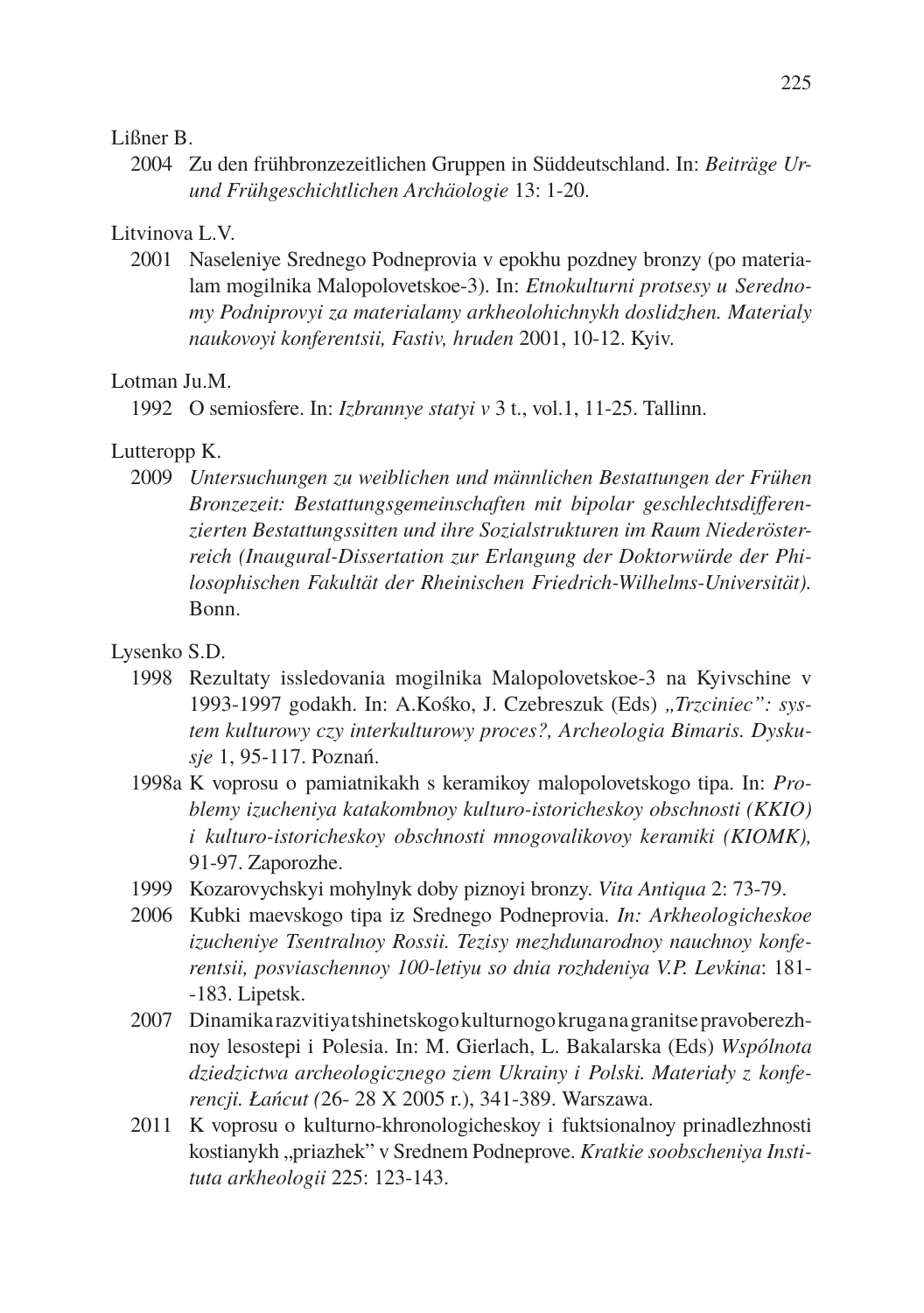- 2012 Pamiatniki epokhi bronzy rannego zheleznogo veka u s. Voloshkovo (po materialam issledovaniy 2009-2011 gg.). In: *Problemy doslidzhennia pamiatok arkheolohii Skhidnoi Ukrainy. Materialy III Luhanskoyi mizhnarodnoi historyko-arkheolohichnoi konferentsii, prysviachenoi pamiati S.N. Bratchenka,* 278-283. Kyiv.
- 2013 K voprosu o vozmozhnykh kontaktakh kievo-cherkasskoy grupy tshinetskogo kulturnogo kruga s Donetskim GMTs. In: Yu.M. Brovender (Ed.) *Problemy hirnychoi arkheolohii (Materialy IX mizhnarodnoho Kartamyskoho poliovoho arkheolohichnoho seminaru),* 86-96. Alchevsk.
- Lysenko S.D., Gaskevich D.L.
	- 1999 Pamiatniki s keramikoy malopolovetskogo tipa basseyna r. *Trubezh.* In: *Arkheolohichni vidkryttia v Ukraini* 1998-1999 rr., 113-115. Kyiv.
- Lysenko S.D., Kushtan D.P.
	- 1997 Pro vydilennia pamiatok z keramikoyu malopolovetskoho typu. In: *V Mizhnarodna arkheolohichna konferentsia studentiv ta molodykh vchenykh (kviten* 1997 r.), 109-112. Kyiv.
	- 2005 Steatitovye kruzhki epokhi pozdney bronzy iz Srednego Podneprovia. In*: Arkheomineralogiya i rannia istoria mineralogii (Materilay mezhdunarodnogo seminaria),* 51-54. Syktyvkar.
- Lysenko S.D., Kushtan D.P., Pankovskiy V.B., Fedko V.F.
	- 2011 Pamiatniki malopolovetskogo tipa v basseyne r. *Supoy.* In: *Drevnosti. Kharkovskiy istoryko-arkheologicheskiy yezhegodnik,* 228-241. Kharkov.
- Lysenko S.D., Lysenko S.S.
	- 2002 Issledovaniya na mogilnike Malopolovetskoe-3 v 2001 g. In: *Arkheolohichni vidkryttia v Ukraini* 2000-2001 pp., 168-177. Kiyv.
	- 2003 Issledovaniya na mogilnike Malopolovetskoe-3 v 2002 g. *In: Arkheolohichni vidkryttia v Ukraini* 2001-2002 pp., 168-179. Kyiv.
	- 2004 Issledovaniya na mogilnike Malopolovetskoe-3 v 2003 g. *In: Arkheolohichni vidkryttia v Ukraini* 2002-2003 pp., 198-210. Kyiv.
	- 2009 Ground Communications of the Eastern Area of the Trzciniec Culture Circle. In: A. Kośko, V. Klochko (Eds) *Routes between the Seas: Baltic – Boh – Bug – Pont from the 3rd to the Middle of the 1st Millennium BC. Baltic- -Pontic Studies* 14: 338-367. Poznań.
	- 2012 Voytsekhovskiy mogilnik v svete novykh issledovaniy. In: *Kultury stepnoy Evrazii i ikh vzaimodeystvie s drevnimi tsivilizatsiami. Materialy mezhdunarodnoy nauchnoy konferentsii, posviaschennoy 110-letiyu so dnia rozhdeniya vydayuschegosia rossiyskogo arkheologa Mikhaila Petrovicha Griaznova,* vol.2, 90-95. Sankt Petersburg.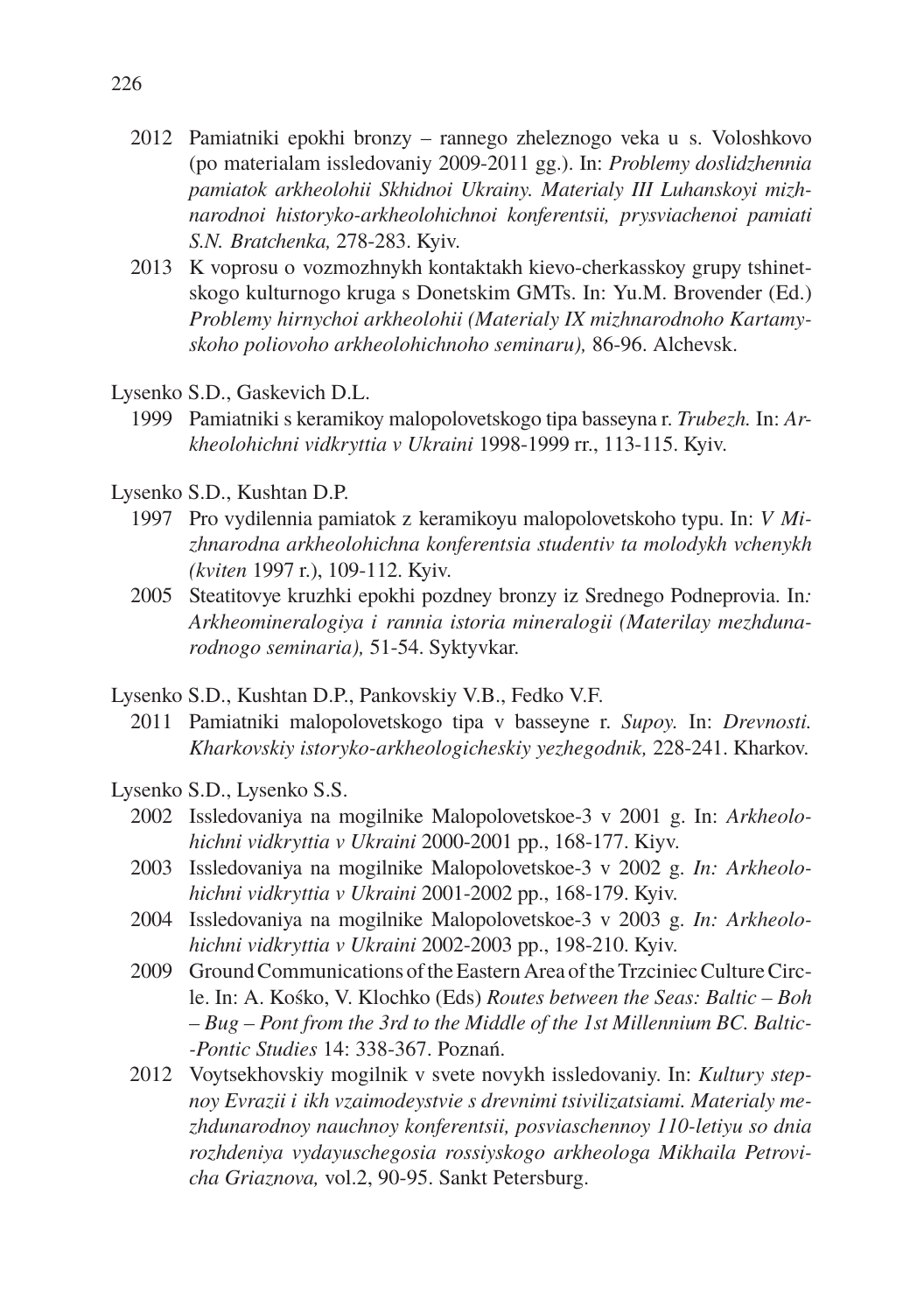2013 Novye issledovaniya Voytsekhivskogo mogilnika. In: *Tsivilizatsionnye tsentry i pervobytnaya periferiya v epokhu rannego metalla: modeli vzaimodeystviya. Tezisy dokladov kruglogo stola, posviaschennogo pamiati N.Ya. Merperta,* 24-25. Moskva.

Lysenko S.D., Pankovskiy V.B., Kushtan D.P., Fedko V.F.

- 2011 Pamiatniki rubezha sredney-pozdney bronzy u s. Bespalche na Supoe. *Donetskiy arkheolohichnyi zbirnyk* 15: 133-147.
- Lysenko S.D., Skiba A.V.
	- 1998 Pamiatniki s keramikoy malopolovetskogo tipa na Supoe In: *Arkheolohichni vidkryttia v Ukraini* 1997-1998 pp.*,* 106-109. Kyiv.
- Lysenko S.S.
	- 2006 *Prykrasy naselennia Ukrainy doby piznioi bronzy. Avtoreferat na zdobuttia stupenia kandydata istorychnykh nauk*. Kyiv.

Lytvynenko R.O. = Litvinenko R.A.

- 2001 Kultura Babyno (mnogovalikovoy keramiki) i ee mesto v sisteme bronzovogo veka yuga Vostochnoy Evropy. In: *Bronzovyi vek Vostochnoy Evropy: kharakteristika kultur, khronologia i periodizatsia,* 161-169. Samara.
- 2006 Opyt vyiavlenia prostranstvenno-semanticheskikh struktur v pogrebalnom obriade kultury Babyno. *Strukturno-semioticheskie issledovania v arkheologii* 3: 215-236.
- 2006a Dnepro-donskaya babinskaya kultura (istochniki, areal, pogrebalnyi obriad). *Materialy ta doslidzhennia z arkheolohii Skhidnoyi Ukrainy* 5: 157-187.
- 2007 Obstavyny i chynnyky babynskoi kulturogenezy. *Visnyk Donetskoho universytetu. (Seriya B: Humanitarni nauky)* 1-2: 109-116.
- 2008 Pamiatky typu Babyne III: vid kultury do kulturnoho kola. *Novi storinki istoriyi Donbasu* 15/16: 342-354.
- 2008a Do otsinky peryferiynykh grup Babyne polisko-lisostepovoi Naddniprianschyny. *Visnik Donetskogo universitetu (Seriya B: Humanitarni nauky)* 2: 180-190.
- 2009 Geneza, rozvytok ta istorychna dolia kulturnoho kola Babyne. *Materialy ta doslidzhennia z arkheolohii Skhidnoyi Ukrainy* 9: 44-90.
- 2009a *Kulturne kolo Babyne (za materialamy pokhovalnykh pamiatok). Avtoreferat na zdobuttia stupenia doktora istorychnykh nauk.* Kyiv.
- 2011 Babynska kultura na perekhresti Kavkazskoho i Karpatsko-Dunayskoho impulsiv kulturogenezy. In: *Materialy naukovoi konferentsii profesorsko- -vykladatskoho skladu, naukovykh spivrobitnykiv i aspirantiv DNU za pidsumkamy naukovo-doslidnoyi roboty za period 2009-2010 rr.,* 249- -250. Donetsk.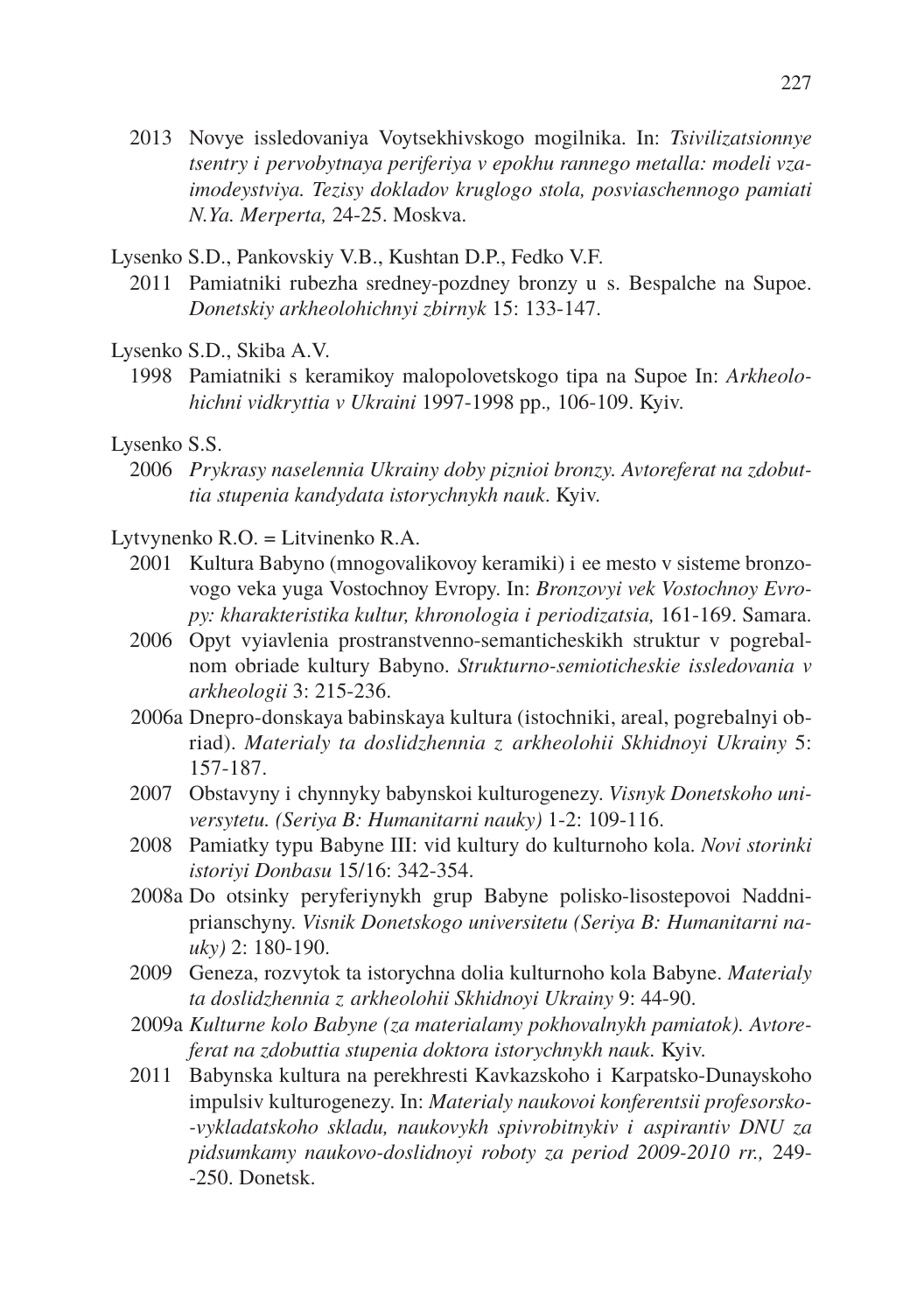- 2011a Kulturne kolo Babyno: dosvid kulturohenetychnykh doslidzhen v arkheolohii. *Istorychni ta politolohichni doslidzhennia* 1-2 (47-48): 169-178.
- 2011b Kulturnyi krug Babyno: nazvaniye, taksonomiya, struktura. *Kratkie soobshcheniya Instituta Arkheologii* 225: 108-122.
- 2011c Obriad vtorynnoho pokhovannia v kulturach babynskoho kola. *Donetskyi arkheolohichnyi zbirnyk* 15: 7-35.
- 2012 Kavkaz i Nadchornomoria: linii synkhronizatsii dlia finalu serednioi bronzy. *Hileya* 61 (6): 104-108.

Łęczycki S.

2004 Kietrz, Bytyń, Szczecin-Śmierdnica. Einige Anmerkungen zur Kulturzugehörigkeit des Hortfundes von Bytyń*. Sprawozdania Archeologiczne* 56: 33-59.

Łysenko S.D. Szmyt M.

2011 Środkowe Naddnieprze jako graniczny areał osadnictwa ludności kultury amfor kulistych. In: Ignaczak M., Kośko A., Szmyt M. (Eds) *Między Bałtykiem a Morzem Czarnym. Szlaki międzymorza IV – I tys. przed Chr. Archeologia Bimaris. Dyskusje* 4: 239-246. Poznań.

## Machnik J.

- 1958 Z badań nad wczesną epoką brązu na Ukrainie. *Sprawozdania Oddziału PAN w Krakowie* 3: 92-96.
- 1960 Zabytki z kurhanów kultury ceramiki sznurowej w Wiktorowie (USSR). *Materiały archeologiczne* 2: 69-72.
- 1961 Problem osad kultury ceramiki sznurowej w dorzeczu górnego Sanu i Dniestru. *Acta Archaeologica Carpathica* 3: 209-218.
- 1972 Die Mierzanowice-Košťany-Kultur und das Karpatenbecken. *Slovenská archeológia* 20: 177-188.
- 1967 Stosunki kulturowe na przełomie neoliti i epoki brazu w Malopolsce (na tle przemian w Europie środkowej). *Materialy do prahistorii ziem polskich III. Warszawa.*
- 1977 *Frühbronzezeit Polens (Ubersicht über die Kulturen und Kultugruppen).*  Wrocław-Warszawa-Kraków-Gdańsk.
- 1978 Wczesna epoka brązu. In: J. Machnik, B. Gediga, J. Miśkiewicz, W. Hensel (Eds) *Prahistoria ziem Polskich, vol.* 3, 1-212. Wrocław.
- 1979 Ze studiów nad kulturą ceramiki sznurowej w dorzeczu górnego Dniestru. *Acta Archaeologica Carpathica* 19: 50-71.
- 1982 Uwagi o wyrobach metalowych z początków epoki brązu w południowo- -wschodniej Polsce. *Pamiętnik Muzeum Miedzi* 1: 79-100.
- 1987 *Kultury z przełomu eneolitu i epoki brązu w strefie karpackiej.* Wrocław.
- 1991 *The Earliest Bronze Age in the Carpathian Basin.* Bradford.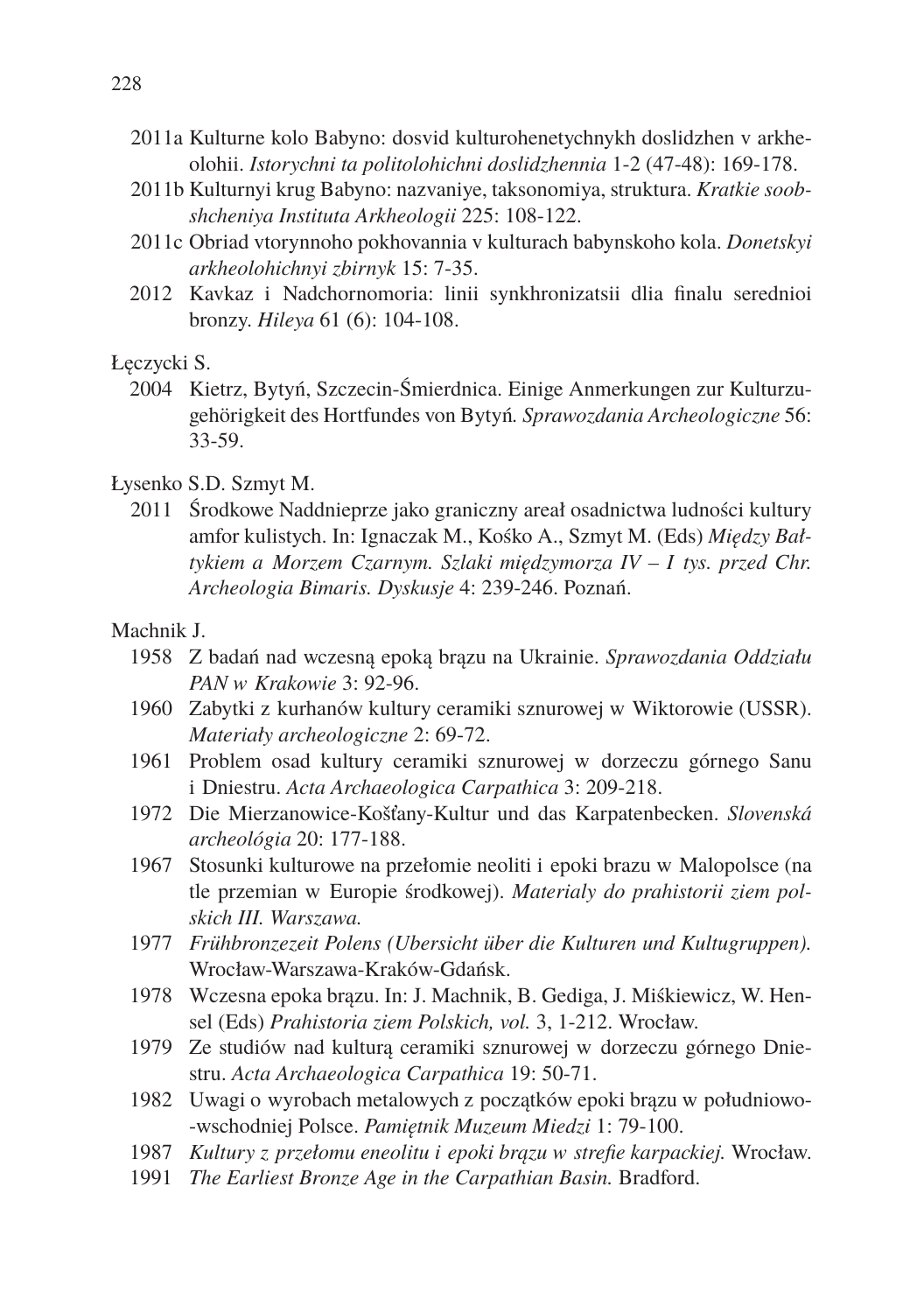- 1999 *Radiocarbon chronology of the Corded Ware culture on Grzęda Sokolska.*  A middle Dnieper traits perspectives. In: A. Kośko (Ed.) The Foundations of Radiocarbon Chronology of Cultures between the Vistula and Dnieper: *3150-1850 BC. Baltic-Pontic Studies* 7: 221-250.
- 2009 Short and long-distance pastoral journeys along ancient upland routes in Europe in the 3rd Millenium BC. In: A. Kośko, V. Klochko (Ed.) *Routes between the Seas: Baltic-Bug-Boh-Pont from the 3rd to the Middle of the 1st Millennium BC. Baltic-Pontic Studies* 14: 214-222.

Machnik J., Bagińska J., Koman W.

2009 *Neolityczne kurhany na Grzedzie Sokalskiej w świetle badań archeologicznych w latach 1988 – 2006.* Kraków.

Machnik J., Gediga B., Miśkiewicz J., Hensel W. 1978 *Prahistoria ziem polskich vol.* 3. Wrocław-Warszawa-Kraków-Gdańsk.

Makarowicz P.

- 1999 The Problem of Reception of Otomani Culture Patterns on the Polish Lowlands. In: J. Gancarski (Ed.) *Kultura Otomani-Füzesabony – rozwój, chronologia, gospodarka,* 231-247. Krosno.
- 2003 The Construction of Social Structure: Bell Beakers and Trzciniec Complex in North-Eastern Part of Central Europe. *Przegląd Archeologiczny*  51: 123-158.
- 2008 Elitarne pochówki z kurhanu komarowskiego w Ivanju na Wołyniu zarys możliwości interpretacyjnych. In: J. Bednarczyk, J. Czebreszuk, P. Makarowicz, M. Szmyt (Eds) *Na pograniczu światów. Studia z pradziejów międzymorza bałtycko-pontyjskiego ofiarowane Profesorowi Aleksandrowi Kośko w 60. rocznicę urodzin*, 333-352. Poznań.
- 2009 Baltic-Pontic Inter Regional Routes at the Start of the Bronze Age. In: A. Kośko, V.I. Klochko (Eds) *Routes between the Seas: Baltic-Bug-Boh- -Pont from the 3rd to the Middle of the 1st Millennium BC, Baltic-Pontic Studies* 14: 301-336.
- 2010 *Trzciniecki krąg kulturowy wspólnota pogranicza Wschodu i Zachodu Europy.* Poznań.
- 2012 Zwischen baltischem Bernstein und transylvanischem Gold. Der Trzciniec- -Kulturkreis – nordöstlicher Partner der Otomani/Füzesabony-Kultur, In: M. Jaeger, J. Czebreszuk, K.P. Fischl (Eds) *Enclosed Space – Open Society. Contact and Exchange in the Context of Bronze Age Fortified Settlements in Central Europe. StudienzurArchäologie in Ostmitteleuropa/Studia nad Pradziejami Europy Środkowej 10*. Poznań–Bonn 2012, 179-216.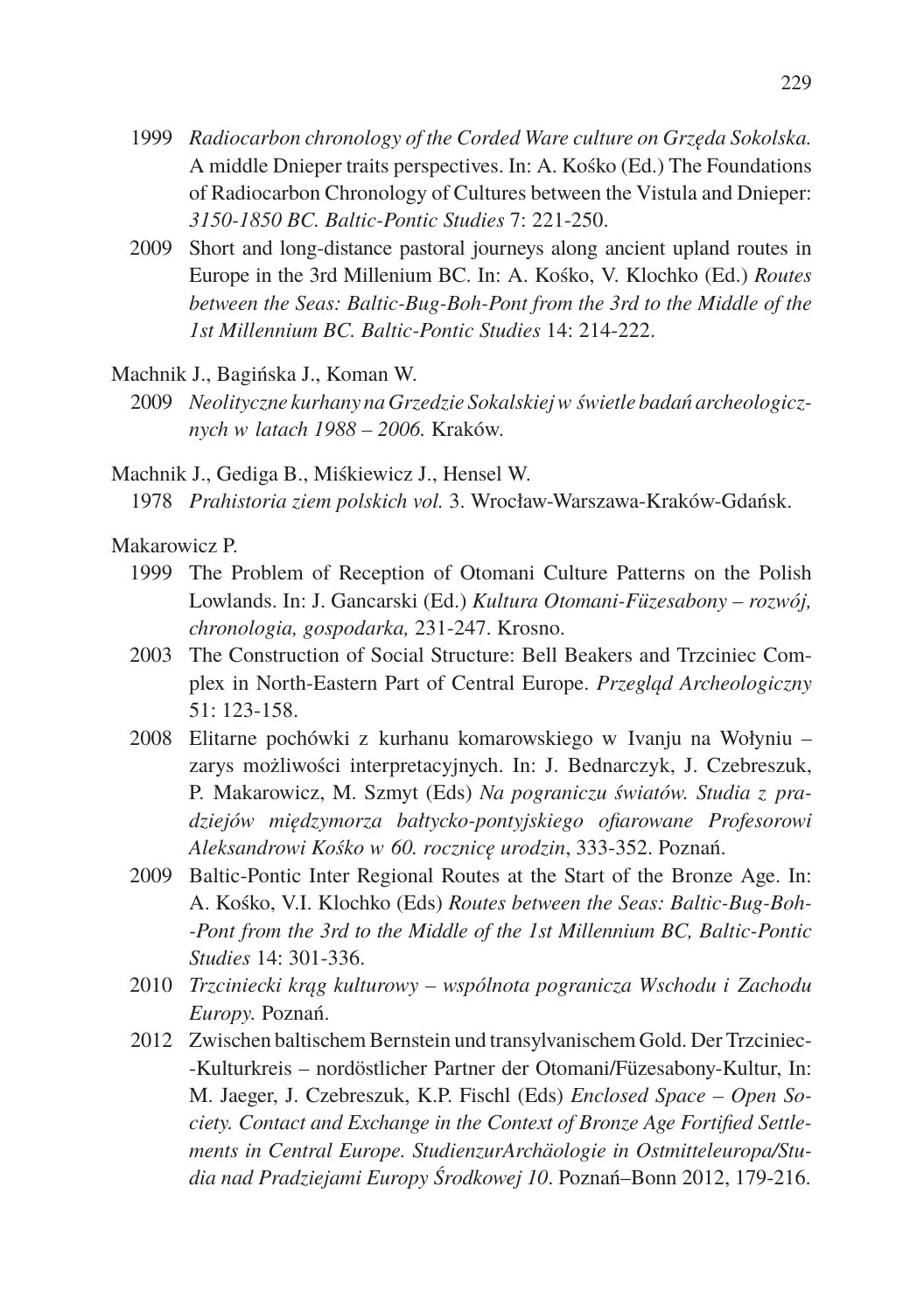- Makarowicz P., Gorbacz-Klempka A.
	- 2014 Osada metalurgów w Szczepidle nad środkową Wartą. Z badań nad wytwórczością z brązu w II tys. BC. *Fontes Praehistorici Posnanienses* 50 (in print).
- Makarowicz P., Lysenko S., Kočkin I.
	- 2013 Wyniki badań cmentarzyska kultury komarowskiej w Bukivnej nad górnym Dniestrem w 2010 roku. *Materiały Archeologiczne* 29: 101-120.

Manzura I.V., Klochko E.O, Savva E.N.

1992 *Kamenskie kurgany.* Kishiniev.

- Markus I., Okhrimenko H.
	- 2010 *Ozbroyennia ta znariaddia pratsi naselennia Zakhidnoi Volyni IV II tys. do R.Ch.* Lutsk.

Marková K.

- 1998 Kultúrny wýwin v závere staršej doby bronzowej na juhu stredného Slovenska a možnosti kultúrnych wzt'ahov s južnym Pol'skom. In: A. Kośko, J. Czebreszuk (Eds) "*Trzciniec" – system kulturowy czy interkulturowy proces?,* 253-258. Poznań.
- 2003 Austauschentwiklungin Karpatenbecken im Lichte der Bernstainfunde (vorläufige Anmerkungen). In: C. Kacsó (Ed.) *Bronzezeitliche Kulturerscheinungen im Karpatischen raum. Ehrensumposium für Alexandru Vulpe zum* 7*0. Geburtstag. Baia Mare 10.-13. Oktober 2001.*, 339-352. Baia Mare.

Martirosian A.A.

1964 *Armeniya v epokhu bronzy i rannego zheleza.* Erevan.

- Marzatico F., Tecchiati U.
	- 2001 The Bronze Age in Trentino and Alto Adige/SüdTirol. *Preistoria Alpina*  34: 27-60.

### Matthias W.

- 1969 Die Schnurkeramik im westlichen Mitteldeutchland. In: H. Behrens, F. Schlette (Eds) *Die neolithiscen Becherkulturen im Gebiet der DDR und ihre europäischen Beziehungen, Veröffentlichungen des Landesmuseums für Vorgeschichte in Halle* 24, 9-29. Berlin.
- 1982 Kataloge zur mitteldeutschen Schnurkeramik. *T*eil V. Mittleres Saalegebiet. In: *Veröffentlichungen des Landesmuseums für Vorgeschichte in Halle* 35. Berlin.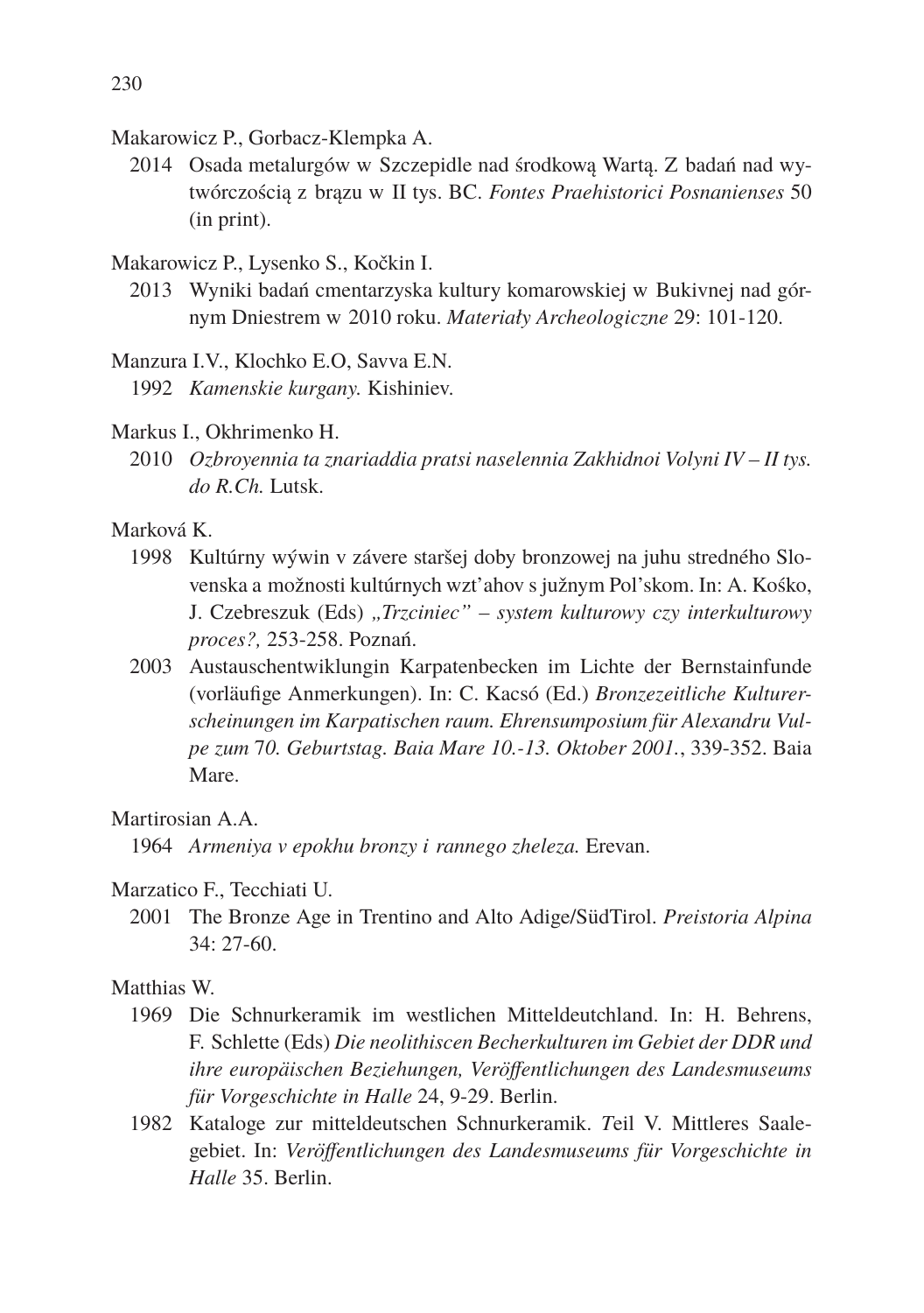### Matuschik I.

1996 Brillen- und Hakenspiralen der frühen Metallzeit Europas. *Germania* 74  $(1): 1-43.$ 

# Melis E.

2013 Data on Early Bronze Age apparel on the basis of a cremation grave excavated at Ménfőcsanak-Széles-Földek. *Hungarian archaeology, autumn 2013: http://www.hungarianarchaeology.hu/wp-content/uploads/2013/10/eng\_Melis\_13O.pdf* 

### Melnik V.I.

2012 Problemy urovney obshchnosti katakombnogo kulturnogo kruga. *Kratkie soobscheniya Instituta arkheologii* 225: 10-15.

#### Melnikovskaya O.N.

1967 *Plemena Yuzhnoy Belorussii v rannem zheleznom veke.* Moskva.

#### Melnyk O.O., Balabanov S.V.

2007 *Istorichna entsyklopediya Kryvorizhzhia, vol.1.* Kryvyi Rih.

#### Melnyk O., Steblina I.

2012 *Kurhany Kryvorizhzhia.* Kryvyi Rih.

#### Merpert N.Ya.

- 1974 *Drevneishie skotovody Volgo-Uralskogo mezhdurechia.* Moskva.
- 1982 Eneolit yuga SSSR i evraziiskie stepi. In: V.M. Masson, N.Ya Merpert (Eds) *Eneolit SSSR. Arkheologia SSSR:* 321-331. Moskva.

## Motzoi-Chicideanu I.

1995 Fremdgüter im Monteoru-Kulturraum. In: B. Hänsel (Ed.) *Handel, Tausch und Verkehr im bronze- und früheisenzeitlichen Südosteuropa; Prähistorische Archäologie in Südosteuropa* vol. 11, 219-242. München – Berlin.

### Movsha T.G.

1957 Mednye ukrasheniya iz Kyiva. *Kratkie Soobschenia Instituta Istorii Materialnoi Kultury* 70: 96-99.

#### Munchayev R.M.

1975 *Kavkaz na zare bronzovogo veka.* Moskva.

### Műller J. , Czebreszuk J.,Kneisel J. (Eds)

2010 *Bruszczewo II. Ausgrabungen Und Forschungen in einer prähistorischen Siedlungskammer Groβpolens. Studien zur Archäologie in Ostmitteleuropa 6.1-6.2.* Bonn.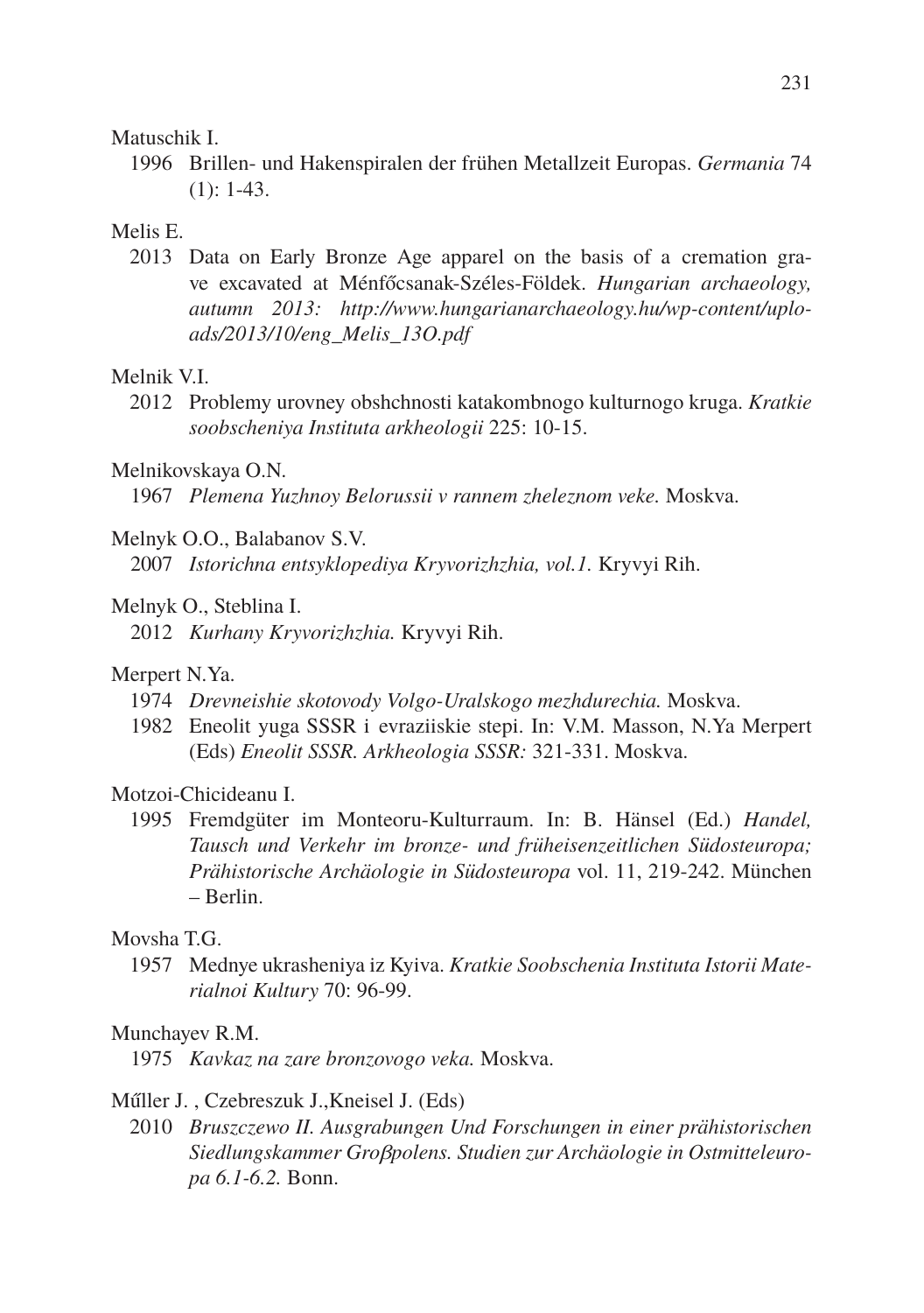# Müller-Karpe H.

1974 *Handbuch der Vorgeschichte, vol.* 3. München.

# Munteanu R.

2010 Începutul bronzului mijlociu în depresiunile marginale ale Carpaţilor Orientali. *Bibliotheca Memoriae Antiquitatis* 24. Piatra-Neamţ.

# Muzolf P.

2012 Osadnictwo kultury trzcinieckiej. In: B. Muzolf (Ed.) *Lutomiersk–Koziówki, stanowisko 3a-c, pow. pabianicki, woj. lódzkie. Wielokulturowy zespół osadniczy od schyłkowego paleolitu po okres nowożytn*y, 58-113. Biblioteka Muzeum Archeologicznego i Etnograficznego w Łodzi, Nr 39. Łódź.

# Mymokhod R.A.

- 2010 Radiouglerodnaya khronologiya bloka postkatakombnykh kulturnykh obrazovaniy. In: *Materialy ta doslidzhennia z arkheolohiyi Skhidnoi Ukrainy* 10: 32-55. Luhansk.
- 2011 Radiouglerodnaya khronologia bloka postkatakombnykh kulturnykh obrazovaniy. In: *Kratkie soobschenia Instituta Arkheologii* 225: 28-53.
- 2013 Postkatakombnyi period v Nizhnem Povolzhie i Volgo-Donskom mezhdurehie: soderzhanie i definitsii. *Arkheologiya vostochnoyevropeiskoi stepi* 10: 167-179.

# Nagy M.

2013 Der Südlichste Fundort der Gáta Wieselburg Kultur in Zsennye – Kavicsbánya/Schottergrube, Komitat Vas, Westungarn. *Savaria* 36: 75-143.

# Nechytailo A.L.

1991 *Sviazi naseleniya Stepnoy Ukrainy i Severnogo Kavkaza v epokhu bronzy.*  Kyiv.

# Neugebauer C., Neugebauer J.-W.

1997 Das frühbronzezeitliche Gräberfeld Franzhausen I. In: *Fundberichte aus Österreich. Materialhefte* 5, 1-1400.

# Niculică B.

2004-2005 Considérations sur la période moyenne de l'âge du bronze dans le plateau de Suceava. Le complexe culturel Komarów – Costişa – Biały Potik*. Studia Antiqua et Archaeologica* 10-11: 61-68.

Niedźwiedź J., Taras H.

2006 Schyłek kultury trzcinieckiej i początki kultury łużyckiej we wschodniej Lubelszczyźnie. In: H. Taras (Ed.) *Zmierzch kompleksu trzciniecko-ko-*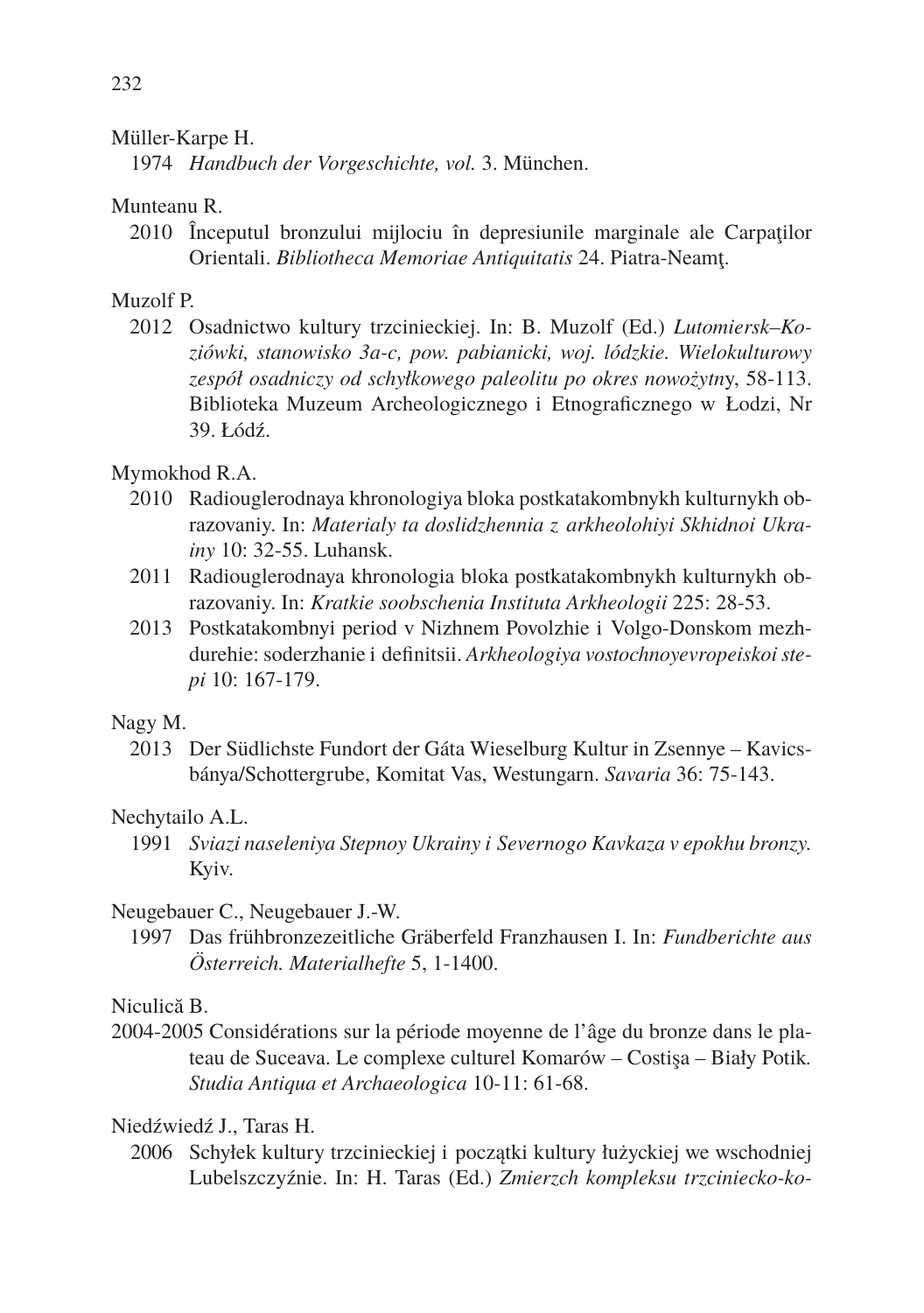*marowskiego. Kształtowanie się nowej rzeczywistości kulturowej w środkowej i młodszej epoce brązu,* 91-109. Lublin.

# Nikitenko I.S.

2011 Do pytania pro vydilennia kamnedobuvnoi hirnychoi provintsii doby bronzy u zoni rozpovsiudzhennia tsentralnykh ta skhidnykh blokiv Ukrainskoho schyta. In: *Problemy hirnychoi arkheolohii (Materialy VIII mizhnarodnoho Kartamyskoho polovoho seminaru),* 80-88. Alchevsk.

# Nikitenko N.N.

1977 O datirovke balkinskogo rala. In: V.D. Baran (Ed.) *Novye issledovaniya arkheologicheskikh pamiatnikov na Ukraine,* 44-47. Kyiv.

# Nikitin V.I.

1989 Matveevka 1 – poselenie katakombnoy kultury na Yuzhnom Buge. *Sovetskaya Arkheologiya* 2: 136-150.

# Nikolova A.V.

- 1992 *Hronologicheskaya klassifikaciya pamyatnikov yamnoj kultury stepnoj zony Ukrainy: Avtoreferat disertacii na zdobuttia naukovogo stupenju kandidata istorichnih nauk.* Kyiv.
- 2006 K voprosu o kulturnoy atributsii pogrebeniy ranney bronzy s ostatkami transportnykh sredstv v Severnom Prichernomorie. *Arheologicheskie pamiatniki Vostochny Evropy* 12: 79-86.

# Nikolova A.V., Mamchych T.I.

1997 Do metodyky klasyfikatsiyi posudu yamnoyi kultury. *Arkheolohiya* 3: 101-115.

# Nosek S.

1947 Zagadnienie Prasłowiańszczyzny w świetle prehistorii. *Światowit* 19: 1-177.

# Okhrimenko G.V.

2012 Zakhidna Volyn-Pripontida: etnokulturni kontakty. In: *Pratsi Naukovo- -doslidnoho Institutu pamiatkoohoronnikh doslidzhen vol.* 7, 258-262. Kyiv.

# Ondrãček J., Šebela L.

1985 Pohřebištĕ nitranskėskupiny v Holešovĕ (catalog nálezú). In: *Studie Muzea Kromĕřižska:* 2-130. Kromĕřiž.

# Ostojuhevo

1994 *Ostojиħеvо nekropola bronzanog doba.* Belgrad.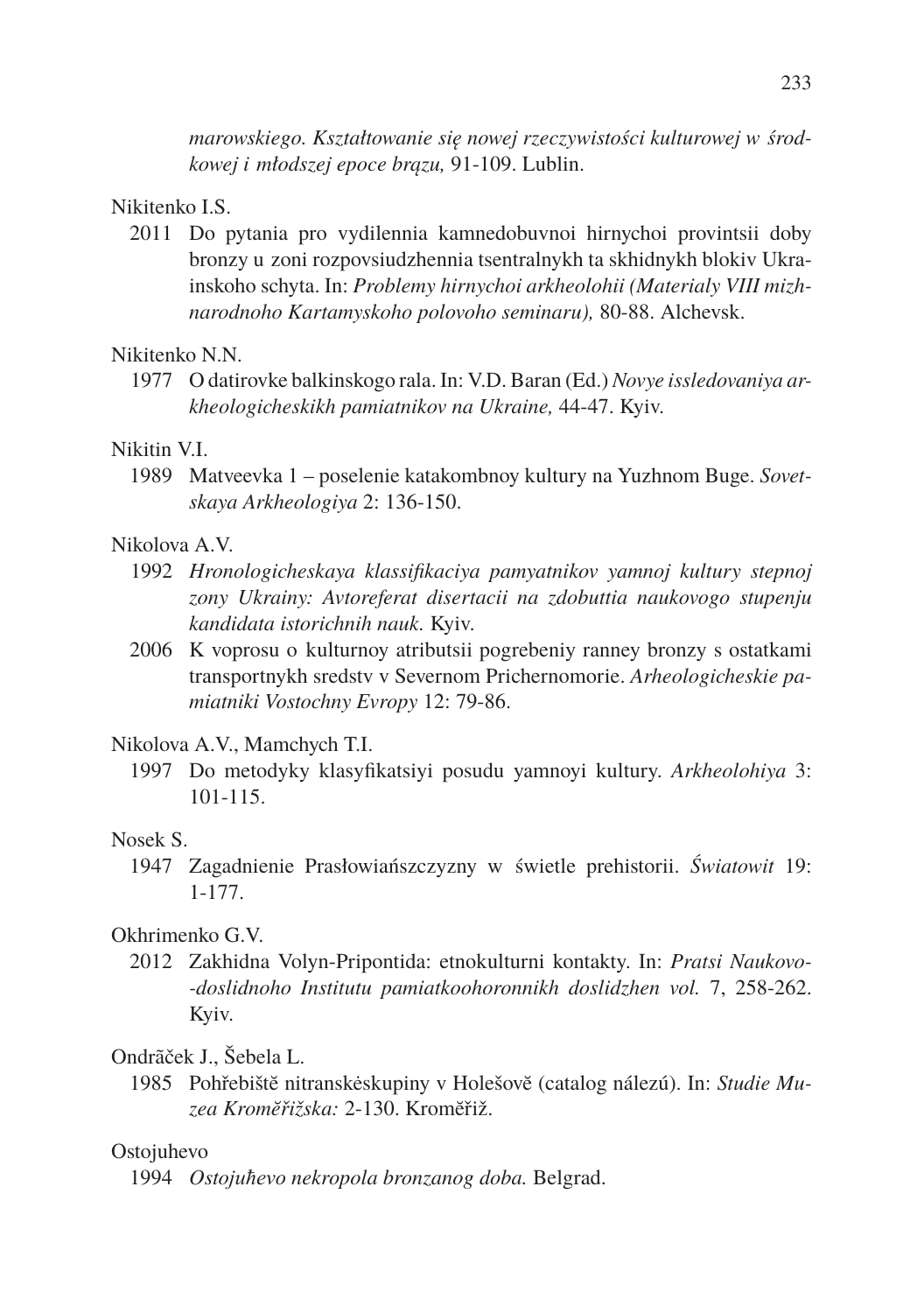# Otroschenko V.V.

- 2001 *Problemy periodyzatsii kultur serednioi ta piznioi bronzy Skhidnoi Evropy (kulturo-stratyhrafichni zistavlennia).* Kyiv.
- 2005 Epokha eneolitu bronzy. In: L.L. Zalizniak (Ed.) *Arkheolohiya Ukrainy,*  105-202. Kyiv.
- 2011 Problemy vyvchennia pamiatok Babynskoyi spilnoty Serednioyi Naddniprianschyny. *Pereyaslivka. Naukovi zapyski* 5 (7): 159-162.

Otroschenko V.V., Pustovalov S.Z.

1991 Obriad modelirowania litsa po cherepu u plemen katakombnoy obschnosti. In: *Dukhovnaya kultura drevnikh obshchestv na territorii Ukrainy,*  59-84. Kyiv.

### Palahuta I.V.

1996 Kulturna nalezhnist pamiatok serednioi ta piznioi bronzy Cherkaskoho Livoberezhzhia. *Arkheolohiya* 1: 61-69.

### Pankovskyi V.B.

- 2005 Do problemy kistianoi industrii tshynetskoho kulturnoho kola (Malopolovetske-3).In: *Problemy arkheolohii Serednioho Podniprovia: Do 15-richchia zasnuvannia Fastivskoho derzhavnoho kraeznavchoho muzeyu*, 120-142. Kyiv – Fastiv.
- 2010 Novye dannye o kostianoy industrii tshinetskogo kulturnogo kruga. In: *Arkheolohichni pamiatky Fastivschyny. Materialy ta doslidzhennia: Do 75-richchya N.M. Kravchenko. Pres-muzey* 26-27: 42-50. Fastiv.

# Parker Pearson M.

1999 *The Archaeology of Dead and Burial.* Sutton.

# Perini R.

1971 I depositi preistorici di Romagnano-Loc (Trento). *Preistoria Alpina* 7: 7-106.

# Petrenko V.G.

2010 Kurgan epokhi paleometalla na poberezhie Khadzhibeiskogo limana. *Materialy po arkheologii Severnogo Prichernomoria* 11: 303-368.

# Petrun V<sub>F</sub>

1967 Petrografiya i nekotorye problemy materiala kamennykh liteynykh form epokhi bronzy Severnogo Prichernomoria. In: *Pamiatniki epokhi bronzy yuga Evropeyskoy chasti SSSR,* 185-194. Kyiv.

# Pobol L.D.

1964 *Otchet ob arkheologicheskikh issledovaniakh na territorii BSSR v 1964 godu* (held in the archives of II NANB, nr. 238).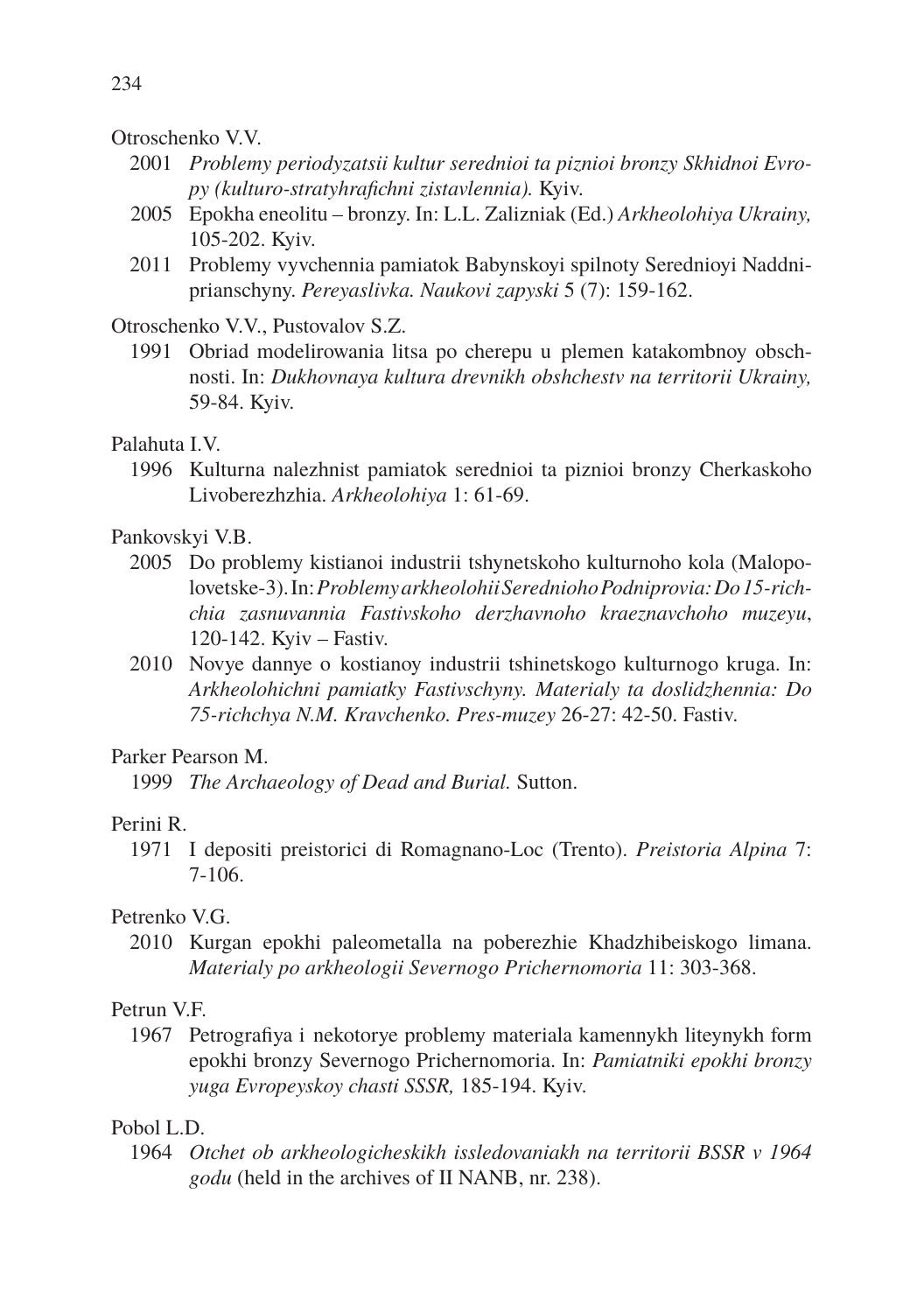1966 Pogrebenie epokhi bronzy bliz d. Borisovschina Mogiliovskoy obl. *Sovetskaya Arkheologiya* 2: 294-297.

#### Popova T.B.

1955 Plemena katakombnoy kultury. *Trudy Gosudarstvennogo istoricheskogo muzeya* 24. Moskva.

#### Popovich S.

2008 Issledovaniya kurgana u s. *Orxej. Revista Archaeologica. Serie nouǎ.* IV  $(1): 93-99.$ 

### Priakhin A.D.

1996 *Mosolovskoe poselenie metallurgov-liteyschikov epokhi pozdney bronzy: Kniga vtoraya.* Voronezh.

### Priakhin A.D., Savrasov A.S.

1989 Glinianye liteynye formy s Mosolovskogo poseleniya metallurgov-liteyschikov. In: A.D. Priakhin (Ed.) *Poseleniya srubnoy obschnosti,* 39-80. Voronezh.

# Przybyła M.S.

2009 *Intercultural contacts in the Western Carpathian area at the turn of the 2nd and 1st millenia BC.* Warszawa.

#### Przybyła M.S., Skoneczna M.

2012 The fortified settlement from the Early and Middle Bronze Age at Maszkowice, Nowy Sącz District (Western Carpathians). In: *Preliminary results of studies conducted in the years* 2009–2012. *Recherches Archéologiques* 3: 5-66.

### Pustovalov S.Z.

- 1994 Economy and Social organization of Northern Pontic Steppe-Forest-Steppe Pastoral Populations: 2750 – 2000 BC (Catacomb Culture)*.* In: A.Kośko (Ed.) *Nomadism and Pastoralism in the Circle of Baltic-Pontic Early Agrarian Cultures: 5000-1650 BC. Baltic-Pontic Studies* 2: 86-134.
- 1995 Ob obschestvennom polozhenii masterov-remeslennikov v epokhu sredney bronzy. In: *Khoziaystvo drevnego naseleniya,* 211-221. Kyiv.
- 1997 Rekonstruktsiya chyslenosti katakombnogo naselennia za kurhannymy pamiatkami Pivnichnoho Prychornomoria. *Arkheolohiya* 3:40-49.
- 1998 K voprosu o yamno-katakombnoy epokhe. In: *Problemy arkheologii Yugo-Vostochnoy Evropy,* 63-64. Rostov-na-Donu.
- 1999 Ingulskaya katakombnaya kultura i kriterii vydeleniya arkheologicheskikh kultur. In: *Etnichna Istoriya ta kultura naselenniya Stepu ta Lisostepu Evrazii (vid kamianoho viku po ranne serednovichchia: Materialy mizhnarodnoi arkheolohichnoi konferentsii,* 73-75. Dnipropetrovsk.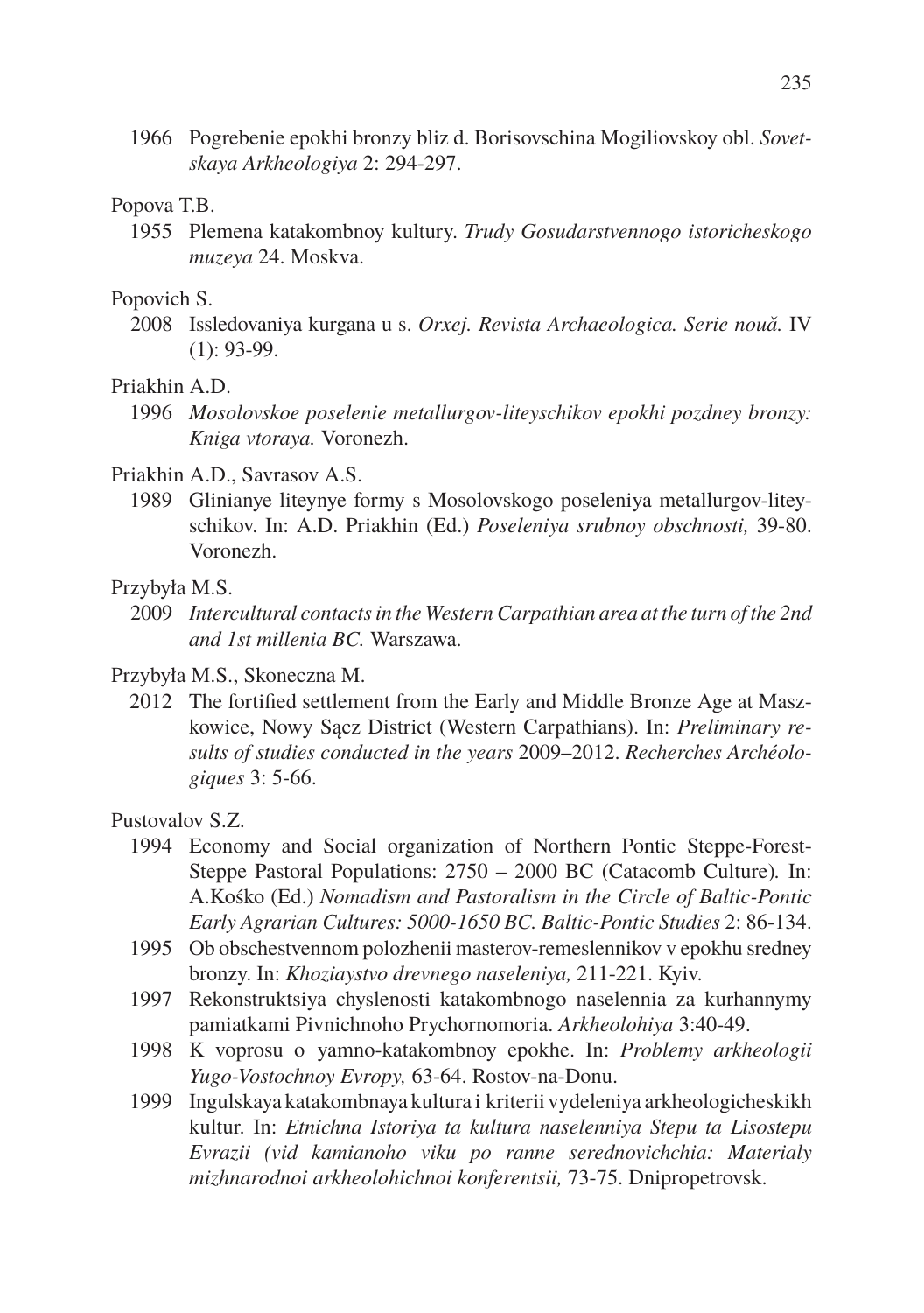2005 *Sotsialnyi lad katakombnoho suspilstva Pivnichnoho Prychornomoria.*  Kyiv.

# Rachwaniec A.

1985 Materiały archeologiczne ze starszego okresu epoki brazu oraz kultury łużyckiej z rejonu Kopca Wandy w Nowej Hucie-Mogile. *Materiały Archeologiczne Nowej Huty* 9: 89-191.

Rasovskiy D.A.

1993 Pechenegi, torki i berendei na Rusi i v Ugrii. In: *Sbornik statei po arkheologii i vizantinovedeniyu* 6: 82-142. Praga.

# Rassamakin Y.Y.

- 1994 The Main Directions of the Development of Early Pastoral Societies of the Northern Pontic Zone: 4500 – 2450 BC (Pre-Yamnaya Cultures and Yamnaya Culture). In: A.Kośko (Ed.) *Nomadism and Pastoralism in the Circle of Baltic-Pontic Early Agrarian Cultures: 5000-1650 BC. Baltic-Pontic Studies* 2: 29-70.
- 1999 The Eneolithic of the Black Sea Steppe: Dynamics of Cultural and Economic Development 4500-2300 BC. In: M.Levine, Y. Rassakmakin, N. Kislenko , N. Tatarintseva (Eds) *Late Prehistoric Exploitation of the Eurasian Steppe,* 59-182. Cambridge.

## Razumov S.M.

- 2010 *Kremiani vyroby naselennia Nadchornomoria doby rannioi ta serednioi bronzy (za materialamy pokhovan): Avtoreferat disertatsiyi na zdobuttia naukovoho stupenia kandydata Istorichnykh nauk.* Kyiv.
- 2011 *Flint Artefacts of Northern Pontic Populations of the Early and Middle Bronze Age: 3200-1600 BC, Baltic-Pontic Studies 16*

Razumov S.M., Kośko A., Karnaukh Ye.H.

2011 Roboty spilnoi Ukraino-Polskoi Yampilskoi arkheolohichnoi ekspedytsii. In: *Arkheolohichni doslidzhennia v Ukraini v 2010 r.*, 286. Kyiv-Poltava.

Razumov S.N., Lysenko S.D., Kośko A.

2012 Babinskoe pogrebeniye s chashey u s. Porogi na Dnestre. In: O.I. Hurzhiy *et al.* (Eds) *Arkasivski chytannia: materialy II Mizhnarodnoi naukowo- -praktychnoi konferentsii,* 84-87. Mykolaiv.

# Rogozińska R.

1959 Cmentarzysko kultury komarowskiej w Bukównie. *Materiały Archeologiczne* 1: 97-114.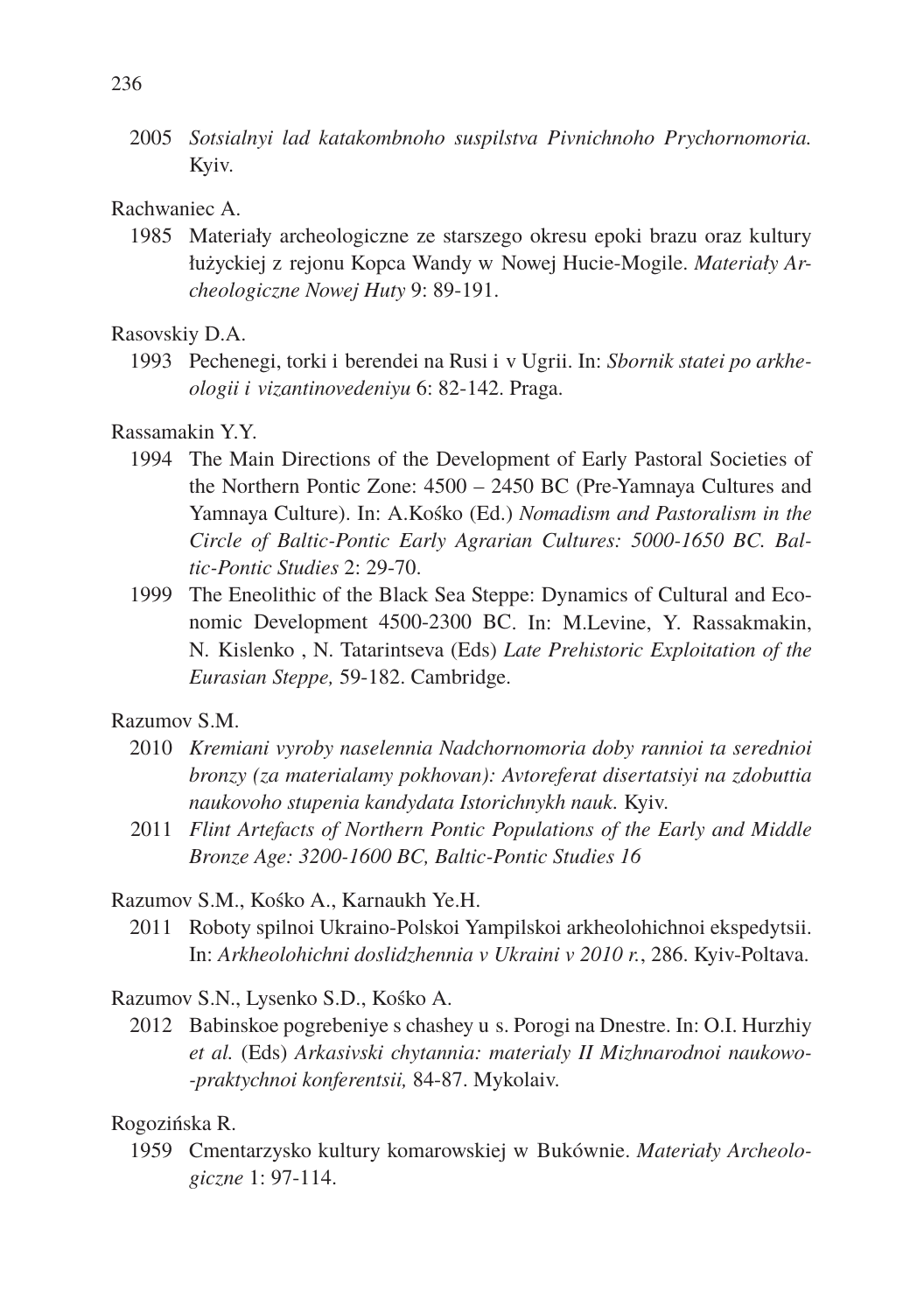#### Romaniszyn J.

2013 *Obrzędowość pogrzebowa społeczności kultury komarowskiej w dorzeczu górnego Dniestru i Seretu (manuscript of PhD dissertation, Institute of Prehistory AMU in Poznań).* Poznań.

# Róska M.

1957 A fajszi típusú rézbalták. *Folia Archaeologica* 8: 43-46.

#### Ruckdeschel W.

1978 Die Frühbronzezeitlichen Gräber Südbayerns. *Ein Beitrag zur Kenntnis der Straubinger Kultur.* In: *Antiquitas* 11. Bonn.

# Rychkov N.A.

1990 *Etnicheskaya kharakteristika naseleniya yamnoj kultury Severnogo Prichernomorya.* Avtoreferat dissertacii na soiskanije uchenoj stepeni kandidata istoricheskih nauk. Kiev.

#### Ryndina N.V., Konkova L.V.

1982 O proiskhozhdenii bolshikh usatovskikh kinzhalov. *Sovetskaya Arkheologiya* 2: 30-42.

# Sandars N.K.

1961 The first Aegean swords and their ancestry. *American Journal of Archaeology* 65-1: 17-30.

#### Sangmeister E.

1974 Zwei Neufunde der Glockenbecherkultur in Baden-Württemberg. *Fundberichte aus Baden-Württemberg* 1: 103-137.

## Sanzharov S.N.

- 2001 *Katakombnye kultury Severo-Vostochnogo Priazovia.* Lugansk.
- 2008 *Strelochnye nabory instrumentov i syria iz katakombnykh pogrebeniy Ukrainy.* Lugansk.
- 2010 *Vostochnaya Ukraina na rubezhe epokh sredney-pozdney bronzy.*  Lugansk.

### Savva E.N.

- 1992 *Kultura mnogovalikovoy keramiki Pruto-Dnestrovskogo mezhdurechia.*  Kishinev.
- 1998 Die Rolle der "östlichen" und "westlichen" Elementebei der Genese des KulturkomplexesNoua-Sabatinovka. W: B. Hänsel, J. Machnik (Eds) *Das Karpatenbecken und die Osteuropaische Steppe. Nomadenbewegungen und Kulturaustausch in den vorchristlichenMetallzeiten (*4000-500 v. Chr.), München-Rahden/Westf., 267-312.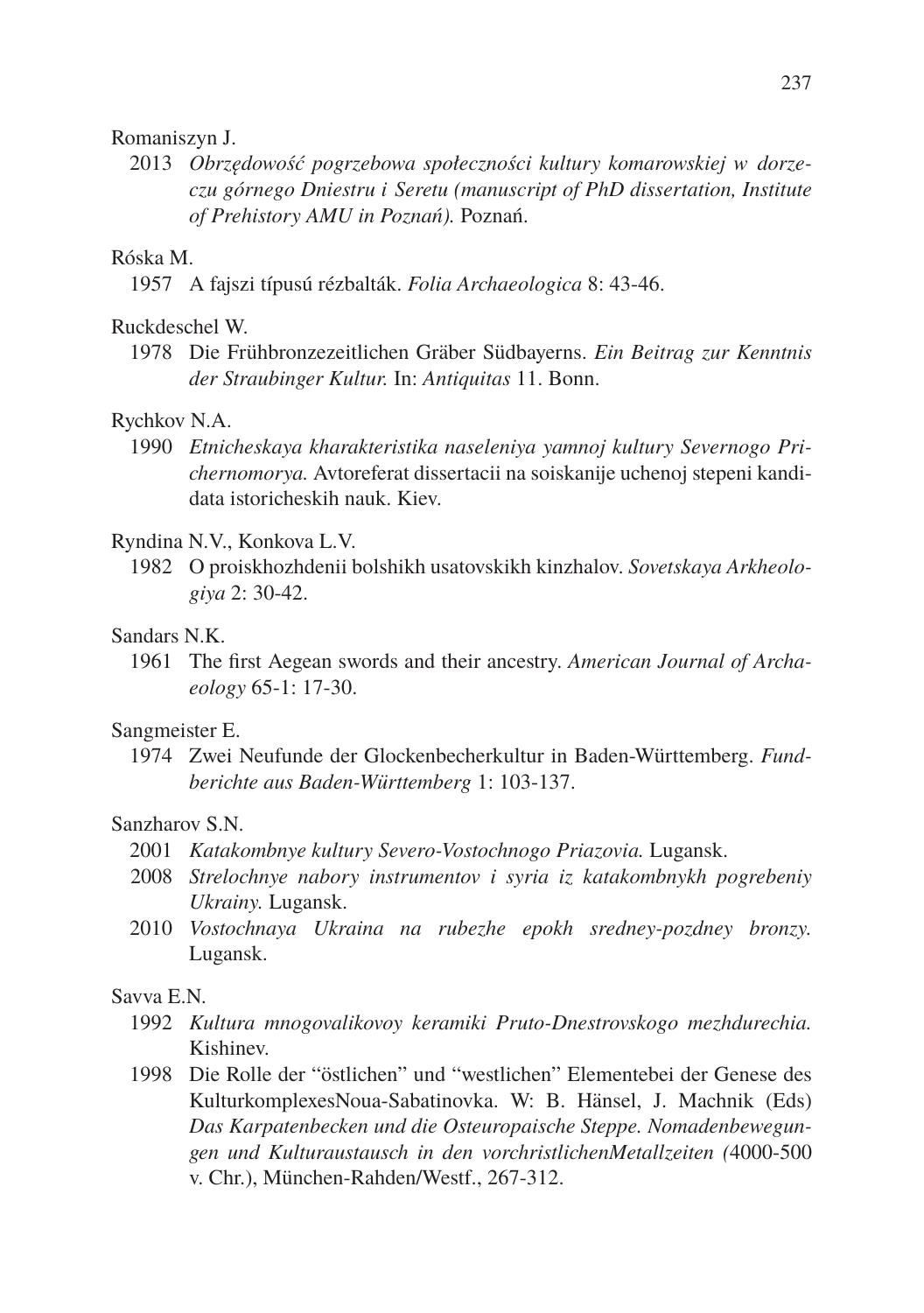# Schaeffer F.A.

1948 *Stratigrapgie comparee et chronologie de l`Asie Occidentale.* London.

### Schmagliy N.M., Cherniakov I.T.

1985 Kurgany na levoberezhe Nizhnego Dnestra. *Novye materialy po arxeologii Severo-Zapadnogo Prichernomorya,* 95-132. Kiev.

# Šebela L.

1999 *The Cordered Ware Culture in Moravia and in the Adjacent Part of Silesia (Catalogue).* Brno.

### Segeda S.P.

2000 Naselenie katakombnoy kultury Severo-Zapadnogo Prichernomoria po dannym arkheologii. In: *Chobruchskiy arkheologicheskiy kompleks i drevnie kultury Podnestrovia,* 103-107. Tiraspol.

### Shaposhnikova O.G.

1978 Ingulskaya kultura. In: *Arkheologicheskie issledovaniya na Ukraine v 1976 – 1977 gg. Tezisy*, 6-8. Uzhgorod.

## Shaposhnikova O.G., Fomenko V.N., Dovzhenko N.D.

1986 *Yamnaya kulturno-istoricheskaya oblast (yuzhnobugskiy wariant).* Kyiv.

### Sharafutdinova I.N.

1989 Khoziaystvo plemen sabatinovskoy kultury. In: *Pervobytnaya arkheologiya. Materialy i issledovaniya (sbornik nauchnykh trudov),* 168-179. Kyiv.

### Shepel K.A.

1985 *Naseleniye basseyna Severskogo Dontsa v epokhu eneolita – bronzy po antropologicheskim dannym. Avtoreferat dissertatsii na soiskaniye uchonoy stepeni kandidata istoricheskikh nauk*. Kyiv.

### Shishlina N.I.

- 2007 Severo-Zapadnyi Prikaspiy v epokhu bronzy (V–III tys. do n. e.). *Trudy Gosudarstvennogo Istoricheskogo Muzeya* 165. Moskva.
- 2013 Steppe und Kaukasus. Ein Dialog der Kulturen. In: *Bronzezeit. Europa ohne Grenzen 4. – 1. Jahrtausend v. Cr. Ausstellungskatalog*, 128-139. Sankt Petersburg.

# Shmagliy N.M., Cherniakov I.T.

1970 Issledovaniya kurganov v stepnoy chasti mezhdurechia Dunaya i Dnestra. *Materialy po arkheologii Severnogo Prichernomoria* 6: 5-90.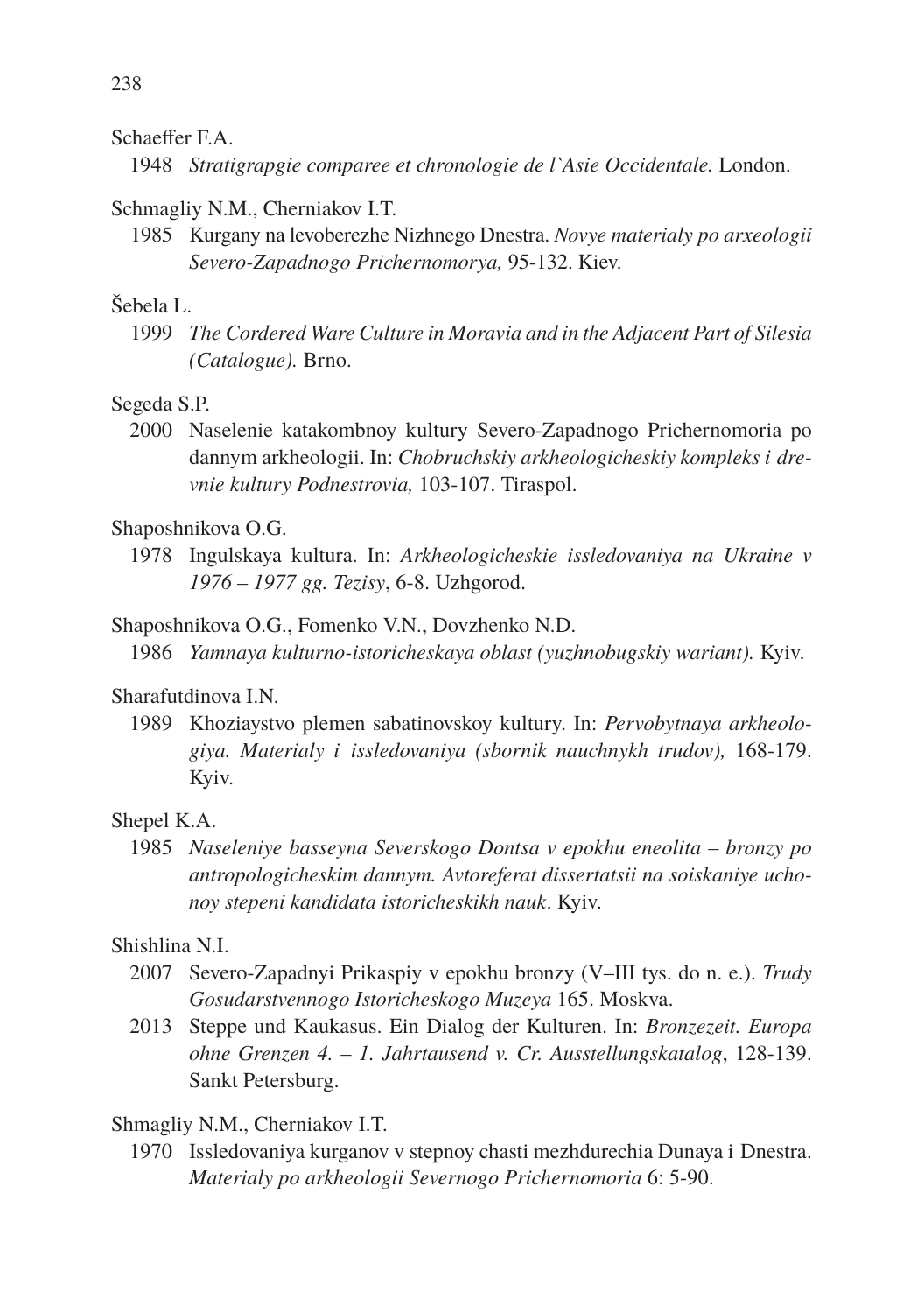Shramko B.A., Mashkarov Yu.G.

1993 Issledovanie bimetallicheskogo nozha iz pogrebeniya katakombnoy kultury. *Sovetskaya arkheologiya* 2: 163-170. Moskva.

### Simion G.

1991*.* O noua cultura de la inseputul epozii bronzului pe teritoriul Istro-Pontic, Peuce X (I): 33–34.

### Sinika V.S., Razumov S.N., Telnov N.P.

2013 *Kurgany u sela Butory. Arheologicheskie pamyatniki Pridnestrovya: 1*. Tiraspol.

# Siniuk A.T, Matveev Yu.P.

2007 *Srednedonskaya katakombnaya kultura epokhi bronzy (po dannym kurgannykh kompleksov).* Voronezh.

### Smirnova G.I.

1976 Magala I i nekotorye voprosy khronologii pozdnekomarovskoy kultury w Prikarpate. In: S.S.Berezanskaya *et al.* (Eds) *Eneolit i bronzovyi vek Ukrainy. Issledovannya i materialy,* 119-135, Kyiv.

#### Spindler K.

1993 Die Mumie. In: M. Egg, R. Goedecker-Ciolek, W. Groenman-Van Waateringe, K. Spindler (Eds) *Die Gletschermumie vom der Steizeit aus dem Ötztaler Alpen,* 27-35. Mainz.

## Stefanović S.

2006 Animal canines as possible symbol of rank in early Bronze Age Mokrin. *Strukturno-semioticheskie issledovaniya v arkheologii* 3: 201-214.

### Stloukal M.

1985 Antropologický rozbor koster z pohřebiště v Holešově. *Studie Muzea Kromĕřižska '*85: 131-169.

### Subbotin L.V.

- 1982 Dva kurgana epokhi bronzy v Bugo-Dnestrovskom mezhdurechie. In: A.V. Gudkova (Ed.) *Arkheologicheskie pamiatniki Severo-Zapadnogo Prichernomoria:* 100-110. Kyiv.
- 1985 Semenovskiy mogilnik epokhi eneolita-bronzy. In: V.N. Stanko (Ed.) *Novye materialy po arkheologii Severo-Zapadnogo Prichernomoria:* 45-95. Kyiv.
- 2000 Severo-Zapadnoe Prichernomorie v epokhu ranney i sredney bronzy. *Stratum plus* 2: 350-387.
- 2003 *Orudiya truda, oruzhie i ukrasheniya yamnoj kultury Severo-Zapadnogo Prichernomorya.* Odessa.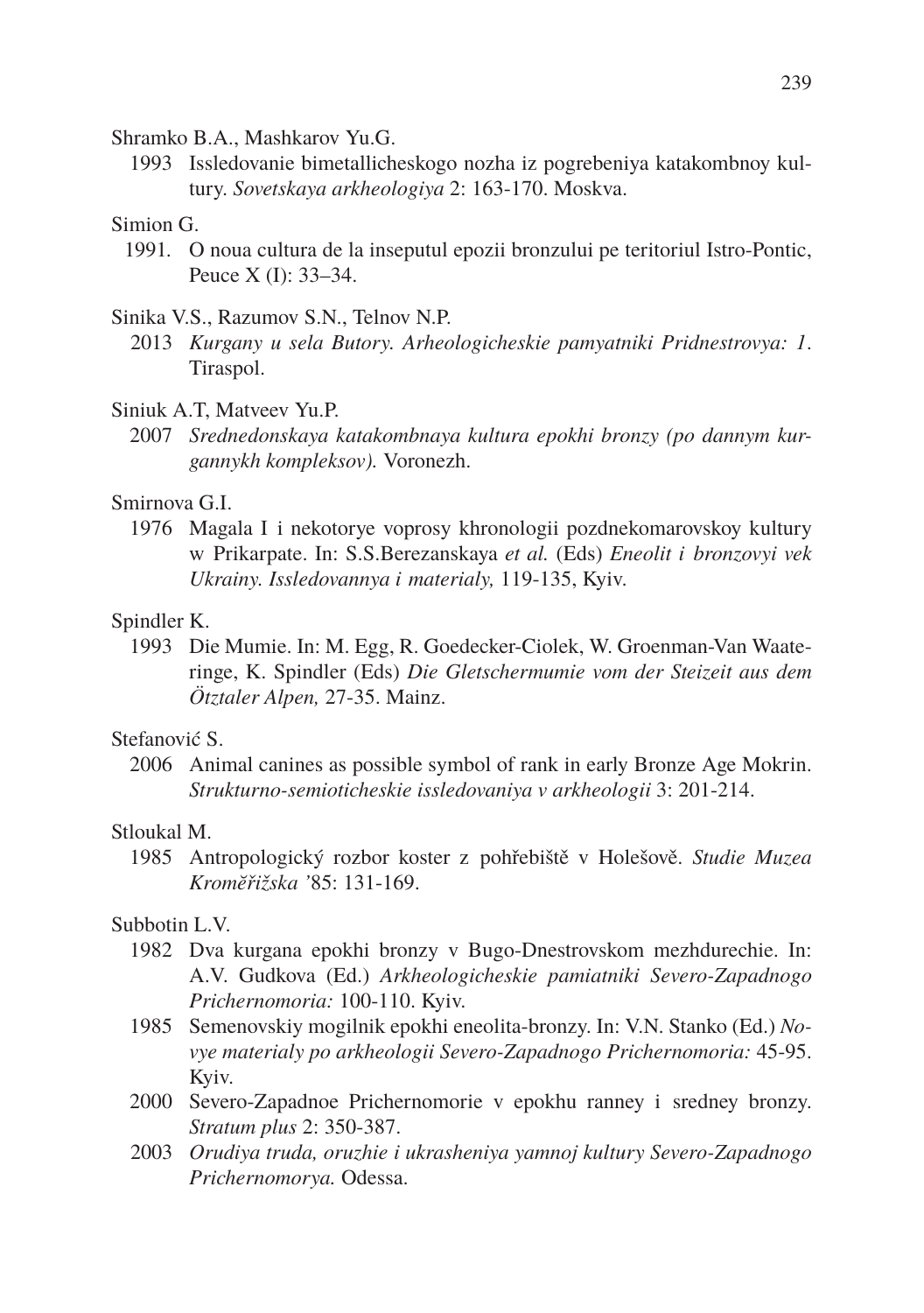- Subbotin L.V., Dobroliubskiy A.O., Toschev G.N.
	- 1995 Pamiatniki epokhi bronzy kurgannogo mogilnika Gradeshka. *Drevnosti Stepnogo Prichernomoria i Kryma* 5: 109-126.
- Subbotin L.V., Ostroverkhov A.S., Dzigovskiy A.N.
	- 1995 *Arkheologicheskie drevnosti Budzhaka. Kurgany u s. Trapovka i Novoselitsa*. Odessa.
- Subbotin L.V., Dzigovskij A.N., Majorov V.N.
	- 1984 *Ohrannye raskopki u s.* Ogorodnoe. Severnoe Prichernomorje. Kiev: 104-112.
- Sulimirski T.
	- 1968 *Corded Ware and Globular Amphorae North-East of the Carpathians.*  London.
- Sveshnikov I.K. = Swiesznikow I.
	- 1967 Kultura komarowska. *Archeologia Polski* 12(1): 39-107.
	- 1968 Bogatye pogrebeniya komarovskoy kultury u s. Ivania Rovenskoy oblasti. *Sovetskaya arkheolohiya* 2: 159-168.
	- 1974 *Istoriya naselennia Peredkarpattia, Podillia i Volyni v kintsi III na pochatku II tysiacholittya do nashoyi ery.* Kyiv.
	- 1976 Problema proiskhozdheniya komarovskoy kultury. In: S.S.Berezanskaya *et al.* (Eds) *Eneolit i bronzovyi vek Ukrainy. Issledovannya i materialy,*  96-118. Kyiv.
	- 1990 Stzhizhovskaya kultura. In: E.A. Balaguri, O.P. Chernykh (Ed.) *Arkheologiya Prikarpatia, Volyni i Zakarpatia. Eneolit, bronza i rannee zhelezo,* 68-74. Kyiv.
	- 1993 Novi pokhovannia pochatku bronzovoho viku na Zakhidniy Volyni. *Studia archaeologica* 1: 23-31.

#### Syniuk A.T.

1996 *Bronzovyi vek basseyna Dona.* Voronezh.

# Szabó Gábor V.

1997 A Perjámos-Kultúra leletei hódmezővásárhely környékén. In: *Látták Trója kapuit. Bronzkori leletek a Közep-Tisza vidékéről:* 57-84. Gyula.

# Szathmári I.

- 1983 Kisapostager Gräber im bronzezeitlichen Gräberfeld von Dunaújváros. *Alba Regia* 20: 7-36.
- 1996 Bronze wire and sheet ornaments of the Vatya culture. In: T. Kovács (Ed.) *Studien zur Metallindustrie im Karpatenbecken und den benachbarten Regionen,* 75-87. Budapest.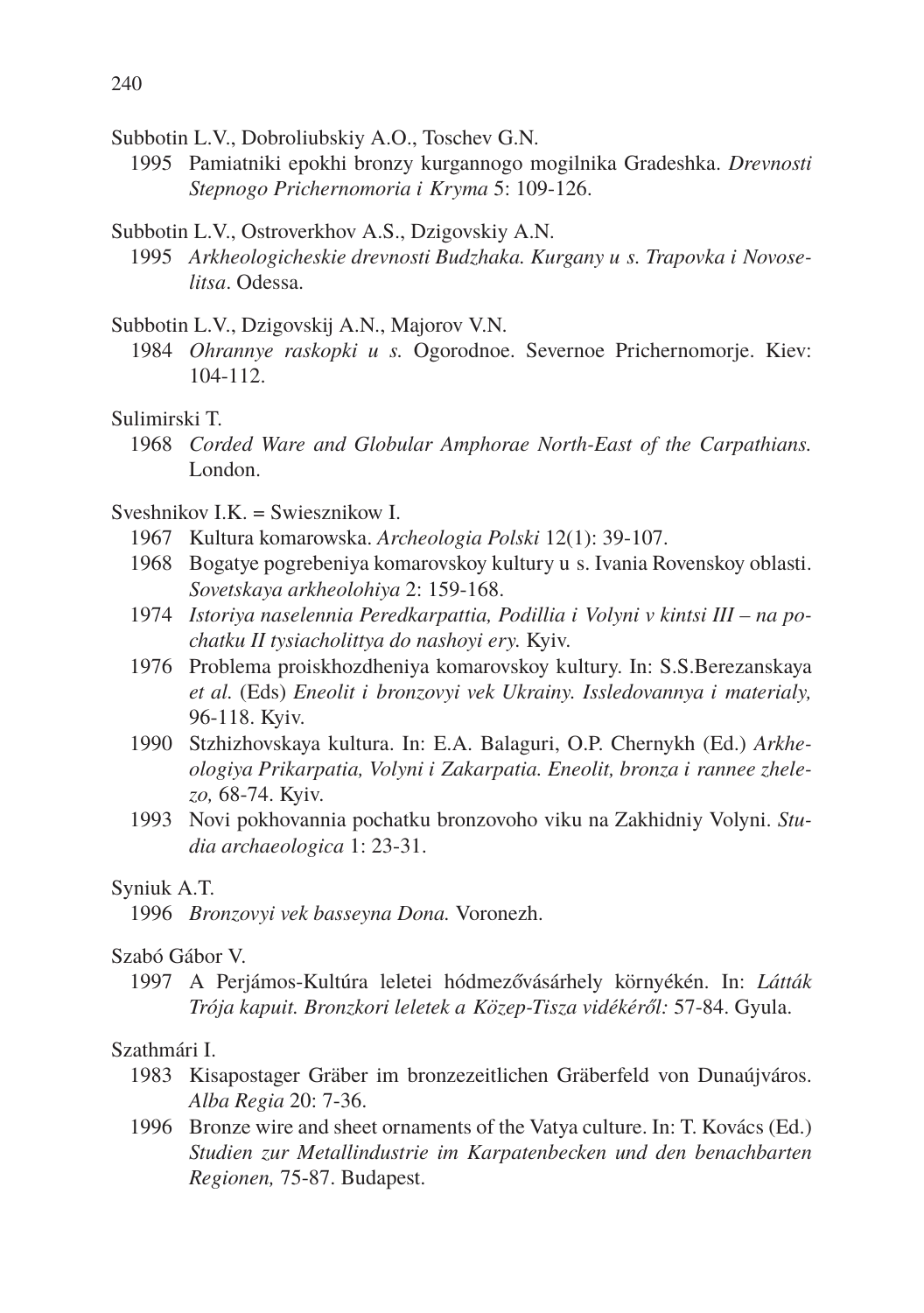2002 Neue angaben über die Funde der Vatya-Kultur in der Umgebung von Szigetszentmiklós. *Budapest Régiségei XXXVI:* 235-246.

# Szmyt M.

- 1999 Between West and East. People of the Globular Amphora Culture in Eastern Europe 2960–2350 BC. *Baltic-Pontic Studies* 8.
- 2000 In the Far of Two Worlds. On the Study of Contacts between the Societs of the Globular Amphora and Yamnaya Cultures. In: S. Kadrow (Ed.) *A Turning of Ages. Im Wander der Zeiten. Jubilee Book Dedicated to Professor Jan Machnik on His 70th Anniversary*, 443-466. Kraków.

### Szmyt M., Cherniakov I.T.

1999 Radiocarbon Chronology of «Akkiembetski Kurgan». A Preliminary Report. In: A. Kośko (Ed.) *The Foundations of Radiocarbon Chronology of Cultures Between the Vistula and Dnieper: 3150-1850 BC Baltic-Pontic Studies* 7: 196-202.

### Šebela L.

1999 *The Cordered Ware Culture in Moravia and in the Adjacent Part of Silesia (Catalogue).* Brno.

# Ślusarska K.

2006 *Funeral rites of the Catacomb community: 2800-1900 BC ritual, thanatology and geographical origins. Baltic-Pontic Studies* 13.

#### Taras H.

2007 Oddziaływania wschodnioeuropejskie w starszych fazach epoki brązu na społeczności w dorzeczu górnej i środkowej Wisły (ze szczególnym uwzględnieniem Lubelszczyzny)*.* In: M. Gierlach, L. Bakalarska (Eds) *Wspólnota dziedzictwa archeologicznego ziem Ukrainy i Polski. Materiały z konferencji zorganizowanej przez Ośrodek Ochrony Dziedzictwa Archeologicznego. Łańcut (26-28 X 2005 r.,* 179-195. Warszawa).

# Tatarinov S.I.

1993 *Drevniy metall Vostochnoy Ukrainy. Ocherki rekonstruktsii gornogo dela, metallurgii i metalloobrabotki v epokhu bronzy (uchebnoe posobie)*. Artemovsk.

#### Telegin D.Ya.

1991 *Vartovi tysiacholit.* Kyiv.

#### Telegin D.Y., Pustovalov S.Z., Kovaliukh N.N.

2003 Relative and absolute chronology of Yamnaya and Katakomb monuments the issue of co-existence. A.Kośko, V.I. Klochko (Ed.) *The Foundations of Radiocarbon Chronology of Cultures between the Vistula and Dnieper: 4000- 1000 BC. Baltic-Pontic Studies* 12: 132-184.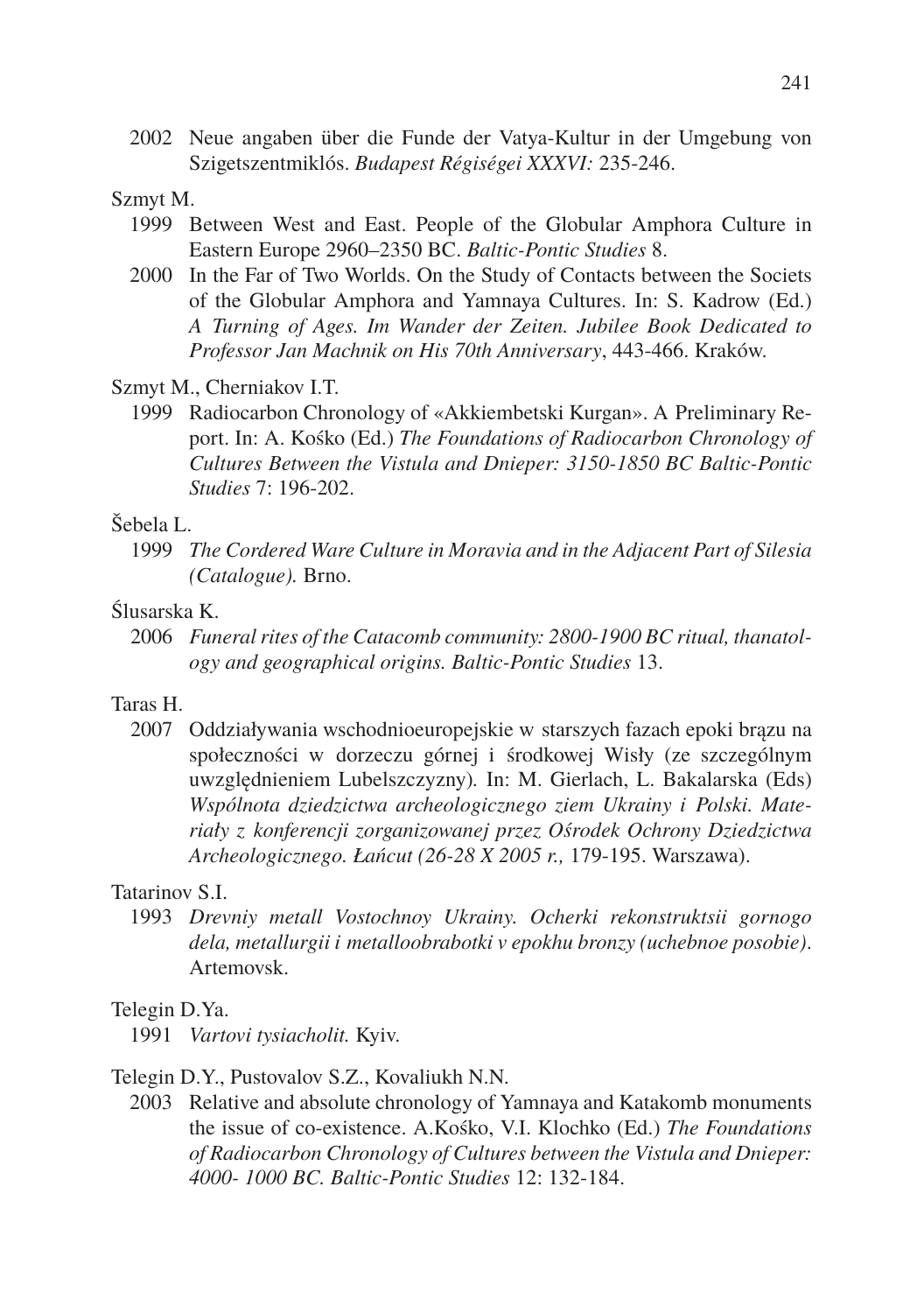### Terenozhkin A.I.

1961 *Predskifskiy period na Dneprovskom Pravoberezhe.* Kyiv.

# Titenko G.T.

1955 Kamennaya stela iz s. *Pervomaevka. Kratkie soobshcheniya Instituta archeologii AN USSR.* 5 78-79.

# Toschev G.

- 1987 *Sredniy period bronzovogo veka yugo-zapada SSSR.* (held in the archives of INION AN SSSR. 19.06. g., № 29903.)
- 1986 Zapadnye sviazi kultury mnogovalikovoi keramiki v Severo-Zapadnom Prichernomorie. In: V.N. Stanko, I.T. Cherniakov (Eds) *Issledovaniya po arkheologii Severo-Zapadnogo Prichernomoria:* 104-115. Kyiv.
- 1991 Zapadnyi areal pamiatnikov katakombnoy kultury. In: *Katakombnye kultury Severnogo Prichernomoria,* 85-100. Kyiv.
- 1992 *Kurgany epoxi bronzy mezhdurechya Yalpuga i Kagula.* Zaporozhe.
- 1998 Cultura catacombelor şi contactelele ei în partea de vest a arealului. *Thraco-Dacica* 19: 51-69.
- 2007 *Krym v epokhu bronzy.* Zaporozhe.

# Truhelka C.

1909 Kupferfund von Karavida. *Wissenschaftliche Mitteilungen aus Bosnien und der Herzegovina* 11: 50-54.

### Vajsov I.

1993 Die frühesten Metalldolche Südost- und Mitteleuropas. *Prähistorische Zeitschrift* 68: 103-145.

### Vandkilde H.

1999 Social Distinction and Ethnic Reconstruction in the Earliest Danish Bronze Age. In: *Eliten in der Bronzezeit. Ergebnisse Zweier Kolloquien in Mainz und Athen, vol.*1, 245-276, Mainz.

### Vasiliev I.B.

- 1999 Poselenie Lbische na Samarskoy Luke i nekotorye problemy bronzovogo veka Srednego Povolzhia. In: *Voprosy arkheologii Urala i Povolzhia. K 30-letiyu Srednevolzhskoy arkheologicheskoy ekspeditsii*, 66-114. Samara.
- 2003 Volsk-Lbische novaya kulturnaya gruppa epokhi sredney bronzy v Volgo-Uralie. In: *Abashevskaya kulturno-istoricheskaya obshchnost: istoki, razvitie, nasledie,* 107-115. Cheboksary.

# Vladár J.

1973 Osteuropäische und mediterrane Einflüsse im Gebiet der Slovakei während der Bronzezeit. *Slovenská Archaeologia* 21: 253-357.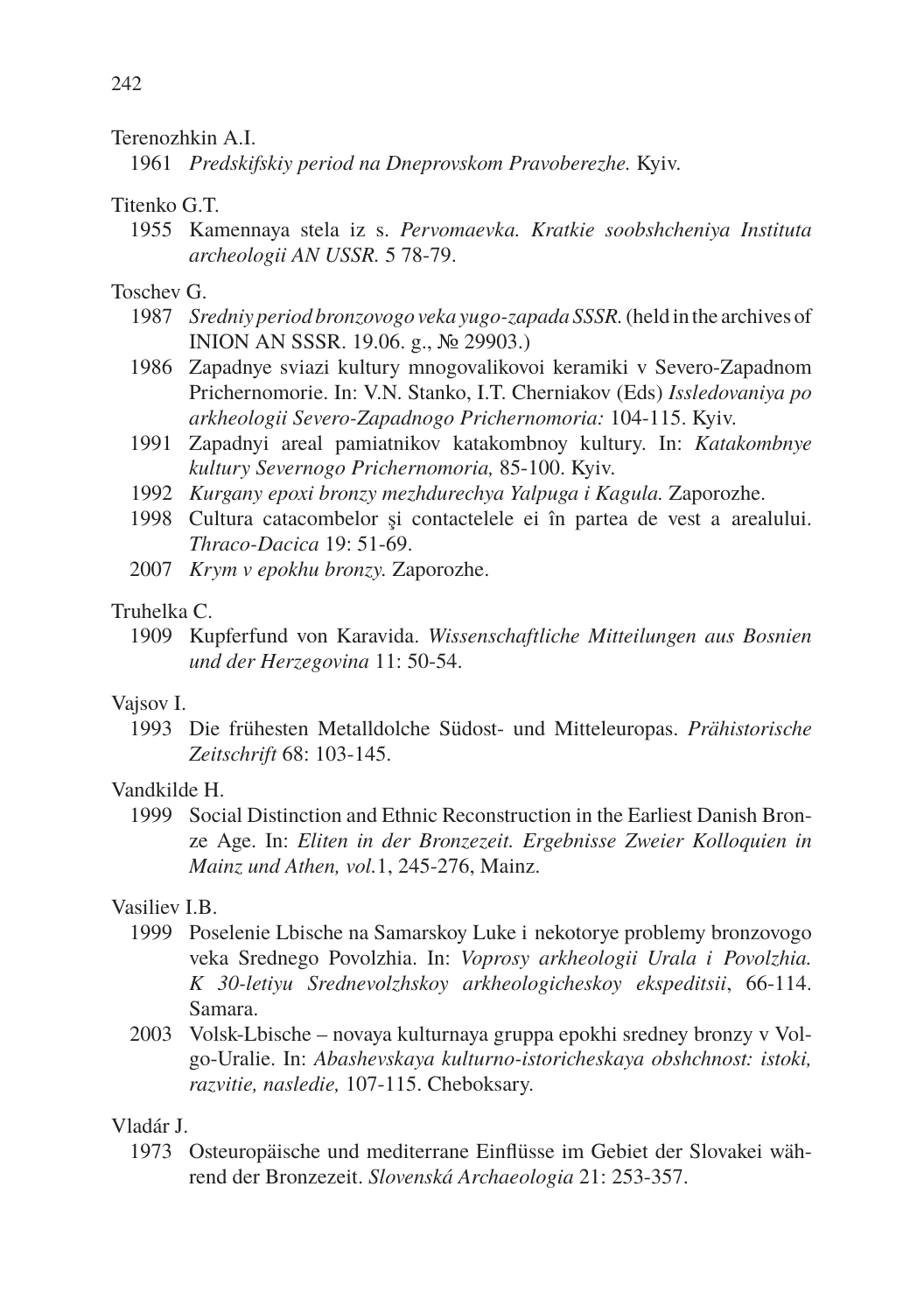## Vollmann D.

2009 Der Makó-Kosihy-Čaka-Komplex und die früheste Nagyrév-Kultur an Donau und Theiß. In: V.Becker, M.Thomas, A.Wolf-Schuler *et al.* (Eds) *Zeiten – Kulturen – Systeme. Gedenkschrift für Jan Lichardus,* 271-288. Langenweißbach.

### Vulpe A.

- 1961 K voprosu o periodizastii bronzovogo veka v Moldove. *Dacia* 5: 106-122.
- 1970 Die Äxte und Beile in Rumänien I. In: *Prähistorische Bronzefunde* 9(2). München.

### Vynokur J., Hucal A., Mehey V.

1998 Doslidzhennia kurhaniv doby bronzy u seli Dorohoschi na Volyni. *Zapysky Naukovoho Tovarystva imeni Shevchenka 235, Pratsi Archeolohichnoyi komisii*: 433-465.

#### Wallerstein E.

1974 *The Modern World-System: Capitalist Agriculture and the Origins of the European World-Economy in the Sixteenth Century.* New York.

### Wason P.

1994 *The archaeology of rank.* Cambridge.

#### Wetzel G.

1990 Die Schnurkeramik in der Oberlausitz und Niederlausitz. *Praehistorica*  19: 43-56.

### Witkowska B.

2006 Corded Ware culture settlements on Central Europe uplands. *Sprawozdania Archeologiczne* 58: 21-102.

### Włodarczak P.

- 1998 Groby kultury mierzanowickiej oraz kultury trzcinieckiej z Żernik Górnych. In: A. Kośko, J. Czebreszuk (Eds) "*Trzciniec" – system kulturowy czy interkulturowy proces?, Archeologia Bimaris. Dyskusje 1,*161-177. Poznań.
- 2006 *Kultura ceramiki sznurowej na Wyżynie Małopolskiej.* Kraków.
- 2008 *Kultura złocka i problem genezy kultury ceramiki sznurowejw Małopolsce. Na pograniczu światów. Studia z pradziejów międzymorza bałtyckopontyjskiego ofiarowane Profesorowi Aleksandrowi Kośko w 60 rocznicę urodzin*. Poznań: 555-576.
- 2010 Dunajski szlak kultury grobów jamowych a problem genezy kultury ceramiki sznurowej. In: S. Czopek, S. Kadrow (Eds) *Mente et rutro. Studia archeologica Johanni Machnik viro doctissimo octogesimo vitae anno ab amicis, collegis et discipulis oblata,* 299-325. Rzeszów.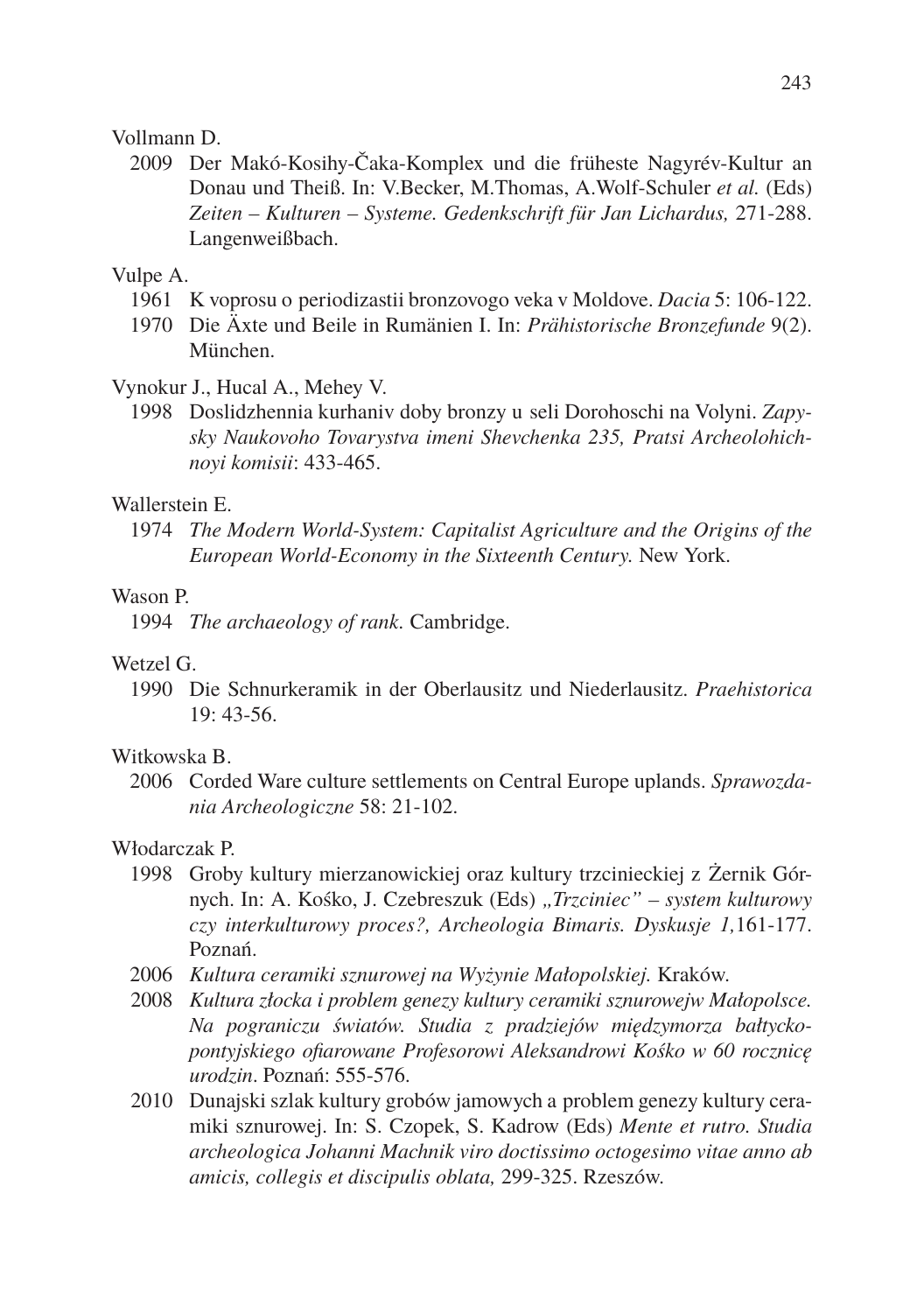### Yarovoy E.V.

- 1983 Ohrannye raskopki u s.Ketrosy.*Pervobytnye drevnosti Moldavii. Kishinev*: 110-128.
- 1985 *Drevneyshie skotovodcheskie plemena yugo-zapada SSSR (klassifikatsiya pogrebalnogo obriada).* Kishinev.
- 1990 *Kurgany epokhi eneolita-bronzy Nizhnego Podnestrovia.* Kishinev
- 2000 *Skotovodcheskoe naselenie Severo-Zapadnogo Prichernomoria epokhi rannego metalla.* Avtoreferat dissertatsii na soiskanie nauchnoy stepeni doktora istoricheskikh nauk. Moskva.
- Yefimenko P.P, Tretiakov P.N.
	- 1961 Abashevskaya kultura v Povolzhie. *Materialy i issledovaniya po arkheologii SSSR* 97: 43-110.

## Yovanovich B.

1994 Eneoliticheskoe serebro Balkan i Severo-Pontiyskogo Regiona. In: E.V. Yarovoy (Ed.) *Drevneyshie obschnosti zemledeltsev i skotovodov V tys. do n. e. – V v. n. e.: materialy mezhdunarodnoi arkheologicheskoi konferentsii; Tiraspol 10–14 oktiabria 1994 g*., 41–42. Tiraspol.

Zahoruiko V.T., Lotorska T.V., Potupchik M.V., Potupchik M.E.

1993 Pokhovannia yamnoyi kultury bilia s. Pysarivka. In: *Podilska starovyna*, 108-125. Vinnitsa.

# Ziąbka L.

1987 Cmentarzysko z II okresu epoki brązu z Borku, gm. Godzieszce Wielkie (stanowisko 1). In: *Kultura trzciniecka w Polsce*, 89-105. Kraków.

# Zolashko G.M. (=Zalashka G.M.)

- 1982 *Otchet ob arkheologicheskikh issledovaniakh v Gomelskoy i Brestskoy oblastsiakh v 1982 godu* (held in the archives of II NANB, nr. 806).
- 1983a Kimbarauskae garadzischa. *Pomniki gistoryi i kultury Belarusi* 4: 37-38.
- 1983*b Otchet o polevykh issledovaniakh na territorii pravoberezhyia Pripiatsi v 1983 godu* (held in the archives of II NANB, nr. 881).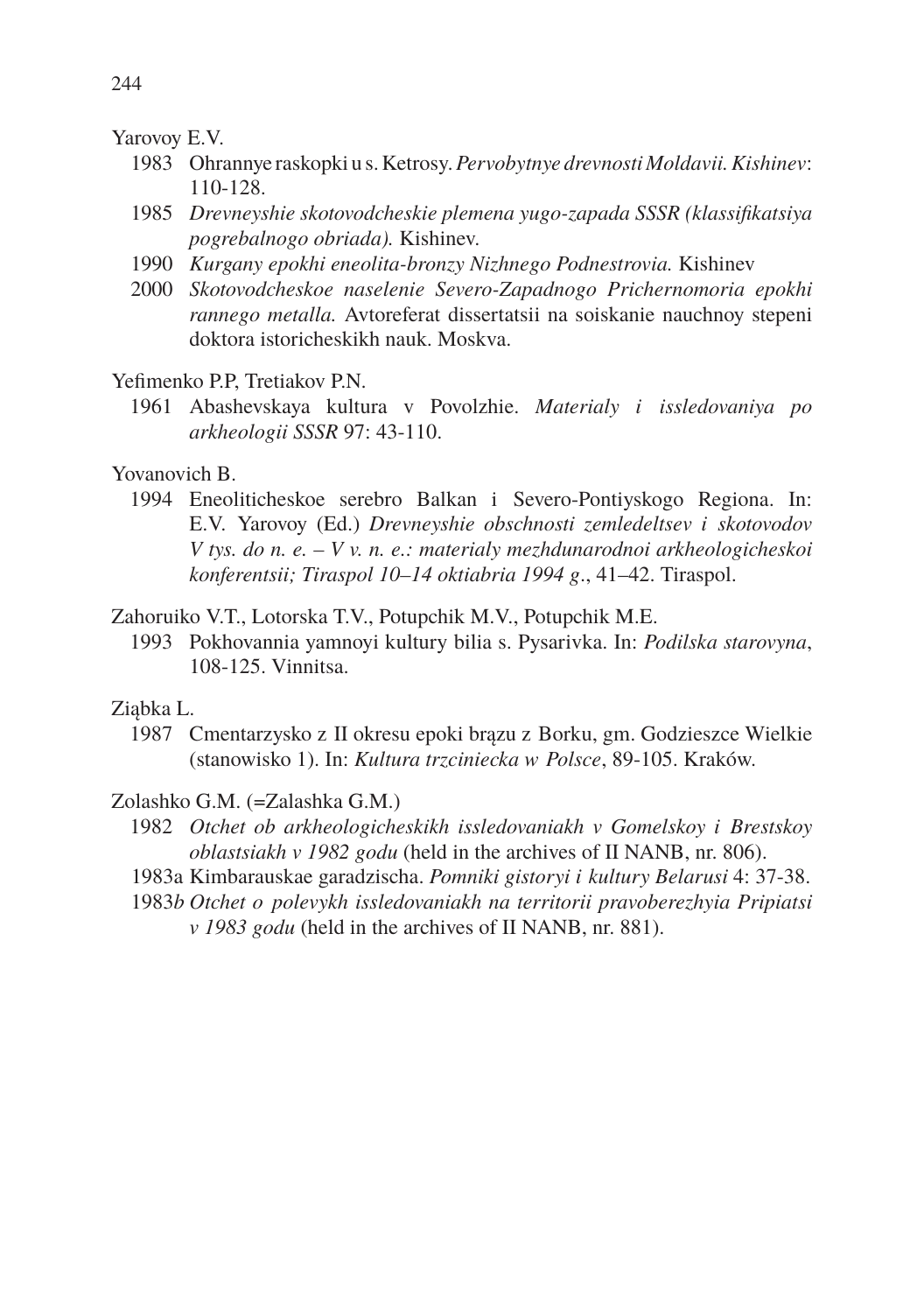# LIST OF AUTHORS

Jacek Górski Archeological Museum of Kraków Senacka 3 31-002 Kraków Poland E-mail: jgorski@ma.krakow.pl

Svitlana Ivanowa Institute of Archaeology National Academy of Science of Ukraine Heroyiv Stalingrada 12 04210 Kyiv Ukraine E-mail: svi1956@gmail.com

Liubov S. Klochko Museum of Historical Treasures of Ukraine Sichnevogo povstannia 21 011015 Kyiv Ukraine E-mail: vklochko@ukr.net

Viktor I. Klochko (Kloczko) Department of Archaeology National University of Kyiv-Mohyla Akademy Skovorody 2 04665 Kyiv Ukraine E-mail: vklochko@ukr.net

Aleksander Kośko Institute of Prehistory Adam Mickiewicz Univeristy Św. Marcin 78 61-809 Poznań Poland E-mail: antokol@amu.edu.pl

Mikola Kryvaltsevich Institute of History Academy of Sciences of Belarus F. Skoryna 1 220072 Minsk Belarus E-mail: kryvalsevich.arch@tut.by

Sergey D. Lysenko Institute of Archaeology National Academy of Science of Ukraine Heroyiv Stalingrada 12 04210 Kyiv Ukraine E-mail: suraganga@andex.ru

Roman O. Lytvynenko Donetsk National University Arktiki 6.1-47 83056 Donetsk Ukraine E-mail: litrom@andex.ua

Przemysław Makarowicz Institute of Prehistory Adam Mickiewicz University Św. Marcin 78 61-809 Poznań Poland E-mail: przemom@amu.edu.pl

Vitaliy V. Otroshchenko Institute of Archaeology National Academy of Science of Ukraine Heroyiv Stalingrada 12 04210 Kyiv Ukraine E-mail: otrok\_o@ukr.net

Gennadij N. Toschev Zaporizhya National University Zhukovskogo Street 66 69063 Zaporizhzhya Ukraine E-mail: gent51@mail.ru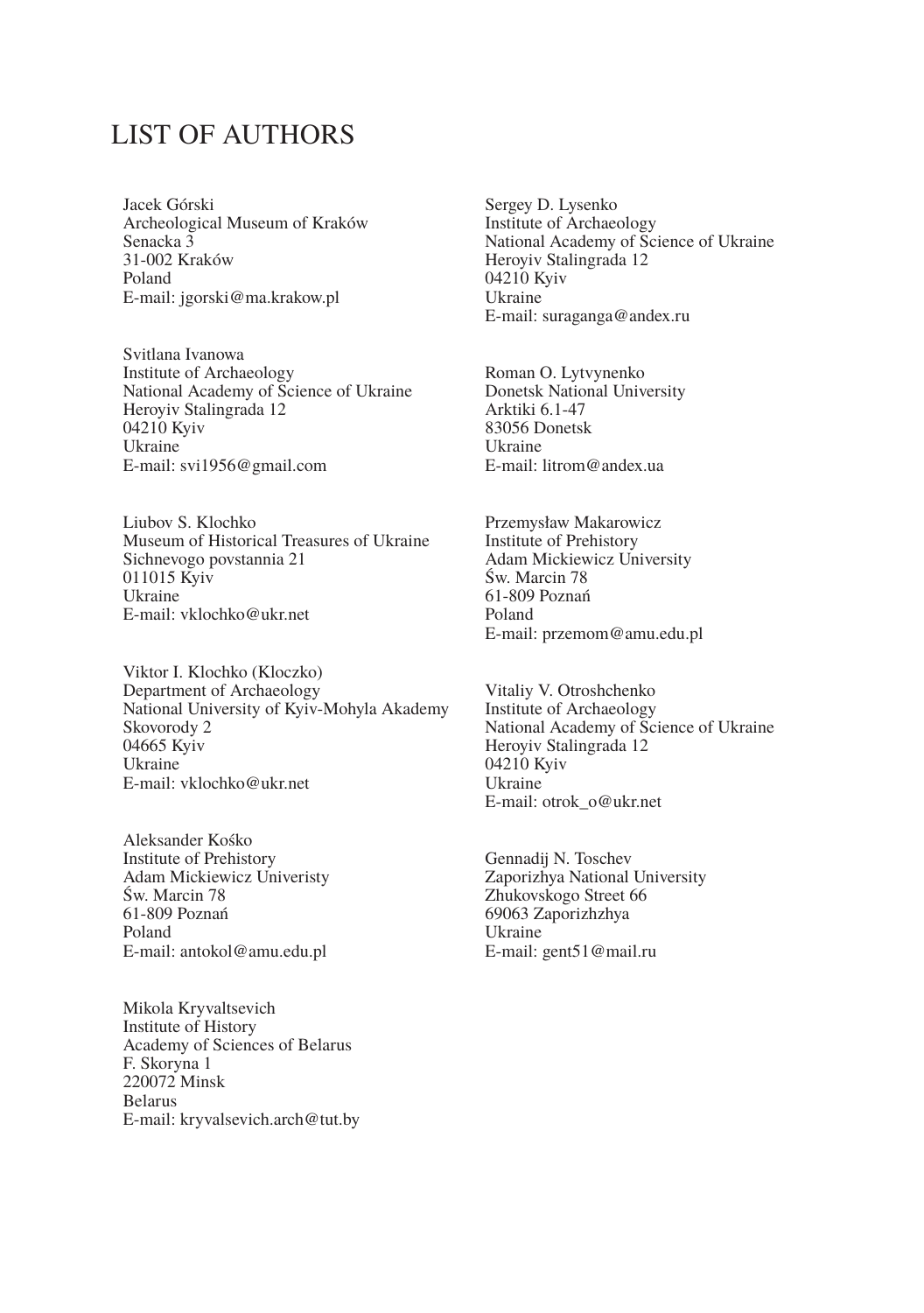Vol.1: *Weapons of the Tribes of the Northern Pontic Zone in the 16th–10th Centuries BC.*, by Viktor I. Klochko.

Vol.2: *Nomadism and Pastoralism in the Circle of Baltic–Pontic Early Agrarian Cultures: 5000–1650 BC*, edited by Aleksander Kośko.

Vol.3: *Cemeteries of the Sofievka type: 2950–2750 BC*, edited by Aleksander Kośko.

Vol.4: *Eastern Exodus of the Globular Amphora People: 2950–2350 BC*, edited by Aleksander Kośko.

Vol.5: *Beyond Balkanization*, edited by Lucyna Domańska, Ken Jacobs.

Vol.6: *The Trzciniec Area of the Early Bronze Age Civilization: 1950–1200 BC*, edited by Aleksander Kośko.

Vol.7: *The Foundations of Radiocarbon Chronology of Cultures Between the Vistula and Dnieper: 3150–1850 BC,* edited by Aleksander Kośko.

Vol.8: *Between West And East People of The Globular Amphora Culture in Eastern Europe: 2950-2350 BC*, by Marzena Szmyt.

Vol.9: *The Western Border Area of the Tripolye Culture,* edited by Aleksander Kośko.

Vol.10: *Weaponry of Societes of the Northern Pontic Culture Circle: 5000– –700 BC*, by Viktor I. Klochko.

Vol.11: *Fluted Maces in the System of Long-Distance Exchange Trails of the Bronze Age: 2350–800 BC*, edited by Aleksander Kośko.

Vol.12: *The Foundations of Radiocarbon Chronology of Cultures Between the Vistula and Dnieper: 4000–1000 BC,* edited by Aleksander Kośko and Viktor I. Klochko.

Vol.13: *Funeral Ries of the Catacomb Community: 2800–1900 BC Ritual, Thanatology and Geographical Origins*, by Katarzyna Ślusarska.

Vol.14: *Routes between the Seas: Baltic-Bug-Boh-Pont from the 3rd to the Middle of the 1st Millennium BC,* edited by Aleksander Kośko and Viktor I. Klochko.

Vol.15: *'Cord' Ornaments on Pottery in the Vistula and Dnieper Interfluvial Region: 5th – 4th Mill. BC*, edited by Aleksander Kośko and Marzena Szmyt.

Vol.16: *Flint Atrefacts of Northern Pontic Population of the Early and Middle Bronze Age: 3200 – 1600 BC*, by Serhiy M. Razumov

Vol.17: *Wood Tar in the Dnieper and Elbe Communities: VI – II Millenium BC*, by Sławomir Pietrzak

Orders regarding *Baltic-Pontic Studies* should be adressed directly to the Editorial Office (*B-PS*, Institute of Prehistory, Św. Marcin 78, 61-809 Poznań, Poland). E-mail: iplib@amu.edu.pl; antokol@amu.edu.pl Moreover, we are pleased to inform that *B-PS* volumes currently out of print (1, 2, 3, 4 and 8) are available online at the Adam Mickiewicz University Repository (AMUR): repozytorium.amu.edu.pl

This publication is part of the National Science Centre research project, grant no. 2011/01/M/HS3/02142, in the context of publishing and related funding from Adam Mickiewicz University, Poznań.